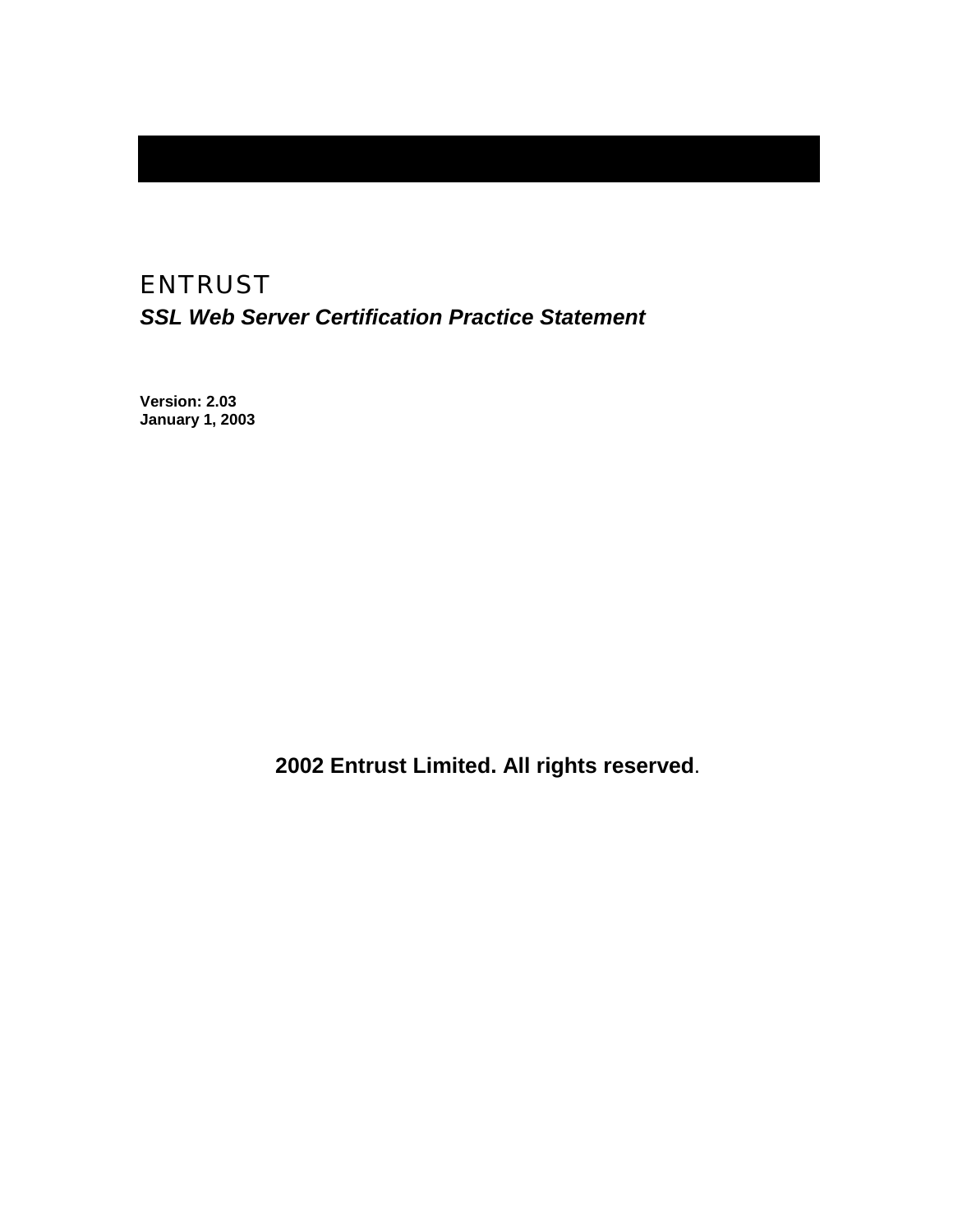# **Revision History**

| <b>Issue</b> | Date            | Changes in this Revision                                                                                                                                                                                                          |
|--------------|-----------------|-----------------------------------------------------------------------------------------------------------------------------------------------------------------------------------------------------------------------------------|
| 1.0          | May 26, 1999    | Initial version.                                                                                                                                                                                                                  |
| 2.0          | July 1, 2000    | Addition of provisions dealing with subordinate<br>entities (such as third party registration<br>authorities) in the Entrust.net SSL Web Server<br>public key infrastructure. Revision of numerous<br>other terms and conditions. |
| 2.01         | May 30, 2001    | Minor revisions having no substantive impact.                                                                                                                                                                                     |
| 2.02         | January 1, 2002 | Minor revisions related to replacement Cross                                                                                                                                                                                      |
|              |                 | Certificate.                                                                                                                                                                                                                      |
| 2.03         | January 1, 2003 | Entrust legal name change.                                                                                                                                                                                                        |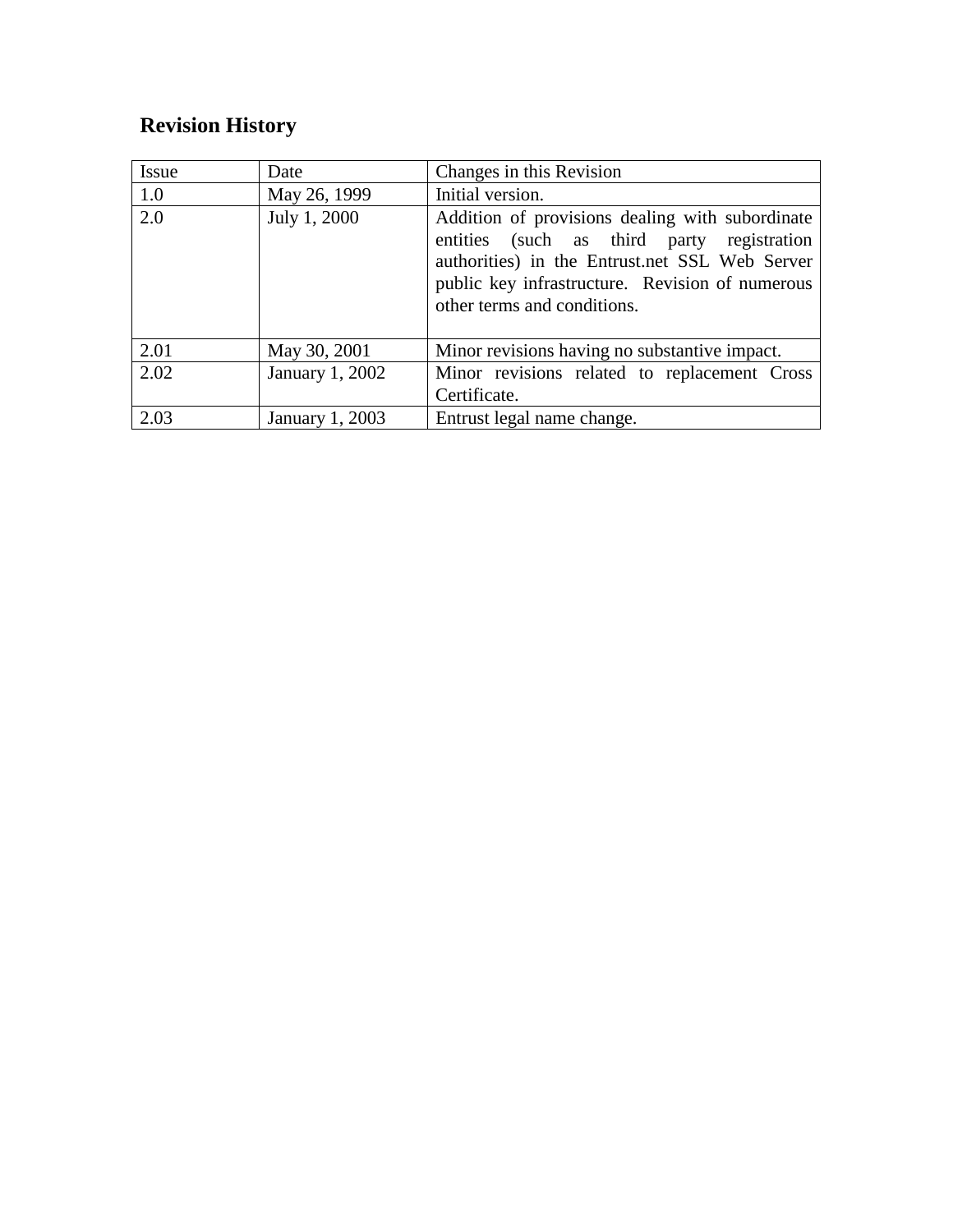# **TABLE OF CONTENTS**

| $\mathbf{I}$ . |                  |  |  |
|----------------|------------------|--|--|
|                | 1.1              |  |  |
|                | 1.2              |  |  |
|                | 1.3              |  |  |
|                | 1.3.1            |  |  |
|                | $1.4^{\circ}$    |  |  |
|                | 1.4.1            |  |  |
|                | 1.4.2            |  |  |
| 2.             |                  |  |  |
|                | 2.1              |  |  |
|                | 2.1.1            |  |  |
|                | 2.1.2            |  |  |
|                | 2.1.3            |  |  |
|                | 2.1.4            |  |  |
|                | 2.1.5            |  |  |
|                | 2.2              |  |  |
|                | 2.2.1            |  |  |
|                | 2.2.1.1          |  |  |
|                | 2.2.1.2          |  |  |
|                | 2.2.1.3          |  |  |
|                | 2.2.1.4          |  |  |
|                | 2.2.1.5<br>2.2.2 |  |  |
|                |                  |  |  |
|                | 2.3              |  |  |
|                | 2.3.1            |  |  |
|                | 2.3.2            |  |  |
|                | 2.3.3            |  |  |
|                | 2.4              |  |  |
|                | 2.4.1            |  |  |
|                | 2.4.2            |  |  |
|                | 2.4.3            |  |  |
|                | 2.5              |  |  |
|                | 2.5.1            |  |  |
|                | 2.5.2            |  |  |
|                | 2.5.3            |  |  |
|                | 2.5.4            |  |  |
|                | 2.5.5            |  |  |
|                | 2.6              |  |  |
|                | 2.6.1            |  |  |
|                | 2.6.2            |  |  |
|                | 2.6.3            |  |  |
|                | 2.6.4            |  |  |
|                | 2.7              |  |  |
|                | 2.7.1            |  |  |
|                | 2.7.2            |  |  |
|                |                  |  |  |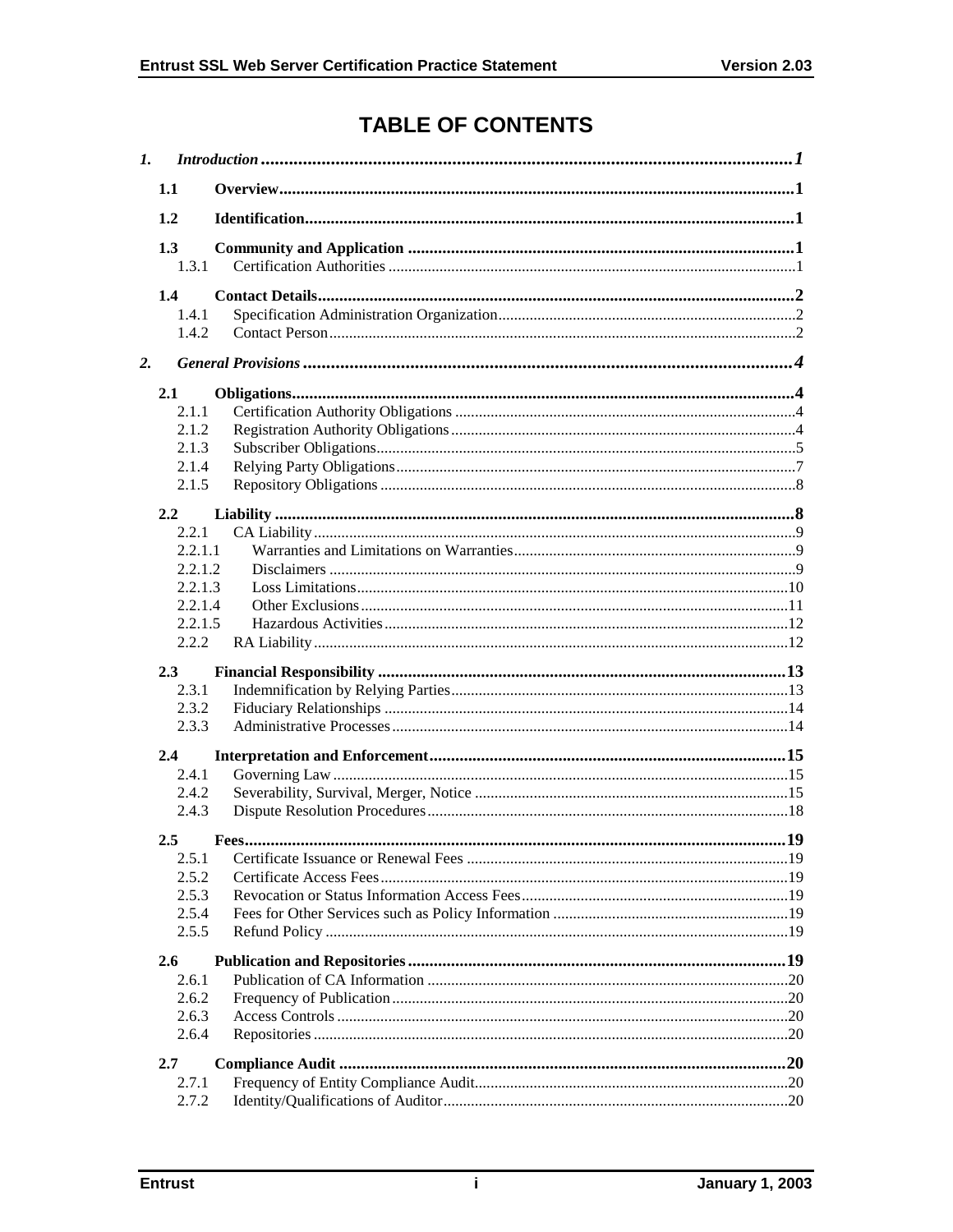|                      | 2.7.3  |                                                                      |  |
|----------------------|--------|----------------------------------------------------------------------|--|
|                      | 2.7.4  |                                                                      |  |
|                      | 2.7.5  |                                                                      |  |
|                      | 2.7.6  |                                                                      |  |
|                      | 2.8    |                                                                      |  |
|                      | 2.8.1  |                                                                      |  |
|                      | 2.8.2  |                                                                      |  |
|                      | 2.8.3  |                                                                      |  |
|                      | 2.8.4  |                                                                      |  |
|                      | 2.8.5  |                                                                      |  |
|                      | 2.8.6  |                                                                      |  |
|                      | 2.8.7  |                                                                      |  |
|                      |        |                                                                      |  |
|                      | 2.9    |                                                                      |  |
| $\boldsymbol{\beta}$ |        |                                                                      |  |
|                      | 3.1    |                                                                      |  |
|                      | 3.1.1  |                                                                      |  |
|                      | 3.1.2  |                                                                      |  |
|                      | 3.1.3  |                                                                      |  |
|                      |        |                                                                      |  |
|                      | 3.1.4  |                                                                      |  |
|                      | 3.1.5  |                                                                      |  |
|                      | 3.1.6  |                                                                      |  |
|                      | 3.1.7  |                                                                      |  |
|                      | 3.1.8  |                                                                      |  |
|                      | 3.1.9  |                                                                      |  |
|                      |        |                                                                      |  |
|                      | 3.2    |                                                                      |  |
|                      | 3.3    |                                                                      |  |
|                      | 3.4    |                                                                      |  |
| 4                    |        |                                                                      |  |
|                      | 4.1    |                                                                      |  |
|                      | 4.2    |                                                                      |  |
|                      | 4.3    |                                                                      |  |
|                      | 4.4    |                                                                      |  |
|                      | 4.4.1  |                                                                      |  |
|                      | 4.4.2  |                                                                      |  |
|                      | 4.4.3  |                                                                      |  |
|                      | 4.4.4  |                                                                      |  |
|                      | 4.4.5  |                                                                      |  |
|                      | 4.4.6  |                                                                      |  |
|                      | 4.4.7  |                                                                      |  |
|                      | 4.4.8  |                                                                      |  |
|                      | 4.4.9  |                                                                      |  |
|                      | 4.4.10 |                                                                      |  |
|                      | 4.4.11 |                                                                      |  |
|                      | 4.4.12 |                                                                      |  |
|                      | 4.4.13 |                                                                      |  |
|                      | 4.4.14 | Checking Requirements For Other Forms of Revocation Advertisements31 |  |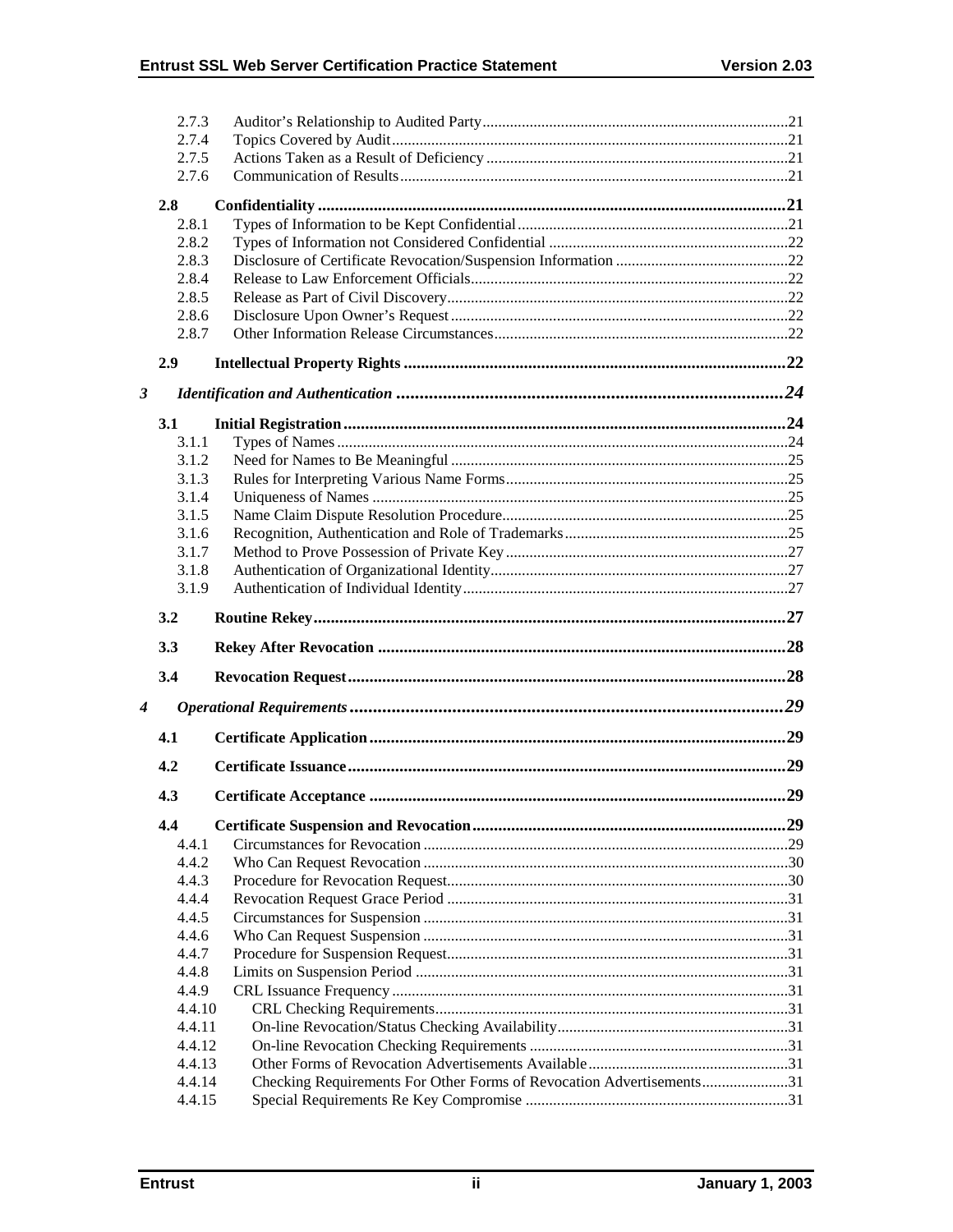| 4.6<br>4.7<br>4.8 |  |
|-------------------|--|
|                   |  |
|                   |  |
|                   |  |
| 4.9               |  |
| 5                 |  |
| 5.1               |  |
| 5.2               |  |
| 5.3               |  |
| 6                 |  |
| 6.1               |  |
| 6.1.1             |  |
| 6.1.2             |  |
| 6.1.3             |  |
| 6.1.4             |  |
| 6.1.5             |  |
| 6.1.6             |  |
| 6.1.7             |  |
| 6.1.8<br>6.1.9    |  |
|                   |  |
| 6.2               |  |
| 6.3               |  |
| 6.4               |  |
| 6.5               |  |
| 6.6               |  |
| 6.7               |  |
| 6.8               |  |
| $\overline{7}$    |  |
| 7.1               |  |
| 7.2               |  |
| 8                 |  |
| 8.1               |  |
| 8.2               |  |
| 8.3               |  |
| 8.4               |  |
| 9                 |  |
| 10                |  |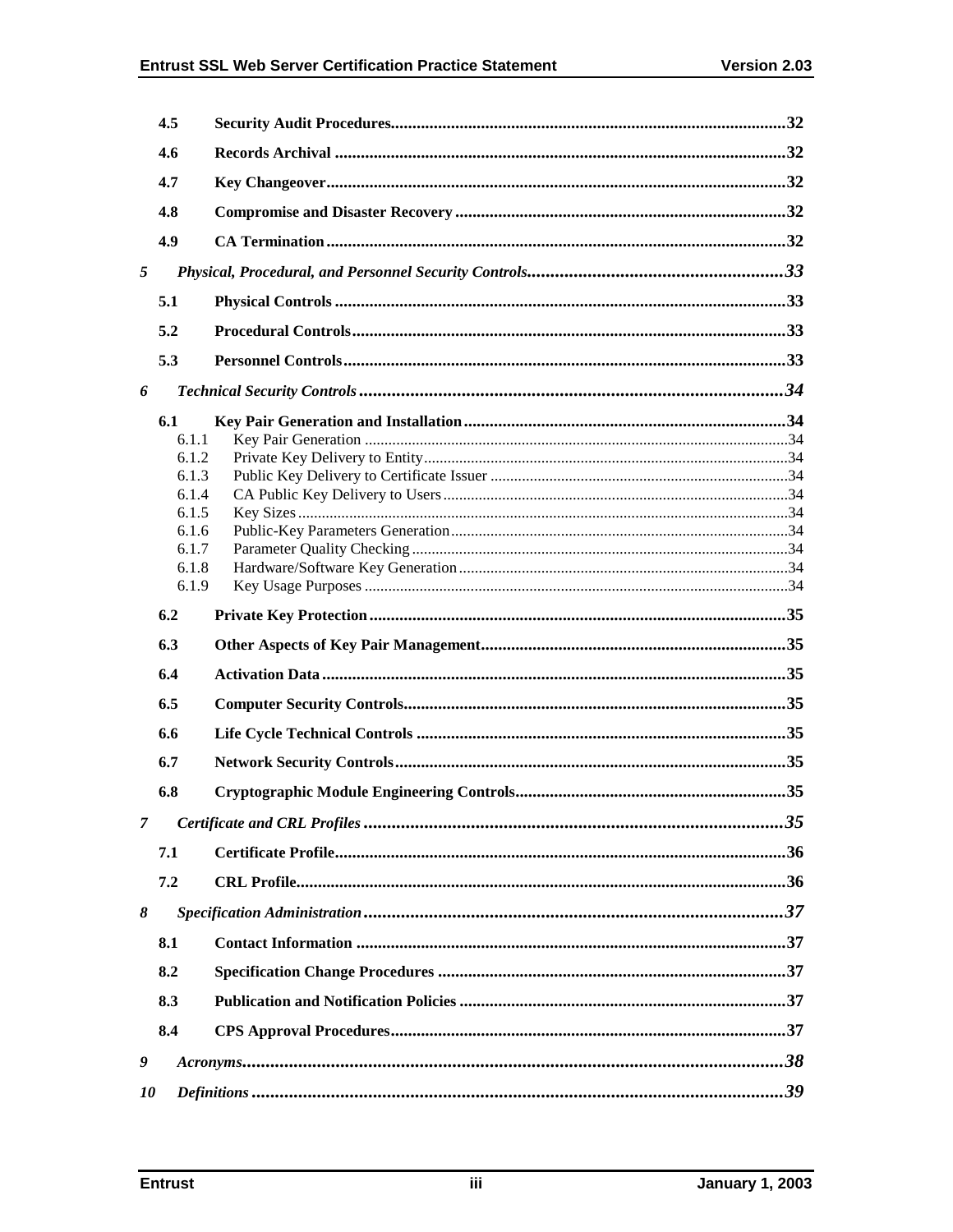# <span id="page-5-0"></span>**1. Introduction**

The Entrust SSL Web Server Certification Authorities issue Entrust SSL Web Server Certificates to support more secure communications between World Wide Web servers and browsers using the Secure Sockets Layer protocol. Entrust Limited ("Entrust") uses Entrust's award winning Entrust/PKI<sup>™</sup> family of software products to provide standards-compliant digital certificates that enable more secure on-line communications.

## **1.1 Overview**

This Entrust SSL Web Server Certification Practice Statement describes the practices and procedures of (i) the Entrust SSL Web Server Certification Authorities, and (ii) Registration Authorities operating under the Entrust SSL Web Server Certification Authorities. This Entrust SSL Web Server Certification Practice Statement also describes the terms and conditions under which Entrust makes Certification Authority and Registration Authority services available in respect to Entrust SSL Web Server Certificates. This Entrust SSL Web Server Certification Practice Statement is applicable to all persons, entities, and organizations, including, without limitation, all Applicants, Subscribers, Relying Parties, Resellers, Co-marketers and any other persons, entities, or organizations that have a relationship with (i) Entrust in respect to Entrust SSL Web Server Certificates and/or any services provided by Entrust in respect to Entrust SSL Web Server Certificates, or (ii) any Registration Authorities operating under an Entrust SSL Web Server Certification Authorities, or any Resellers or Co-marketers providing any services in respect to Entrust SSL Web Server Certificates. This Entrust SSL Web Server Certification Practice Statement is incorporated by reference into all Entrust SSL Web Server Certificates issued by an Entrust SSL Web Server Certification Authorities. This Entrust SSL Web Server Certification Practice Statement provides Applicants, Subscribers, Relying Parties, Resellers, Co-marketers and other persons, entities, and organizations with a statement of the practices and policies of the Entrust SSL Web Server Certification Authorities and also of the Registration Authorities operating under the Entrust SSL Web Server Certification Authorities. This Entrust SSL Web Server Certification Practice Statement also provides a statement of the rights and obligations of Entrust, any third parties that are operating Registration Authorities under the Entrust SSL Web Server Certification Authorities, Applicants, Subscribers, Relying Parties, Resellers, Co-marketers and any other persons, entities, or organizations that may use or rely on Entrust SSL Web Server Certificates or have a relationship with an Entrust SSL Web Server Certification Authority or a Registration Authority operating under an Entrust SSL Web Server Certification Authority in respect to Entrust SSL Web Server Certificates and/or any services in respect to Entrust SSL Web Server Certificates.

# **1.2 Identification**

This document is called the Entrust SSL Web Server Certification Practice Statement.

# **1.3 Community and Application**

Use of Entrust SSL Web Server Certificates is restricted to World Wide Web servers using the Secure Sockets Layer protocol. Any other use of Entrust SSL Web Server Certificates is prohibited.

# **1.3.1 Certification Authorities**

In the Entrust SSL web server public-key infrastructure, Certification Authorities may accept CSRs and Public Keys from Applicants whose identity has been verified as provided herein by an Entrust-operated Registration Authority or by an independent third-party Registration Authority operating under an Entrust SSL Web Server Certification Authority. If an Entrust SSL Web Server Certificate Application is verified, the verifying Registration Authority will send a request to an Entrust SSL Web Server Certification Authority for the issuance of an Entrust SSL Web Server Certificate. The Entrust SSL Web Server Certification Authority will create an Entrust SSL Web Server Certificate containing the Public Key and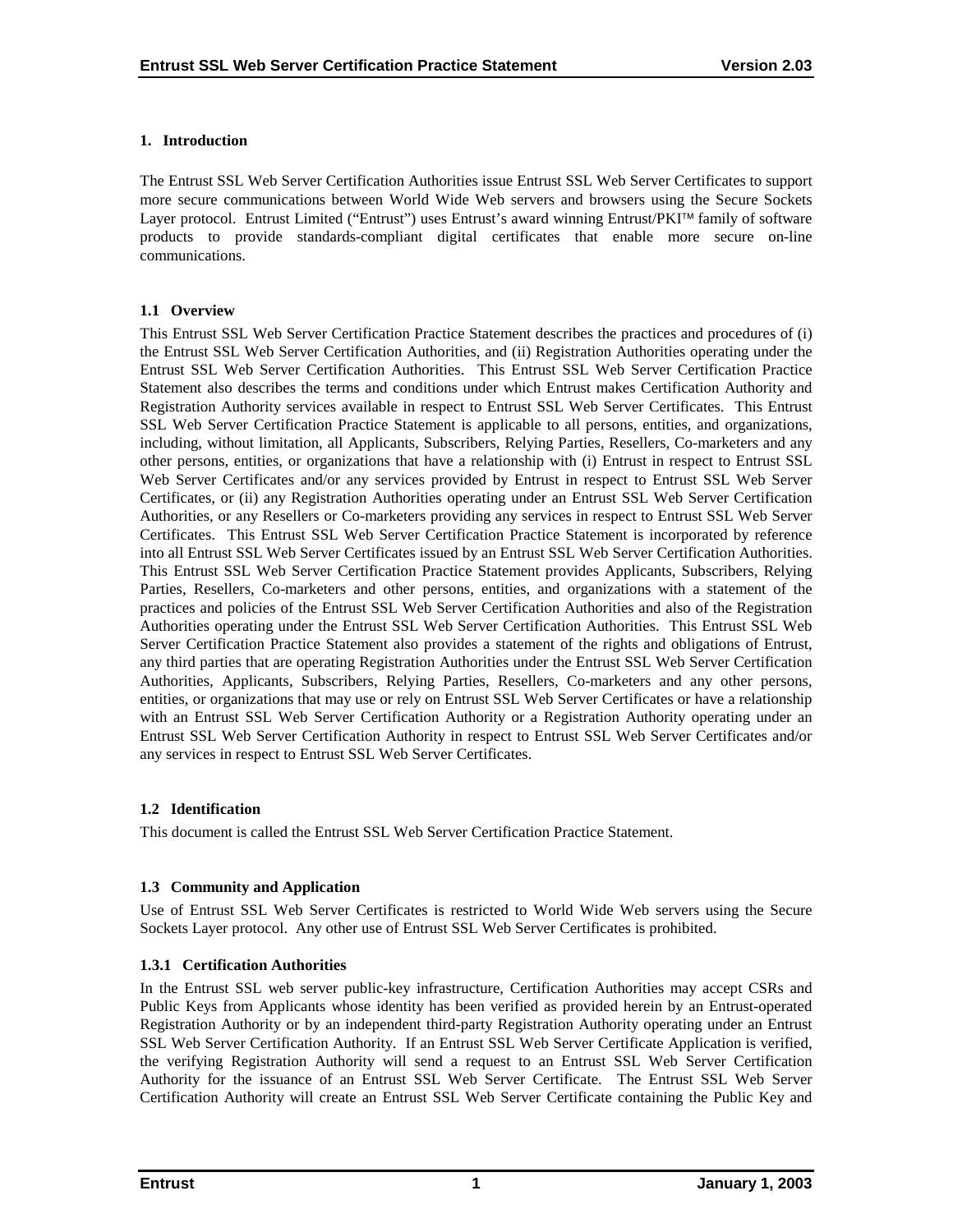<span id="page-6-0"></span>identification information contained in the request sent by the Registration Authority to that Entrust SSL Web Server Certification Authority. The Entrust SSL Web Server Certificate created in response to the request will be digitally signed by the Entrust SSL Web Server Certification Authority.

Only Certification Authorities authorized by Entrust are permitted to issue Entrust SSL Web Server Certificates. In the event that more than one Certification Authority is authorized to issue Entrust SSL Web Server Certificates, Entrust will post a list of authorized Certification Authorities in the Entrust Repository.

# **1.3.2 Registration Authorities**

In the Entrust SSL web server public-key infrastructure, Registration Authorities under the Entrust SSL Web Server Certification Authorities may accept Entrust SSL Web Server Certificate Applications from Applicants and perform a limited verification of the information contained in such Entrust SSL Web Server Certificate Applications. If the information provided is verified according to the procedures established by the Entrust Policy Authority, a Registration Authority operating under an Entrust SSL Web Server Certification Authority may send a request to such Entrust SSL Web Server Certification Authority to issue an Entrust SSL Web Server Certificate to the Applicant.

Only Registration Authorities authorized by Entrust are permitted to submit requests to an Entrust SSL Web Server Certification Authority for the issuance of Entrust SSL Web Server Certificates. In the event that more than one Registration Authority is authorized to perform this function for Entrust SSL Web Server Certificates, Entrust will post a list of authorized Registration Authorities in the Entrust Repository.

# **1.3.3 End Entities**

End entities for the Entrust SSL web server public-key infrastructure consist of:

- 1. **Applicants** An Applicant is a person, entity, or organization that has applied for, but has not yet been issued an Entrust SSL Web Server Certificate.
- 2. **Subscribers**  A Subscriber is a person, entity, or organization that has been issued an Entrust SSL Web Server Certificate.
- 3. **Relying Parties**  A Relying Party is a person, entity, or organization that relies on or uses a Entrust SSL Web Server Certificate and/or any other information provided in an Entrust Repository to verify the identity and Public Key of a Subscriber and/or use such Public Key to send or receive encrypted communications to or from a Subscriber.

# **1.3.4 Applicability**

This Entrust SSL Web Server Certification Practice Statement is applicable to Entrust SSL Web Server Certificates issued by Entrust SSL Web Server Certification Authorities. Entrust SSL Web Server Certificates are issued by Entrust SSL Web Server Certification Authorities for use by World Wide Web servers providing Secure Sockets Layer-based services. Entrust SSL Web Server Certificates conform to the X.509 v3 standard with SSL extensions.

# **1.4 Contact Details**

# **1.4.1 Specification Administration Organization**

The Entrust SSL Web Server Certification Practice Statement is administered by the Entrust Operational Authority and is based on the policies established by the Entrust Policy Authority.

# **1.4.2 Contact Person**

The contact information for questions about Entrust SSL Web Server Certificates is: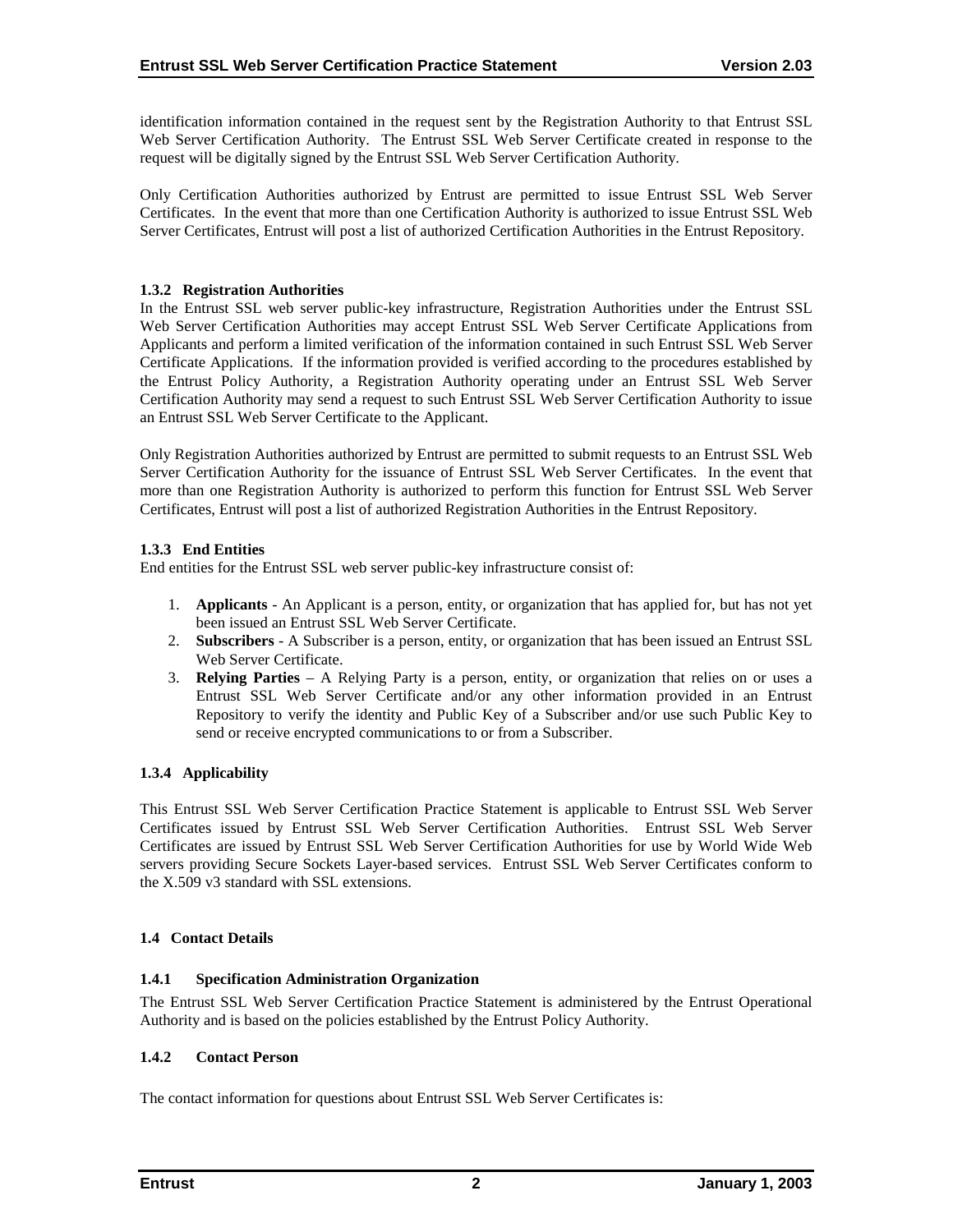Entrust Limited 1000 Innovation Drive Ottawa, Ontario Canada K2K 3E7 Tel: 1-877-368-7483 Fax: 1-877-839-3538 Email: certserv.support@Entrust.com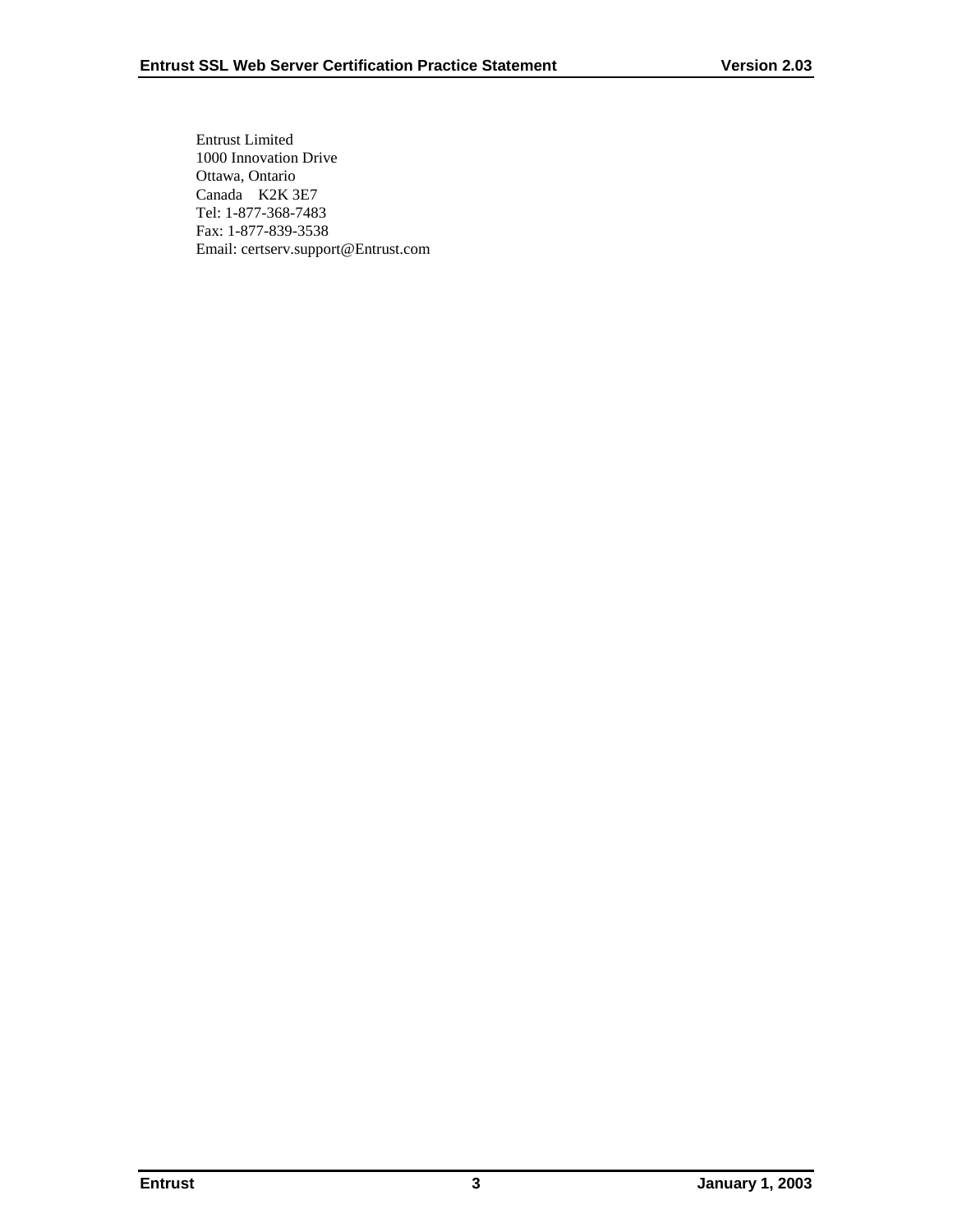## <span id="page-8-0"></span>**2. General Provisions**

## **2.1 Obligations**

## **2.1.1 Certification Authority Obligations**

An Entrust SSL Web Server Certification Authority shall:

- (i) provide Certification Authority services in accordance with the terms and conditions of the Entrust SSL Web Server Certification Practice Statement;
- (ii) upon receipt of a request from a Registration Authority operating under such Entrust SSL Web Server Certification Authority, issue an Entrust SSL Web Server Certificate in accordance with the terms and conditions of the Entrust SSL Web Server Certification Practice Statement;
- (iii) make available Entrust SSL Web Server Certificate revocation information by issuing Entrust SSL Web Server Certificates and by issuing and making available Entrust SSL Web Server Certificate CRLs in an Entrust Repository in accordance with the terms and conditions of the Entrust SSL Web Server Certification Practice Statement;
- (iv) issue and publish Entrust SSL Web Server Certificate CRLs on a regular schedule in accordance with the terms and conditions of the Entrust SSL Web Server Certification Practice Statement; and
- (v) upon receipt of a revocation request from a Registration Authority operating under such Entrust SSL Web Server Certification Authority, revoke the specified Entrust SSL Web Server Certificate in accordance with the terms and conditions of the Entrust SSL Web Server Certification Practice Statement.

In operating the Entrust SSL Web Server Certification Authorities, Entrust may use one or more representatives or agents to perform its obligations under the Entrust SSL Web Server Certification Practice Statement, any Subscription Agreements, or any Relying Party Agreements, provided that Entrust shall remain responsible for its performance.

# **2.1.2 Registration Authority Obligations**

A Registration Authority operating under an Entrust SSL Web Server Certification Authority shall:

- (i) receive Entrust SSL Web Server Certificate Applications in accordance with the terms and conditions of the Entrust SSL Web Server Certification Practice Statement;
- (ii) perform limited verification of information submitted by Applicants when applying for Entrust SSL Web Server Certificates, and if such verification is successful, submit a request to an Entrust SSL Web Server Certification Authority for the issuance of an Entrust SSL Web Server Certificate, all in accordance with the terms and conditions of the Entrust SSL Web Server Certification Practice Statement;
- (iii) receive and verify requests from Subscribers for the revocation of Entrust SSL Web Server Certificates, and if the verification of a revocation request is successful, submit a request to an Entrust SSL Web Server Certification Authority for the revocation of such Entrust SSL Web Server Certificate, all in accordance with the terms and conditions of the Entrust SSL Web Server Certification Practice Statement;
- (iv) notify Subscribers, in accordance with the terms and conditions of the Entrust SSL Web Server Certification Practice Statement, that an Entrust SSL Web Server Certificate has been issued to them; and
- (v) notify Subscribers, in accordance with the terms and conditions of the Entrust SSL Web Server Certification Practice Statement, that an Entrust SSL Web Server Certificate issued to them has been revoked or will soon expire.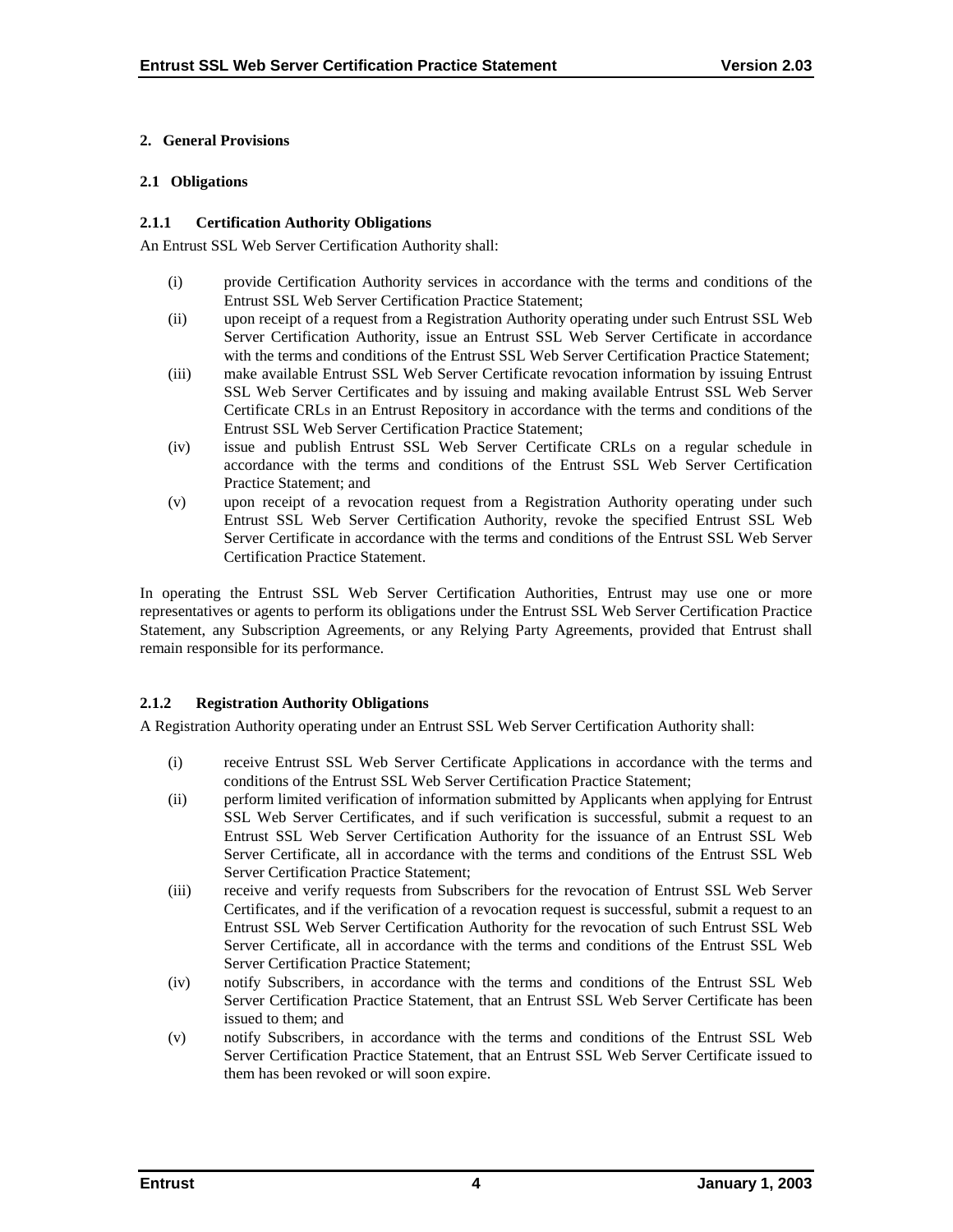<span id="page-9-0"></span>Entrust may use one or more representatives or agents to perform its obligations in respect of an Entrustoperated Registration Authority under the Entrust SSL Web Server Certification Practice Statement, any Subscription Agreements, or any Relying Party Agreements, provided that Entrust shall remain responsible for the performance of such representatives or agents under the Entrust SSL Web Server Certification Practice Statement, any Subscription Agreements, or any Relying Party Agreements. Entrust may appoint independent third parties to act as Registration Authorities under an Entrust SSL Web Server Certification Authority. Such independent third-party Registration Authorities shall be responsible for their performance under the Entrust SSL Web Server Certification Practice Statement, any Subscription Agreements, or any Relying Party Agreements. Entrust shall not be responsible for the performance of such independent thirdparty Registration Authorities. Independent third-party Registration Authorities may use one or more representatives or agents to perform their obligations when acting as a Registration Authority under an Entrust SSL Web Server Certification Authority. Independent third-party Registration Authorities shall remain responsible for the performance of such representatives or agents under the Entrust SSL Web Server Certification Practice Statement, any Subscription Agreements, or any Relying Party Agreements. Entrust may appoint Resellers and Co-marketers for (i) Entrust SSL Web Server Certificates, and (ii) services provided in respect to Entrust SSL Web Server Certificates. Such Resellers and Co-marketers shall be responsible for their performance under the Entrust SSL Web Server Certification Practice Statement, any Subscription Agreements, or any Relying Party Agreements. Entrust shall not be responsible for the performance of any such Resellers and Co-marketers. Resellers and Co-marketers may use one or more representatives or agents to perform their obligations under the Entrust SSL Web Server Certification Practice Statement, any Subscription Agreements, or any Relying Party Agreements. Resellers and Comarketers shall remain responsible for the performance of such representatives or agents under the Entrust SSL Web Server Certification Practice Statement, any Subscription Agreements, or any Relying Party Agreements. Independent third-party Registration Authorities, Resellers, and Co-marketers shall be entitled to receive all of the benefit of all (i) disclaimers of representations, warranties, and conditions, (ii) limitations of liability, (iii) representations and warranties from Applicants, Subscribers, and Relying Parties, and (iv) indemnities from Applicants, Subscribers, and Relying Parties, set forth in this Entrust SSL Web Server Certification Practice Statement, any Subscription Agreements, and any Relying Party Agreements.

# **2.1.3 Subscriber Obligations**

Subscribers and Applicants shall:

- (i) understand and, if necessary, receive proper education in the use of Public-Key cryptography and Certificates including Entrust SSL Web Server Certificates;
- (ii) provide, in any communications with Entrust or an independent third-party Registration Authority, correct information with no errors, misrepresentations, or omissions;
- (iii) generate a new, secure, and cryptographically sound Key Pair to be used in association with the Subscriber's Entrust SSL Web Server Certificate or Applicant's Entrust SSL Web Server Certificate Application;
- (iv) read and agree to all terms and conditions of the Entrust SSL Web Server Certification Practice Statement and Subscription Agreement;
- (v) refrain from modifying the contents of an Entrust SSL Web Server Certificate;
- (vi) use Entrust SSL Web Server Certificates exclusively for legal and authorized purposes in accordance with the terms and conditions of the Entrust SSL Web Server Certification Practice Statement and applicable laws;
- (vii) only use an Entrust SSL Web Server Certificate on behalf of the person, entity, or organization listed as the Subject in such Entrust SSL Web Server Certificate;
- (viii) protect the Subscriber's or Applicant's Private Keys by storing them either on a hardware token or a disk and further by storing that device separately from the Subscriber's or Applicant's computer, when not in use;
- (ix) notify Entrust or, if Applicant submitted its Entrust SSL Web Server Certificate Application to an independent third-party Registration Authority, such independent third-party Registration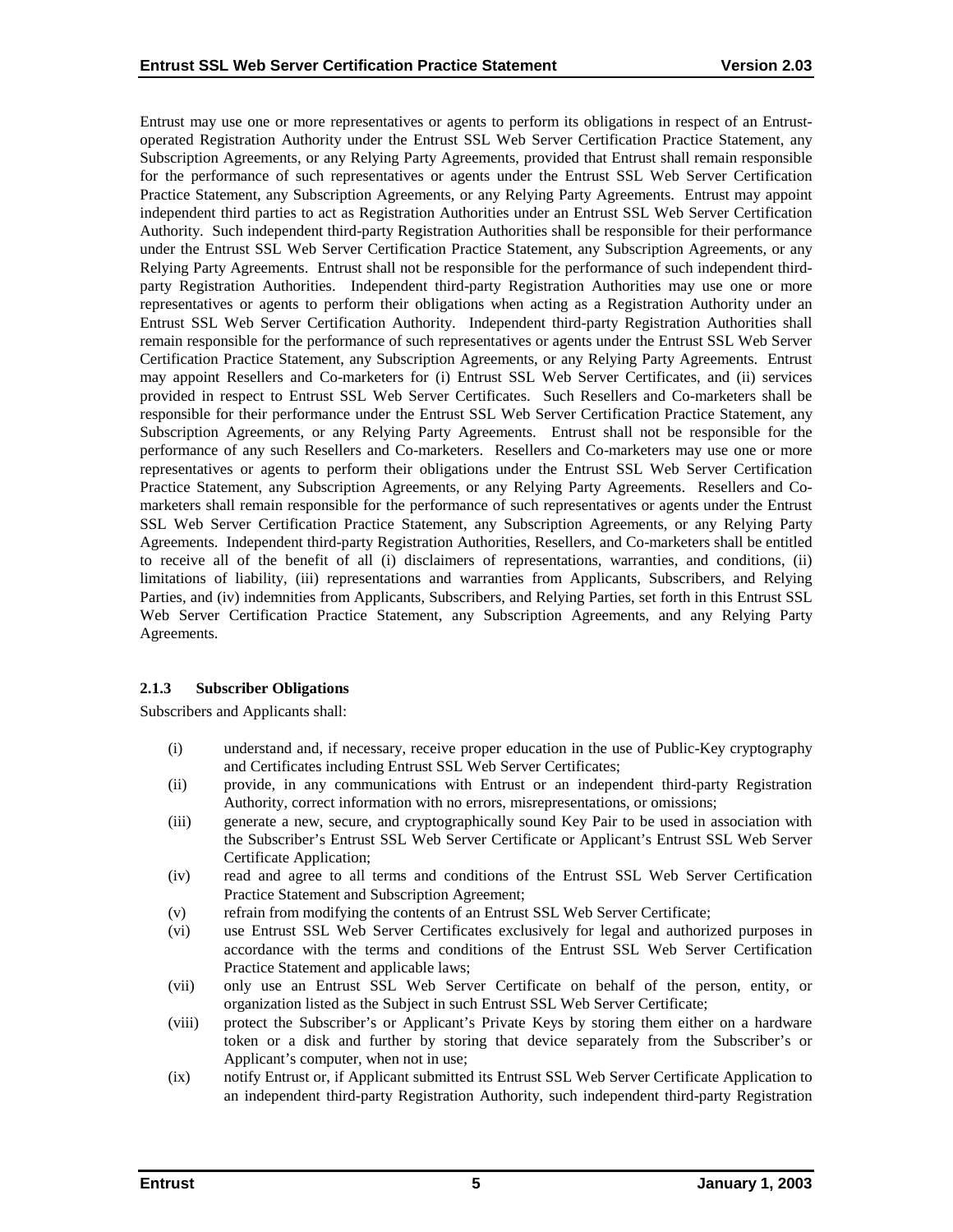Authority, as soon as reasonably practicable of any change to any information included in the Applicant's Entrust SSL Web Server Certificate Application or any change in any circumstances that would make the information in the Applicant's Entrust SSL Web Server Certificate Application misleading or inaccurate;

- (ix) notify Entrust or, if Subscriber received its Entrust SSL Web Server Certificate through an independent third-party Registration Authority, such independent third-party Registration Authority, as soon as reasonably practicable of any change to any information included in the Subscriber's Entrust SSL Web Server Certificate or any change in any circumstances that would make the information in the Subscriber's Entrust SSL Web Server Certificate misleading or inaccurate;
- (xi) immediately cease to use an Entrust SSL Web Server Certificate if any information included in the Subscriber's Entrust SSL Web Server Certificate or if any change in any circumstances would make the information in the Subscriber's Entrust SSL Web Server Certificate misleading or inaccurate;
- (xii) notify Entrust or, if Subscriber received its Entrust SSL Web Server Certificate from an independent third-party Registration Authority, such independent third-party Registration Authority, immediately of any suspected or actual Compromise of the Subscriber's or Applicant's Private Keys and request the revocation of such Entrust SSL Web Server Certificate;
- (xiii) immediately cease to use the Subscriber's Entrust SSL Web Server Certificate upon (a) expiration or revocation of such Entrust SSL Web Server Certificate, or (b) any suspected or actual Compromise of the Private Key corresponding to the Public Key in such Entrust SSL Web Server Certificate, and remove such Entrust SSL Web Server Certificate from the devices and/or software in which it has been installed;
- (xiv) only use the Subscriber's Entrust SSL Web Server Certificate on one (1) World Wide Web server at any given time;
- (xv) refrain from using the Subscriber's Private Key corresponding to the Public Key in the Subscriber's Entrust SSL Web Server Certificate to sign other Certificates; and
- (xvi) use the Subscriber's or Applicant's own judgment about whether it is appropriate, given the level of security and trust provided by an Entrust SSL Web Server Certificate, to use an Entrust SSL Web Server Certificate in any given circumstance.

Entrust SSL Web Server Certificates and related information may be subject to export, import, and/or use restrictions. Subscribers shall comply with all laws and regulations applicable to a Subscriber's right to export, import, and/or use Entrust SSL Web Server Certificates or related information. Subscribers shall be responsible for procuring all required licenses and permissions for any export, import, and/or use of Entrust SSL Web Server Certificates or related information. Certain cryptographic techniques, software, hardware, and firmware ("Technology") that may be used in processing or in conjunction with Entrust SSL Web Server Certificates may be subject to export, import, and/or use restrictions. Subscribers shall comply with all laws and regulations applicable to a Subscriber's right to export, import, and/or use such Technology or related information. Subscribers shall be responsible for procuring all required licenses and permissions for any export, import, and/or use of such Technology or related information.

# **2.1.3.1 Subscriber and Applicant Representations and Warranties**

Subscribers and Applicants represent and warrant to Entrust that:

- (i) all information provided by the Subscriber or Applicant to Entrust or to any independent thirdparty Registration Authorities is correct and does not contain any errors, omissions, or misrepresentations;
- (ii) the Private Key corresponding to the Public Key submitted by the Subscriber and/or Applicant in connection with an Entrust SSL Web Server Certificate Application was created using sound cryptographic techniques and has not been Compromised;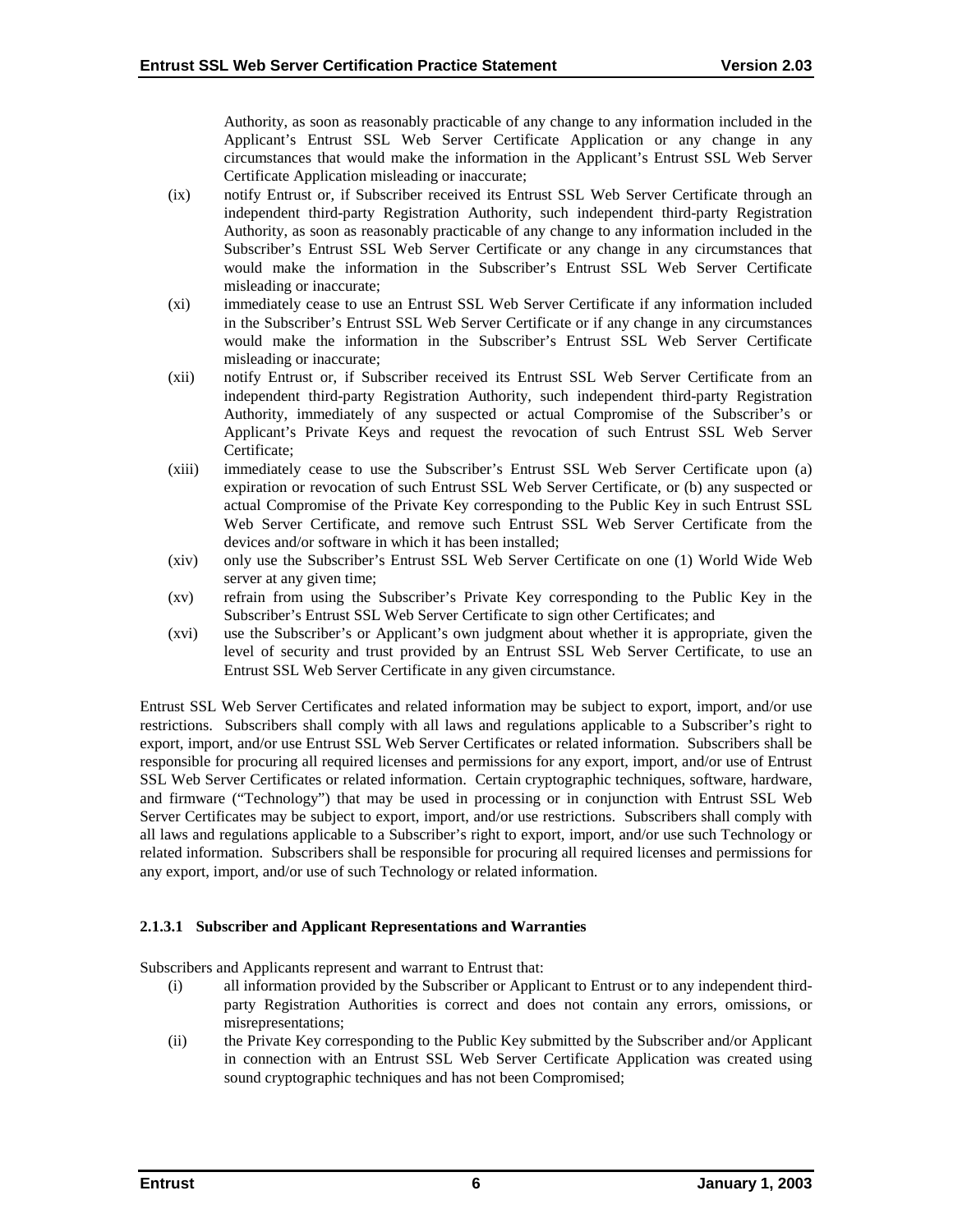- <span id="page-11-0"></span>(iii) any information provided to Entrust or to any independent third-party Registration Authorities by the Subscriber and/or Applicant in connection with an Entrust SSL Web Server Certificate Application does not infringe, misappropriate, dilute, unfairly compete with, or otherwise violate the intellectual property, or other rights of any person, entity, or organization in any jurisdiction;
- (iv) the Applicant shall notify Entrust or, if the Applicant submitted its Entrust SSL Web Server Certificate Application to an independent third-party Registration Authority, such independent third-party Registration Authority, as soon as practicable if any information included in the Applicant's Entrust SSL Web Server Certificate Application changes or if any change in any circumstances would make the information in the Applicant's Entrust SSL Web Server Certificate Application misleading or inaccurate;
- (v) the Subscriber shall immediately cease to use the Subscriber's Entrust SSL Web Server Certificate if any information included in the Subscriber's Entrust SSL Web Server Certificate changes or if any change in any circumstances would make the information in the Subscriber's Entrust SSL Web Server Certificate misleading or inaccurate;
- (vi) the Subscriber shall immediately cease to use the Subscriber's Entrust SSL Web Server Certificate upon (a) expiration or revocation of such Entrust SSL Web Server Certificate, or (b) any suspected or actual Compromise of the Private Key corresponding to the Public Key in such Entrust SSL Web Server Certificate, and shall remove such Entrust SSL Web Server Certificate from the devices and/or software in which it has been installed; and
- (vii) the Subscriber and/or Applicant will not use Entrust SSL Web Server Certificates for any hazardous or unlawful (including tortious) activities.

# **2.1.3.2 Subscriber Notice Requirements**

Subscriber shall display the following notice in a prominent location on Subscriber's World Wide Web site that may be viewed by Relying Parties (for example, in the "legal" or "disclaimers" section of Subscriber's World Wide Web site):

> "Reliance on Entrust SSL Web Server Certificates is governed by the terms and conditions of the Entrust SSL Web Server Certification Practice Statement [\(www.entrust.net/CPS\)](http://www.entrust.net/CPS) and by the Relying Party Agreement ([www.entrust.net/customer/relyingparty.htm\)](http://www.entrust.net/?). Reliance on an Entrust SSL Web Server Certificate shall constitute acceptance of the terms and conditions of the Entrust SSL Web Server Certification Practice Statement and the Relying Party Agreement."

# **2.1.4 Relying Party Obligations**

Relying Parties shall:

- (i) understand and, if necessary, receive proper education in the use of Public-Key cryptography and Certificates including Entrust SSL Web Server Certificates;
- (ii) read and agree to all terms and conditions of the Entrust SSL Web Server Certification Practice Statement and the Relying Party Agreement;
- (iii) verify Entrust SSL Web Server Certificates, including use of CRLs, in accordance with the certification path validation procedure specified in ITU-T Rec. X.509:1997 | ISO/IEC 9594-8 (1997), taking into account any critical extensions and approved technical corrigenda as appropriate;
- (iv) trust and make use of an Entrust SSL Web Server Certificate only if the Entrust SSL Web Server Certificate has not expired or been revoked and if a proper chain of trust can be established to a trustworthy root; and
- (v) make their own judgment and rely on an Entrust SSL Web Server Certificate only if such reliance is reasonable in the circumstances, including determining whether such reliance is reasonable given the nature of the security and trust provided by an Entrust SSL Web Server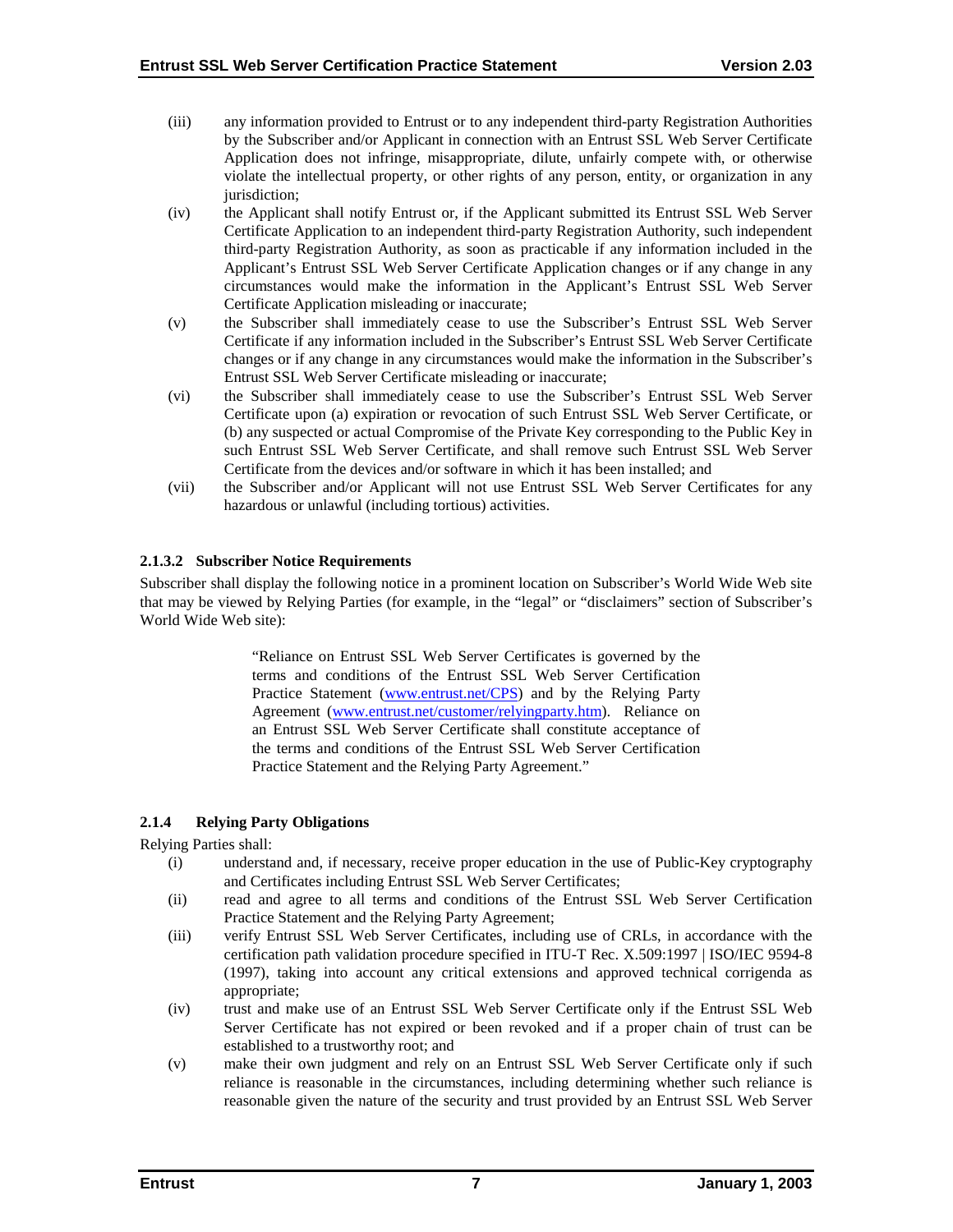Certificate and the value of any transaction that may involve the use of an Entrust SSL Web Server Certificate.

<span id="page-12-0"></span>Entrust SSL Web Server Certificates and related information may be subject to export, import, and/or use restrictions. Relying Parties shall comply with all laws and regulations applicable to a Relying Party's right to use Entrust SSL Web Server Certificates and/or related information. Relying Parties shall be responsible for procuring all required licenses and permissions for any export, import, and/or use of Entrust SSL Web Server Certificates and/or related information. Certain cryptographic techniques, software, hardware, and firmware ("Technology") that may be used in processing or in conjunction with Entrust SSL Web Server Certificates may be subject to export, import, and/or use restrictions. Relying Parties shall comply with all laws and regulations applicable to a Relying Party's right to export, import, and/or use such Technology or related information. Relying Parties shall be responsible for procuring all required licenses and permissions for any export, import, and/or use of such Technology or related information.

# **2.1.4.1 Relying Party Representations and Warranties**

Relying Parties represent and warrant to Entrust that:

- (i) the Relying Party shall properly validate an Entrust SSL Web Server Certificate before making a determination about whether to rely on such Entrust SSL Web Server Certificate, including confirmation that the Entrust SSL Web Server Certificate has not expired or been revoked and that a proper chain of trust can be established to a trustworthy root;
- (ii) the Relying Party shall not rely on a revoked or expired Entrust SSL Web Server Certificate;
- (iii) the Relying Party shall not rely on an Entrust SSL Web Server Certificate that cannot be validated back to a trustworthy root;
- (iv) the Relying Party shall exercise its own judgment in determining whether it is reasonable under the circumstances to rely on an Entrust SSL Web Server Certificate, including determining whether such reliance is reasonable given the nature of the security and trust provided by an Entrust SSL Web Server Certificate and the value of any transaction that may involve the use of an Entrust SSL Web Server Certificate; and
- (v) the Relying Party shall not use an Entrust SSL Web Server Certificate for any hazardous or unlawful (including tortious) activities.

# **2.1.5 Repository Obligations**

An Entrust Repository shall:

- (i) make available, in accordance with the terms and conditions of the Entrust SSL Web Server Certification Practice Statement, Entrust SSL Web Server Certificate revocation information published by an Entrust SSL Web Server Certification Authority; and
- (ii) make available a copy of the Entrust SSL Web Server Certification Practice Statement and other information related to the products and services provided by Entrust SSL Web Server Certification Authorities and any Registration Authorities operating under the Entrust SSL Web Server Certification Authorities.

# **2.2 Liability**

**THE MAXIMUM CUMULATIVE LIABILITY OF ENTRUST, ANY INDEPENDENT THIRD-PARTY REGISTRATION AUTHORITIES OPERATING UNDER AN ENTRUST SSL WEB SERVER CERTIFICATION AUTHORITY, RESELLERS, CO-MARKETERS OR ANY SUBCONTRACTORS, DISTRIBUTORS, AGENTS, SUPPLIERS, EMPLOYEES OR DIRECTORS OF ANY OF THE FOREGOING TO ANY APPLICANTS, SUBSCRIBERS, RELYING PARTIES OR ANY OTHER PERSONS, ENTITIES, OR ORGANIZATIONS FOR ANY LOSSES, COSTS, EXPENSES, LIBILITIES, DAMAGES, CLAIMS, OR SETTLEMENT AMOUNTS ARISING OUT OF OR RELATING TO USE OF AN ENTRUST SSL WEB SERVER CERTIFICATE OR ANY**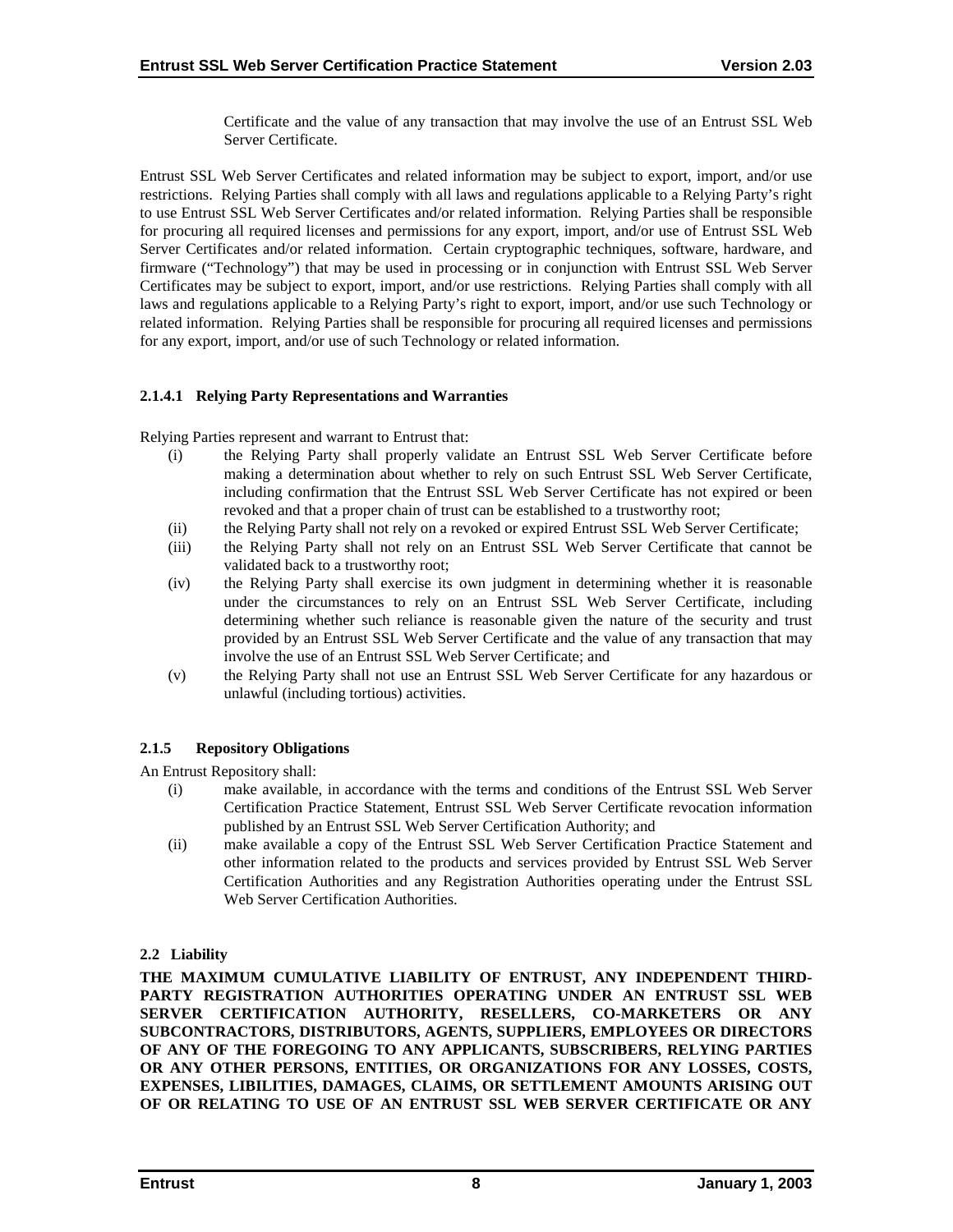#### <span id="page-13-0"></span>**SERVICES PROVIDED IN RESPECT TO ANY ENTRUST SSL WEB SERVER CERTIFICATES IS LIMITED BY THIS ENTRUST SSL WEB SERVER CERTIFICATION PRACTICE STATEMENT. THIS ENTRUST SSL WEB SERVER CERTIFICATION PRACTICE STATEMENT ALSO CONTAINS LIMITED WARRANTIES, LIMITATIONS ON LIABILITY, AND DISCLAIMERS OF REPRESENTATIONS, WARRANTIES AND CONDITIONS.**

# **2.2.1 CA Liability**

#### **2.2.1.1 Warranties and Limitations on Warranties**

Entrust makes the following limited warranties to Subscribers with respect to the operation of Entrust SSL Web Server Certification Authorities:

- (i) Entrust SSL Web Server Certification Authorities shall provide Repository services consistent with the practices and procedures set forth in this Entrust SSL Web Server Certification Practice Statement;
- (ii) Entrust SSL Web Server Certification Authorities shall perform Entrust SSL Web Server Certificate issuance consistent with the procedures set forth in this Entrust SSL Web Server Certification Practice Statement; and
- (iii) Entrust SSL Web Server Certification Authorities shall provide revocation services consistent with the procedures set forth in this Entrust SSL Web Server Certification Practice Statement.

Notwithstanding the foregoing, in no event does Entrust, any independent third-party Registration Authority operating under an Entrust SSL Web Server Certification Authority, or any Resellers, Co-marketers, or any subcontractors, distributors, agents, suppliers, employees, or directors of any of the foregoing make any representations, or provide any warranties, or conditions to any Applicants, Subscribers, Relying Parties, or any other persons, entities, or organizations with respect to (i) the techniques used in the generation and storage of the Private Key corresponding to the Public Key in an Entrust SSL Web Server Certificate, including, whether such Private Key has been Compromised or was generated using sound cryptographic techniques, (ii) the reliability of any cryptographic techniques or methods used in conducting any act, transaction, or process involving or utilizing an Entrust SSL Web Server Certificate, (iii) any software whatsoever, or (iv) non-repudiation of any Entrust SSL Web Server Certificate or any transaction facilitated through the use of an Entrust SSL Web Server Certificate, since such determination is a matter of applicable law.

Applicants, Subscribers, and Relying Parties acknowledge and agree that operations in relation to Entrust SSL Web Server Certificates and Entrust SSL Web Server Certificate Applications are dependent on the transmission of information over communication infrastructures such as, without limitation, the Internet, telephone and telecommunications lines and networks, servers, firewalls, proxies, routers, switches, and bridges ("Telecommunication Equipment") and that this Telecommunication Equipment is not under the control of Entrust or any independent third-party Registration Authority operating under an Entrust SSL Web Server Certification Authority, or any Resellers, Co-marketers, or any subcontractors, distributors, agents, suppliers, employees, or directors of any of the foregoing. Neither Entrust nor any independent third-party Registration Authority operating under an Entrust SSL Web Server Certification Authority, or any Resellers, Co-marketers, or any subcontractors, distributors, agents, suppliers, employees, or directors of any of the foregoing shall be liable for any error, failure, delay, interruption, defect, or corruption in relation to an Entrust SSL Web Server Certificate, an Entrust SSL Web Server Certificate CRL, or an Entrust SSL Web Server Certificate Application to the extent that such error, failure, delay, interruption, defect, or corruption is caused by such Telecommunication Equipment.

#### **2.2.1.2 Disclaimers**

#### **EXCEPT AS SPECIFICALLY PROVIDED IN SECTION 2.2.1.1, NEITHER ENTRUST NOR ANY INDEPENDENT THIRD-PARTY REGISTRATION AUTHORITY OPERATING UNDER AN**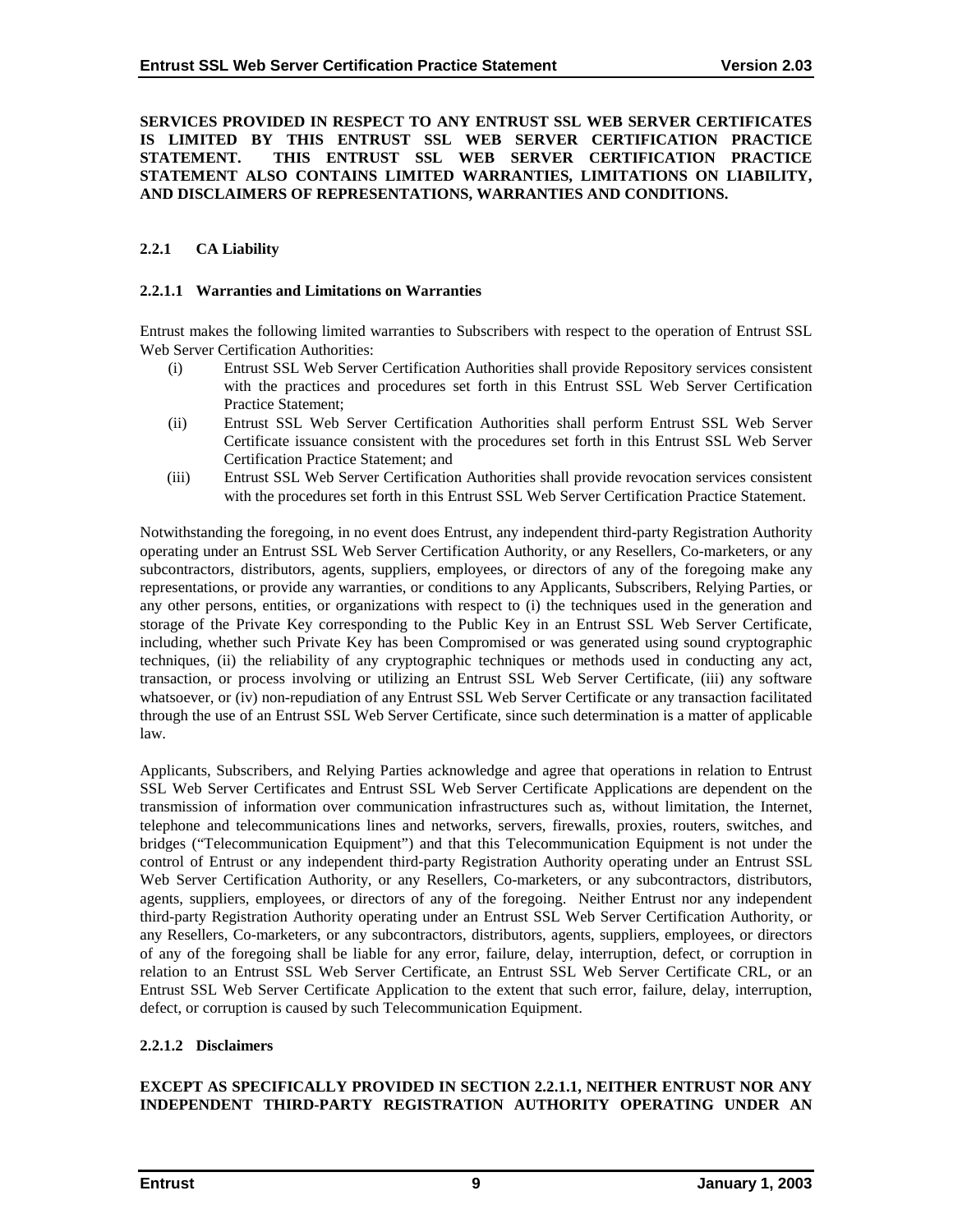<span id="page-14-0"></span>**ENTRUST SSL WEB SERVER CERTIFICATION AUTHORITY, NOR ANY RESELLERS, CO-MARKETERS, OR ANY SUBCONTRACTORS, DISTRIBUTORS, AGENTS, SUPPLIERS, EMPLOYEES, OR DIRECTORS OF ANY OF THE FOREGOING MAKE ANY REPRESENTATIONS OR GIVE ANY WARRANTIES OR CONDITIONS, WHETHER EXPRESS, IMPLIED, STATUTORY, BY USAGE OF TRADE, OR OTHERWISE, AND ENTRUST AND ALL INDEPENDENT THIRD-PARTY REGISTRATION AUTHORITIES OPERATING UNDER AN ENTRUST SSL WEB SERVER CERTIFICATION AUTHORITY, AND ALL RESELLERS, CO-MARKETERS, AND ALL SUBCONTRACTORS, DISTRIBUTORS, AGENTS, SUPPLIERS, EMPLOYEES, AND DIRECTORS OF ANY OF THE FOREGOING SPECIFICALLY DISCLAIM ANY AND ALL REPRESENTATIONS, WARRANTIES, AND CONDITIONS OF MERCHANTABILITY, NON-INFRINGEMENT, TITLE, SATISFACTORY QUALITY, AND/OR FITNESS FOR A PARTICULAR PURPOSE.** 

#### **2.2.1.3 Loss Limitations**

**IN NO EVENT SHALL THE TOTAL CUMULATIVE LIABILITY OF ENTRUST, ANY INDEPENDENT THIRD-PARTY REGISTRATION AUTHORITY OPERATING UNDER AN ENTRUST SSL WEB SERVER CERTIFICATION AUTHORITY, ANY RESELLERS, OR CO-MARKETERS, OR ANY SUBCONTRACTORS, DISTRIBUTORS, AGENTS, SUPPLIERS, EMPLOYEES, OR DIRECTORS OF ANY OF THE FOREGOING TO ANY APPLICANT, SUBSCRIBER, RELYING PARTY OR ANY OTHER PERSON, ENTITY, OR ORGANIZATION ARISING OUT OF OR RELATING TO ANY ENTRUST SSL WEB SERVER CERTIFICATE OR ANY SERVICES PROVIDED IN RESPECT TO ENTRUST SSL WEB SERVER CERTIFICATES, INCLUDING ANY USE OR RELIANCE ON ANY ENTRUST SSL WEB SERVER CERTIFICATE, EXCEED ONE THOUSAND UNITED STATES DOLLARS (\$1000.00 U.S.) ("CUMULATIVE DAMAGE CAP"). THIS LIMITATION SHALL APPLY ON A PER ENTRUST SSL WEB SERVER CERTIFICATE BASIS REGARDLESS OF THE NUMBER OF TRANSACTIONS OR CAUSES OF ACTION ARISING OUT OF OR RELATED TO SUCH ENTRUST SSL WEB SERVER CERTIFICATE OR ANY SERVICES PROVIDED IN RESPECT TO SUCH ENTRUST SSL WEB SERVER CERTIFICATE. THE FOREGOING LIMITATIONS SHALL APPLY TO ANY LIABILITY WHETHER BASED IN CONTRACT (INCLUDING FUNDAMENTAL BREACH), TORT (INCLUDING NEGLIGENCE), LEGISLATION OR ANY OTHER THEORY OF LIABILITY, INCLUDING ANY DIRECT, INDIRECT, SPECIAL, STATUTORY, PUNITIVE, EXEMPLARY, CONSEQUENTIAL, RELIANCE, OR INCIDENTAL DAMAGES.** 

**IN THE EVENT THAT LIABILITY ARISING OUT OF OR RELATING TO AN ENTRUST SSL WEB SERVER CERTIFICATE OR ANY SERVICES PROVIDED IN RESPECT TO AN ENTRUST SSL WEB SERVER CERTIFICATE EXCEEDS THE CUMULATIVE DAMAGE CAP SET FORTH IN THIS SECTION ABOVE, THE AMOUNTS AVAILABLE UNDER THE CUMULATIVE DAMAGE CAP SHALL BE APPORTIONED FIRST TO THE EARLIEST CLAIMS TO ACHIEVE FINAL DISPUTE RESOLUTION UNLESS OTHERWISE ORDERED BY A COURT OF COMPETENT JURISDICTION. IN NO EVENT SHALL ENTRUST OR ANY INDEPENDENT THIRD-PARTY REGISTRATION AUTHORITY OPERATING UNDER AN ENTRUST SSL WEB SERVER CERTIFICATION AUTHORITY, OR ANY RESELLERS, CO-MARKETERS, OR ANY SUBCONTRACTORS, DISTRIBUTORS, AGENTS, SUPPLIERS, EMPLOYEES, OR DIRECTORS OF ANY OF THE FOREGOING BE OBLIGATED TO PAY MORE THAN THE CUMULATIVE DAMAGE CAP FOR ANY ENTRUST SSL WEB SERVER CERTIFICATE OR ANY SERVICES PROVIDED IN RESEPCT TO AN ENTRUST SSL WEB SERVER CERTIFICATE REGARDLESS OF APPORTIONMENT AMONG CLAIMANTS.** 

**IN NO EVENT SHALL ENTRUST OR ANY INDEPENDENT THIRD-PARTY REGISTRATION AUTHORITY OPERATING UNDER AN ENTRUST SSL WEB SERVER CERTIFICATION AUTHORITY, OR ANY RESELLERS, CO-MARKETERS, OR ANY SUBCONTRACTORS, DISTRIBUTORS, AGENTS, SUPPLIERS, EMPLOYEES, OR DIRECTORS OF ANY OF THE**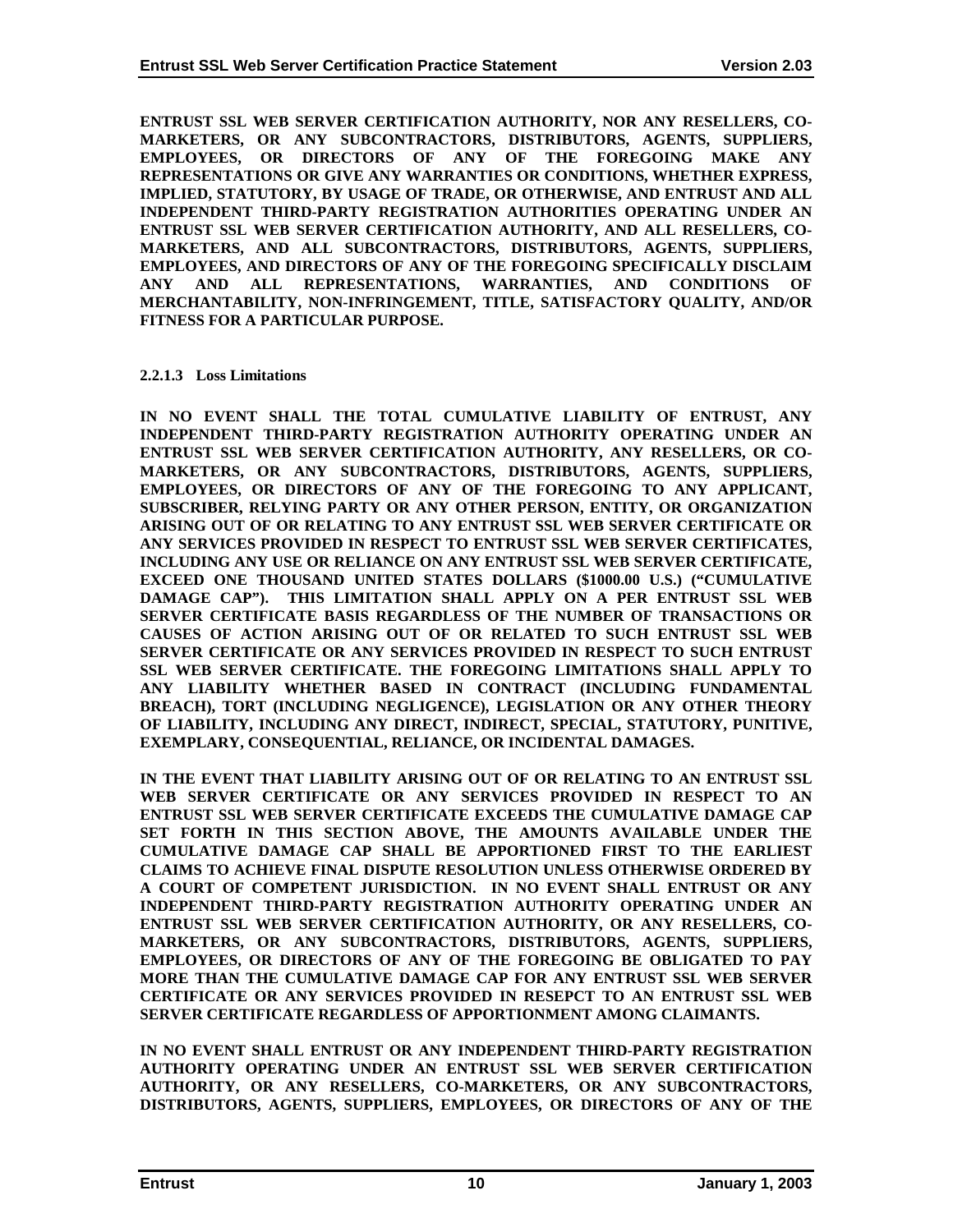<span id="page-15-0"></span>**FOREGOING BE LIABLE FOR ANY INCIDENTAL, SPECIAL, STATUTORY, PUNITIVE, EXEMPLARY, INDIRECT, RELIANCE, OR CONSEQUENTIAL DAMAGES (INCLUDING, WITHOUT LIMITATION, DAMAGES FOR LOSS OF BUSINESS, LOSS OF BUSINESS OPPORTUNITIES, LOSS OF GOODWILL, LOSS OF PROFITS, BUSINESS INTERRUPTION, LOSS OF DATA, LOST SAVINGS OR OTHER SIMILAR PECUNIARY LOSS) WHETHER ARISING FROM CONTRACT (INCLUDING FUNDAMENTAL BREACH), TORT (INCLUDING NEGLIGENCE), LEGISLATION OR ANY OTHER THEORY OF LIABILITY.** 

**THE FOREGOING LIMITATIONS SHALL APPLY NOTWITHSTANDING THE FAILURE OF ESSENTIAL PURPOSE OF ANY LIMITED REMEDY STATED HEREIN AND EVEN IF ENTRUST OR ANY INDEPENDENT THIRD-PARTY REGISTRATION AUTHORITY OPERATING UNDER AN ENTRUST SSL WEB SERVER CERTIFICATION AUTHORITY, OR ANY RESELLERS, CO-MARKETERS, OR ANY SUBCONTRACTORS, DISTRIBUTORS, AGENTS, SUPPLIERS, EMPLOYEES, OR DIRECTORS OF ANY OF THE FOREGOING HAVE BEEN ADVISED OF THE POSSIBILITY OF THOSE DAMAGES.** 

**SOME JURISDICTIONS DO NOT ALLOW THE EXCLUSION OR LIMITATION OF LIABILITY FOR CONSEQUENTIAL OR INCIDENTAL DAMAGES, SO THESE LIMITATIONS SET FORTH ABOVE MAY NOT APPLY TO CERTAIN APPLICANTS, SUBSCRIBERS, RELYING PARTIES, OR OTHER PERSONS, ENTITIES, OR ORGANIZATIONS. THE DISCLAIMERS OF REPRESENTATIONS, WARRANTIES, AND CONDITIONS AND THE LIMITATIONS OF LIABILITY IN THIS ENTRUST SSL WEB SERVER CERTIFICATION PRACTICE STATEMENT CONSTITUTE AN ESSENTIAL PART OF THE ENTRUST SSL WEB SERVER CERTIFICATION PRACTICE STATEMENT, ANY SUBSCRIPTION AGREEMENTS, AND ANY RELYING PARTY AGREEMENTS. ALL APPLICANTS, SUBSCRIBERS, RELYING PARTIES, AND OTHER PERSONS, ENTITIES, AND ORGANIZATIONS ACKNOWLEDGE THAT BUT FOR THESE DISCLAIMERS OF REPRESENTATIONS, WARRANTIES, AND CONDITIONS AND LIMITATIONS OF LIABILITY, ENTRUST WOULD NOT ISSUE ENTRUST SSL WEB SERVER CERTIFICATES TO SUBSCRIBERS AND NEITHER ENTRUST NOR ANY ANY INDEPENDENT THIRD-PARTY REGISTRATION AUTHORITIES OPERATING UNDER AN ENTRUST SSL WEB SERVER CERTIFICATION AUTHORITY, NOR ANY RESELLERS, CO-MARKETERS, OR ANY SUBCONTRACTORS, DISTRIBUTORS, AGENTS, SUPPLIERS, EMPLOYEES, OR DIRECTORS OF ANY OF THE FOREGOING WOULD PROVIDE SERVICES IN RESPECT TO ENTRUST SSL WEB SERVER CERTIFICATES AND THAT THESE PROVISIONS PROVIDE FOR A REASONABLE ALLOCATION OF RISK.** 

# **2.2.1.4 Other Exclusions**

Without limitation, neither Entrust nor any independent third-party Registration Authorities operating under an Entrust SSL Web Server Certification Authority, nor any Resellers or Co-marketers, or any subcontractors, distributors, agents, suppliers, employees, or directors of any of the foregoing shall be liable to any Applicants, Subscribers, Relying Parties or any other person, entity, or organization for any losses, costs, expenses, liabilities, damages, claims, or settlement amounts arising out of or relating to use of an Entrust SSL Web Server Certificate or any services provided in respect to an Entrust SSL Web Server Certificate if:

- (i) the Entrust SSL Web Server Certificate was issued as a result of errors, misrepresentations, or other acts or omissions of a Subscriber or of any other person, entity, or organization;
- (ii) the Entrust SSL Web Server Certificate has expired or has been revoked;
- (iii) the Entrust SSL Web Server Certificate has been modified or otherwise altered;
- (iv) the Subscriber failed to stop using an Entrust SSL Web Server Certificate after the information contain in such Entrust SSL Web Server Certificate changed or after circumstances changed so that the information contained in such Entrust SSL Web Server Certificate became misleading or inaccurate;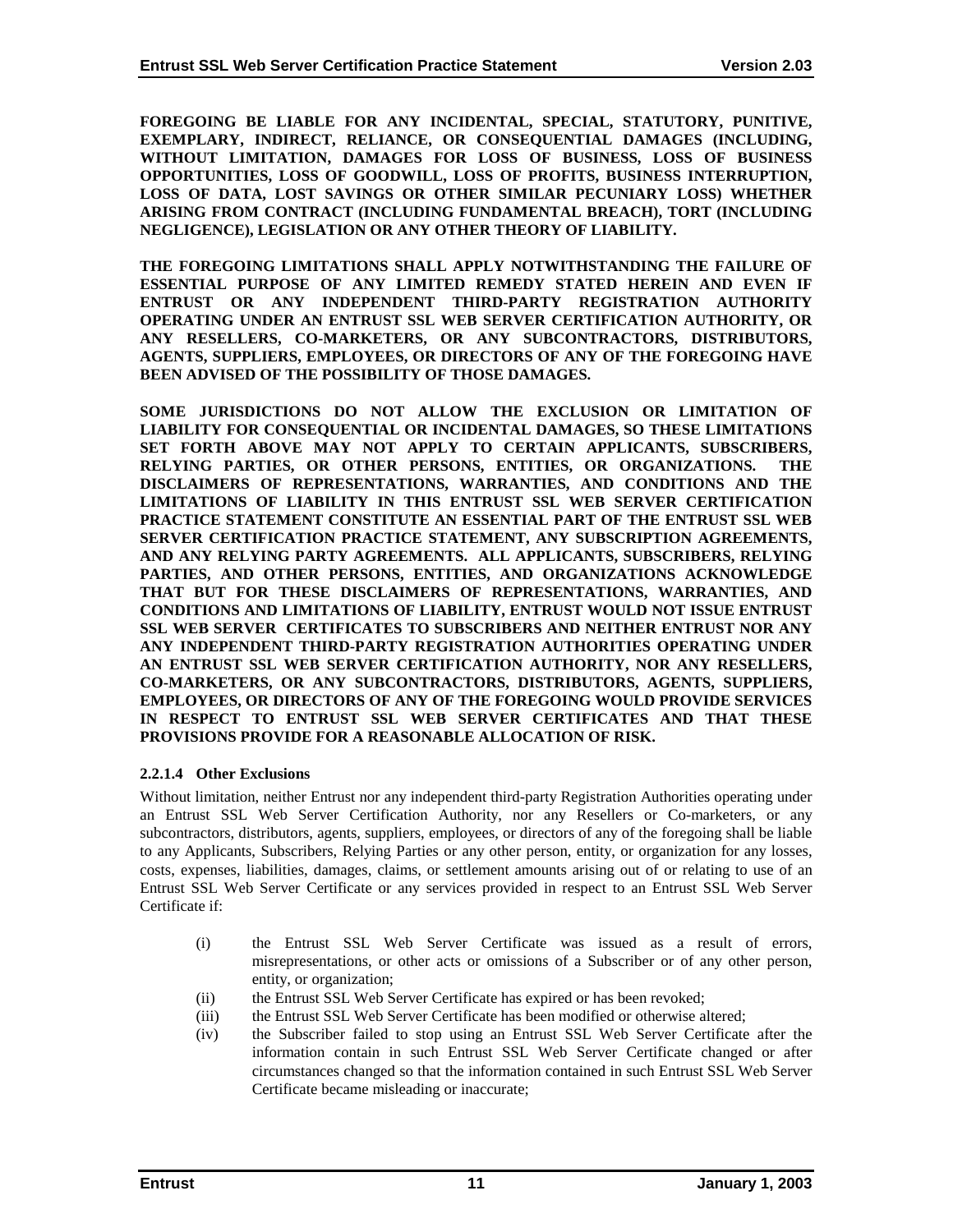- <span id="page-16-0"></span>(v) a Subscriber breached the Entrust SSL Web Server Certification Practice Statement or the Subscriber's Subscription Agreement, or a Relying Party breached the Entrust SSL Web Server Certification Practice Statement or the Relying Party's Relying Party Agreement;
- (vi) the Private Key associated with the Entrust SSL Web Server Certificate has been Compromised; or
- (vii) the Entrust SSL Web Server Certificate is used other than as permitted by the Entrust SSL Web Server Certification Practice Statement or is used in contravention of applicable law.

In no event shall Entrust or any independent third-party Registration Authority operating under an Entrust SSL Web Server Certification Authority, or any Resellers, Co-marketers, or any subcontractors, distributors, agents, suppliers, employees, or directors of any of the foregoing be liable to any Applicant, Subscriber, or any other person, entity, or organization for any losses, costs, liabilities, expenses, damages, claims, or settlement amounts arising out of or relating to the refusal by Entrust or any independent thirdparty Registration Authority operating under an Entrust SSL Web Server Certification Authority, or any Resellers, Co-marketers, or any subcontractors, distributors, agents, suppliers, employees, or directors of any of the foregoing to issue or request the issuance of an Entrust SSL Web Server Certificate. In no event shall Entrust or any independent third-party Registration Authority operating under an Entrust SSL Web Server Certification Authority, or any Resellers, Co-marketers, or any subcontractors, distributors, agents, suppliers, employees, or directors of any of the foregoing be liable to any Applicant, Subscriber, or any other person, entity, or organization for any losses, costs, liabilities, expenses, damages, claims, or settlement amounts arising out of or relating to any delay by Entrust or any independent third-party Registration Authority operating under an Entrust SSL Web Server Certification Authority, or any Resellers, Co-marketers, or any subcontractors, distributors, agents, suppliers, employees, or directors of any of the foregoing, in issuing or in requesting the issuance of an Entrust SSL Web Server Certificate.

In no event shall Entrust or any independent third-party Registration Authority operating under an Entrust SSL Web Server Certification Authority, or any Resellers, Co-marketers, or any subcontractors, distributors, agents, suppliers, employees, or directors of any of the foregoing be liable to any Subscriber, Relying Party, or any other person, entity, or organization for any losses, costs, expenses, liabilities, damages, claims, or settlement amounts arising out of or relating to any proceeding or allegation that an Entrust SSL Web Server Certificate or any information contained in an Entrust SSL Web Server Certificate infringes, misappropriates, dilutes, unfairly competes with, or otherwise violates any patent, trademark, copyright, trade secret, or any other intellectual property right or other right of any person, entity, or organization in any jurisdiction.

# **2.2.1.5 Hazardous Activities**

Entrust SSL Web Server Certificates and the services provided by Entrust in respect to Entrust SSL Web Server Certificates are not designed, manufactured, or intended for use in or in conjunction with hazardous activities or uses requiring fail-safe performance, including the operation of nuclear facilities, aircraft navigation or communications systems, air traffic control, medical devices or direct life support machines. Entrust and any independent third-party Registration Authority operating under an Entrust SSL Web Server Certification Authority, and any Resellers, Co-marketers, and any subcontractors, distributors, agents, suppliers, employees, or directors of any of the foregoing specifically disclaim any and all representations, warranties, and conditions with respect to such uses, whether express, implied, statutory, by usage of trade, or otherwise.

# **2.2.2 RA Liability**

The same liability provisions that apply in Section 2.2.1 with respect to Entrust SSL Web Server Certification Authorities shall apply with respect to Entrust-operated Registration Authorities and independent third-party Registration Authorities operating under Entrust SSL Web Server Certification Authorities and all Resellers, Co-marketers and all subcontractors, distributors, agents, suppliers, employees, and directors of any of the foregoing.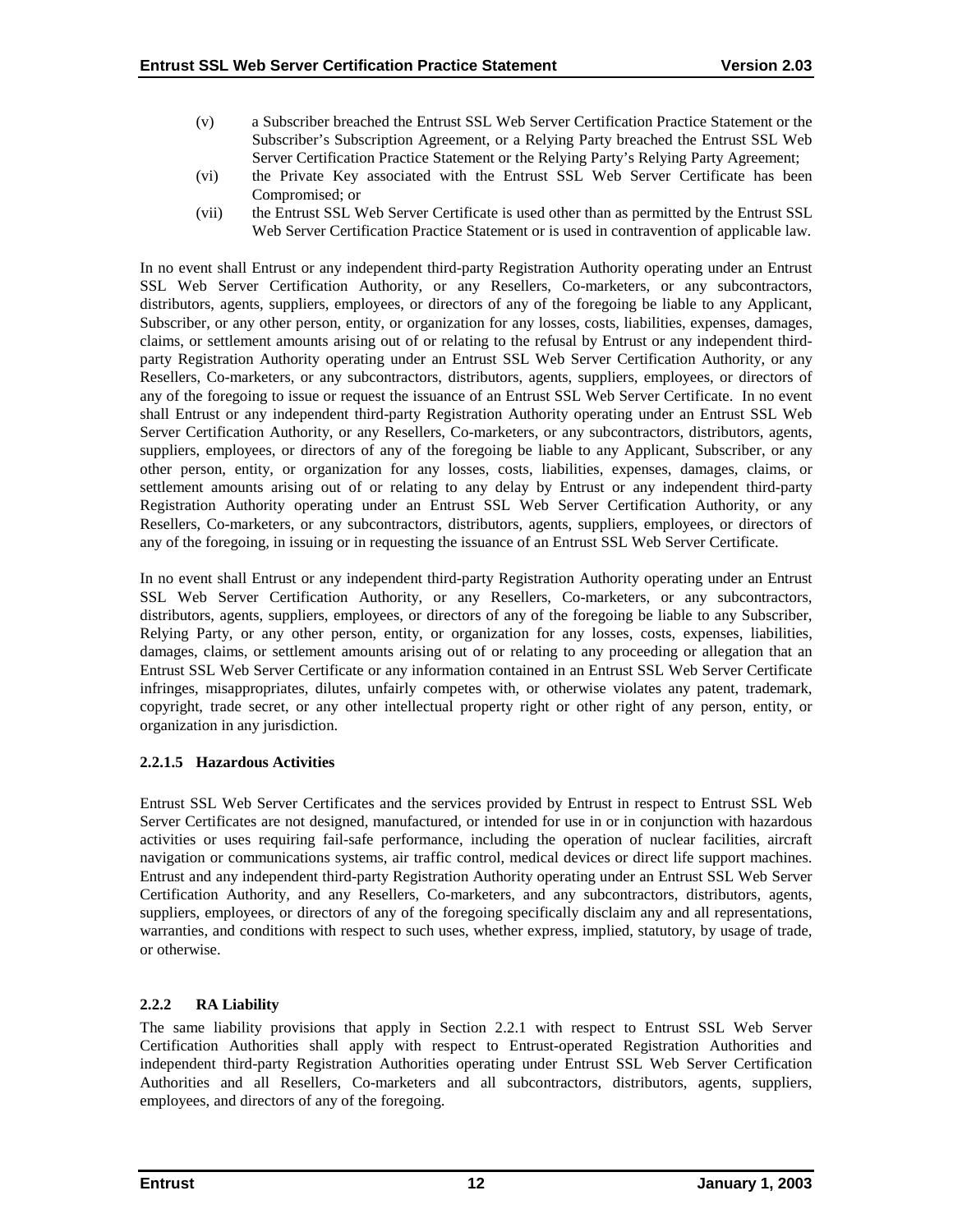# <span id="page-17-0"></span>**2.3 Financial Responsibility**

Subscribers and Relying Parties shall be responsible for the financial consequences to such Subscribers, Relying Parties, and to any other persons, entities, or organizations for any transactions in which such Subscribers or Relying Parties participate and which use Entrust SSL Web Server Certificates or any services provided in respect to Entrust SSL Web Server Certificates. Entrust makes no representations and gives no warranties or conditions regarding the financial efficacy of any transaction completed utilizing an Entrust SSL Web Server Certificate or any services provided in respect to Entrust SSL Web Server Certificates and neither Entrust nor any independent third-party Registration Authority operating under an Entrust SSL Web Server Certification Authority, nor any Resellers, Co-marketers, nor any subcontractors, distributors, agents, suppliers, employees, or directors of any of the foregoing shall have any liability except as explicitly set forth herein in respect to the use of or reliance on an Entrust SSL Web Server Certificate or any services provided in respect to Entrust SSL Web Server Certificates.

# **2.3.1 Indemnification by Relying Parties**

RELYING PARTIES SHALL INDEMNIFY AND HOLD ENTRUST AND ALL INDEPENDENT THIRD-PARTY REGISTRATION AUTHORITIES OPERATING UNDER AN ENTRUST SSL WEB SERVER CERTIFICATION AUTHORITY, AND ALL RESELLERS, CO-MARKETERS, AND ALL SUBCONTRACTORS, DISTRIBUTORS, AGENTS, SUPPLIERS, EMPLOYEES, AND DIRECTORS OF ANY OF THE FOREGOING (COLLECTIVELY, THE "INDEMNIFIED PARTIES") HARMLESS FROM AND AGAINST ANY AND ALL LIABILITIES, LOSSES, COSTS, EXPENSES, DAMAGES, CLAIMS, AND SETTLEMENT AMOUNTS (INCLUDING REASONABLE ATTORNEY'S FEES, COURT COSTS, AND EXPERT'S FEES) ARISING OUT OF OR RELATING TO ANY USE OR RELIANCE BY A RELYING PARTY ON ANY ENTRUST SSL WEB SERVER CERTIFICATE OR ANY SERVICE PROVIDED IN RESPECT TO ENTRUST SSL WEB SERVER CERTIFICATES, INCLUDING (I) LACK OF PROPER VALIDATION OF AN ENTRUST SSL WEB SERVER CERTIFICATE BY A RELYING PARTY, (II) RELIANCE BY THE RELYING PARTY ON AN EXPIRED OR REVOKED ENTRUST SSL WEB SERVER CERTIFICATE, (III) USE OF AN ENTRUST SSL WEB SERVER CERTIFICATE OTHER THAN AS PERMITTED BY THE ENTRUST SSL WEB SERVER CERTIFICATION PRACTICE STATEMENT, THE SUBSCRIPTION AGREEMENT, ANY RELYING PARTY AGREEMENT, AND APPLICABLE LAW, (IV) FAILURE BY A RELYING PARTY TO EXERCISE REASONABLE JUDGMENT IN THE CIRCUMSTANCES IN RELYING ON AN ENTRUST SSL WEB SERVER CERTIFICATE, OR (V) ANY CLAIM OR ALLEGATION THAT THE RELIANCE BY A RELYING PARTY ON AN ENTRUST SSL WEB SERVER CERTIFICATE OR THE INFORMATION CONTAINED IN AN ENTRUST SSL WEB SERVER CERTIFICATE INFRINGES, MISAPPROPRIATES, DILUTES, UNFAIRLY COMPETES WITH, OR OTHERWISE VIOLATES THE RIGHTS INCLUDING INTELLECTUAL PROPERTY RIGHTS OR ANY OTHER RIGHTS OF ANYONE IN ANY JURISDICTION. NOTWITHSTANDING THE FOREGOING, RELYING PARTIES SHALL NOT BE OBLIGATED TO PROVIDE ANY INDEMNIFICATION TO AN INDEMNIFIED PARTY IN RESPECT TO ANY LIABILITIES, LOSSES, COSTS, EXPENSES, DAMAGES, CLAIMS, AND SETTLEMENT AMOUNTS (INCLUDING REASONABLE ATTORNEY'S FEES, COURT COSTS AND EXPERT'S FEES) TO THE EXTENT THAT SUCH LIABILITIES, LOSSES, COSTS, EXPENSES, DAMAGES, CLAIMS, AND SETTLEMENT AMOUNTS (INCLUDING REASONABLE ATTORNEY'S FEES, COURT COSTS, AND EXPERT'S FEES) ARISE OUT OF OR RELATE TO ANY WILLFUL MISCONDUCT BY SUCH INDEMNIFIED PARTY.

# **2.3.1.1 Indemnification by Subscribers**

SUBSCRIBERS SHALL INDEMNIFY AND HOLD ENTRUST AND ALL INDEPENDENT THIRD-PARTY REGISTRATION AUTHORITIES OPERATING UNDER AN ENTRUST SSL WEB SERVER CERTIFICATION AUTHORITY, AND ALL RESELLERS, CO-MARKETERS, AND ALL SUBCONTRACTORS, DISTRIBUTORS, AGENTS, SUPPLIERS, EMPLOYEES, OR DIRECTORS OF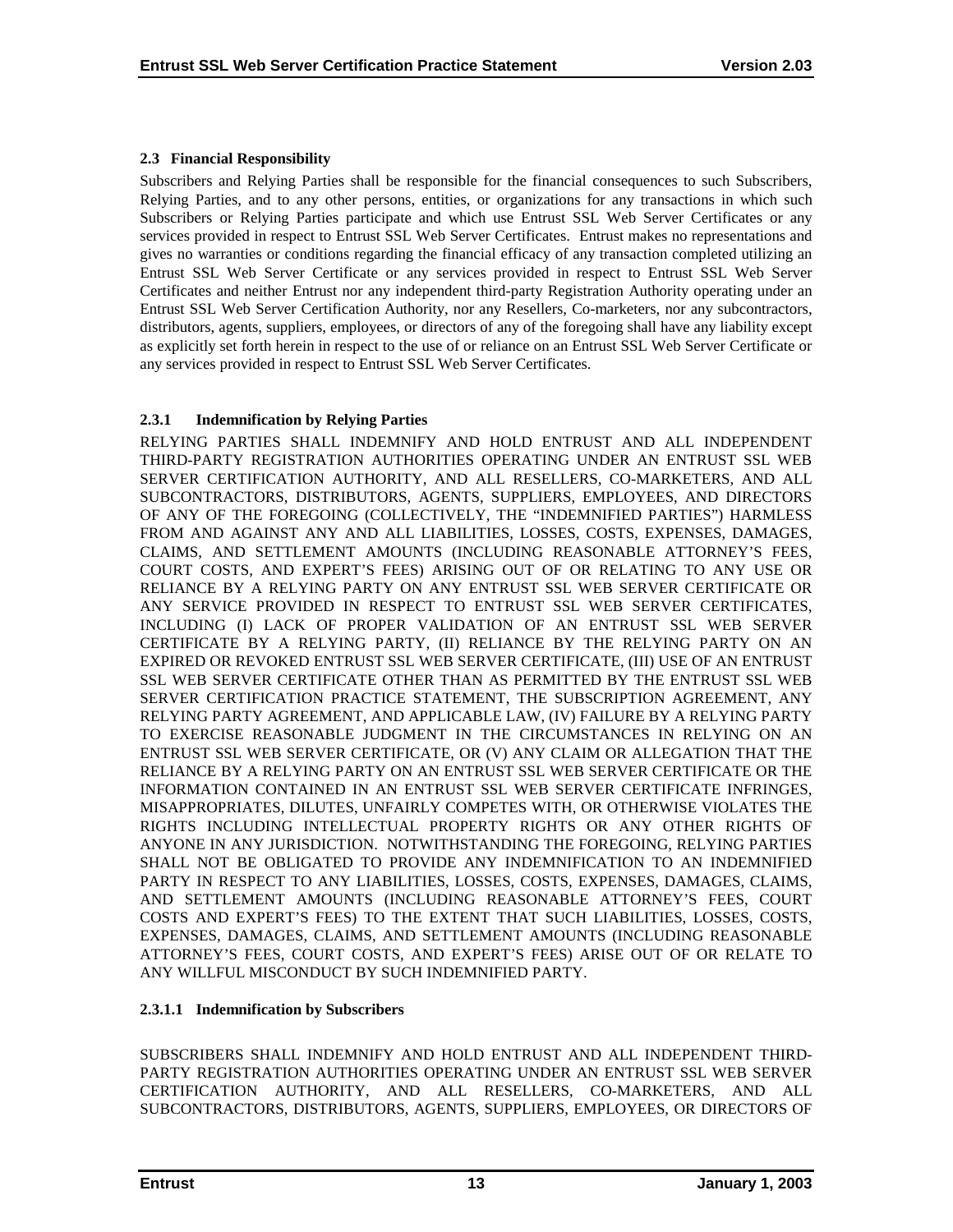<span id="page-18-0"></span>ANY OF THE FOREGOING (COLLECTIVELY, THE "INDEMNIFIED PARTIES") HARMLESS FROM AND AGAINST ANY AND ALL LIABILITIES, LOSSES, COSTS, EXPENSES, DAMAGES, CLAIMS, AND SETTLEMENT AMOUNTS (INCLUDING REASONABLE ATTORNEY'S FEES, COURT COSTS, AND EXPERT'S FEES) ARISING OUT OF OR RELATING TO ANY RELIANCE BY A RELYING PARTY ON ANY ENTRUST SSL WEB SERVER CERTIFICATE OR ANY SERVICE PROVIDED IN RESPECT TO ENTRUST SSL WEB SERVER CERTIFICATES, INCLUDING ANY (I) ERROR, MISREPRESENTATION OR OMISSION MADE BY A SUBSCRIBER IN USING OR APPLYING FOR AN ENTRUST SSL WEB SERVER CERTIFICATE, (II) MODIFICATION MADE BY A SUBSCRIBER TO THE INFORMATION CONTAINED IN AN ENTRUST SSL WEB SERVER CERTIFICATE, (III) USE OF AN ENTRUST SSL WEB SERVER CERTIFICATE OTHER THAN AS PERMITTED BY THE ENTRUST SSL WEB SERVER CERTIFICATION PRACTICE STATEMENT, THE SUBSCRIPTION AGREEMENT, ANY RELYING PARTY AGREEMENT, AND APPLICABLE LAW, (IV) FAILURE BY A SUBSCRIBER TO TAKE THE NECESSARY PRECAUTIONS TO PREVENT LOSS, DISCLOSURE, COMPROMISE OR UNAUTHORIZED USE OF THE PRIVATE KEY CORRESPONDING TO THE PUBLIC KEY IN SUCH SUBSCRIBER'S ENTRUST SSL WEB SERVER CERTIFICATE, OR (V) ALLEGATION THAT THE USE OF A SUBSCRIBER'S ENTRUST SSL WEB SERVER CERTIFICATE OR THE INFORMATION CONTAINED IN A SUBSCRIBER'S ENTRUST SSL WEB SERVER CERTIFICATE INFRINGES, MISAPPROPRIATES, DILUTES, UNFAIRLY COMPETES WITH, OR OTHERWISE VIOLATES THE RIGHTS INCLUDING INTELLECTUAL PROPERTY RIGHTS OR ANY OTHER RIGHTS OF ANYONE IN ANY JURISDICTION. NOTWITHSTANDING THE FOREGOING, A SUBSCRIBER SHALL NOT BE OBLIGATED TO PROVIDE ANY INDEMNIFICATION TO AN INDEMNIFIED PARTY IN RESPECT TO ANY LIABILITIES, LOSSES, COSTS, EXPENSES, DAMAGES, CLAIMS, AND SETTLEMENT AMOUNTS (INCLUDING REASONABLE ATTORNEY'S FEES, COURT COSTS AND EXPERTS FEES) TO THE EXTENT THAT SUCH LIABILITIES, LOSSES, COSTS, EXPENSES, DAMAGES, CLAIMS, AND SETTLEMENT AMOUNTS (INCLUDING REASONABLE ATTORNEY'S FEES, COURT COSTS, AND EXPERT'S FEES) ARISE OUT OF OR RELATE TO ANY WILLFUL MISCONDUCT BY SUCH INDEMNIFIED PARTY.

# **2.3.2 Fiduciary Relationships**

Nothing contained in this Entrust SSL Web Server Certification Practice Statement, or in any Subscription Agreement, or any Relying Party Agreement shall be deemed to constitute either Entrust or any independent third-party Registration Authority operating under an Entrust SSL Web Server Certification Authority, or any Resellers, Co-marketers, or any subcontractors, distributors, agents, suppliers, employees, or directors of any of the foregoing, the fiduciary, partner, agent, trustee, or legal representative of any Applicant, Subscriber, Relying Party or any other person, entity, or organization or to create any fiduciary relationship between either Entrust or any independent third-party Registration Authority operating under an Entrust SSL Web Server Certification Authority, or any Resellers, Co-marketers, or any subcontractors, distributors, agents, suppliers, employees, or directors of any of the foregoing and any Subscriber, Applicant, Relying Party or any other person, entity, or organization, for any purpose whatsoever. Nothing in the Entrust SSL Web Server Certification Practice Statement, or in any Subscription Agreement or any Relying Party Agreement shall confer on any Subscriber, Applicant, Relying Party, or any other third party, any authority to act for, bind, or create or assume any obligation or responsibility, or make any representation on behalf of Entrust or any independent third-party Registration Authority operating under an Entrust SSL Web Server Certification Authority, or any Resellers, Co-marketers, or any subcontractors, distributors, agents, suppliers, employees, or directors of any of the foregoing.

# **2.3.3 Administrative Processes**

No Stipulation.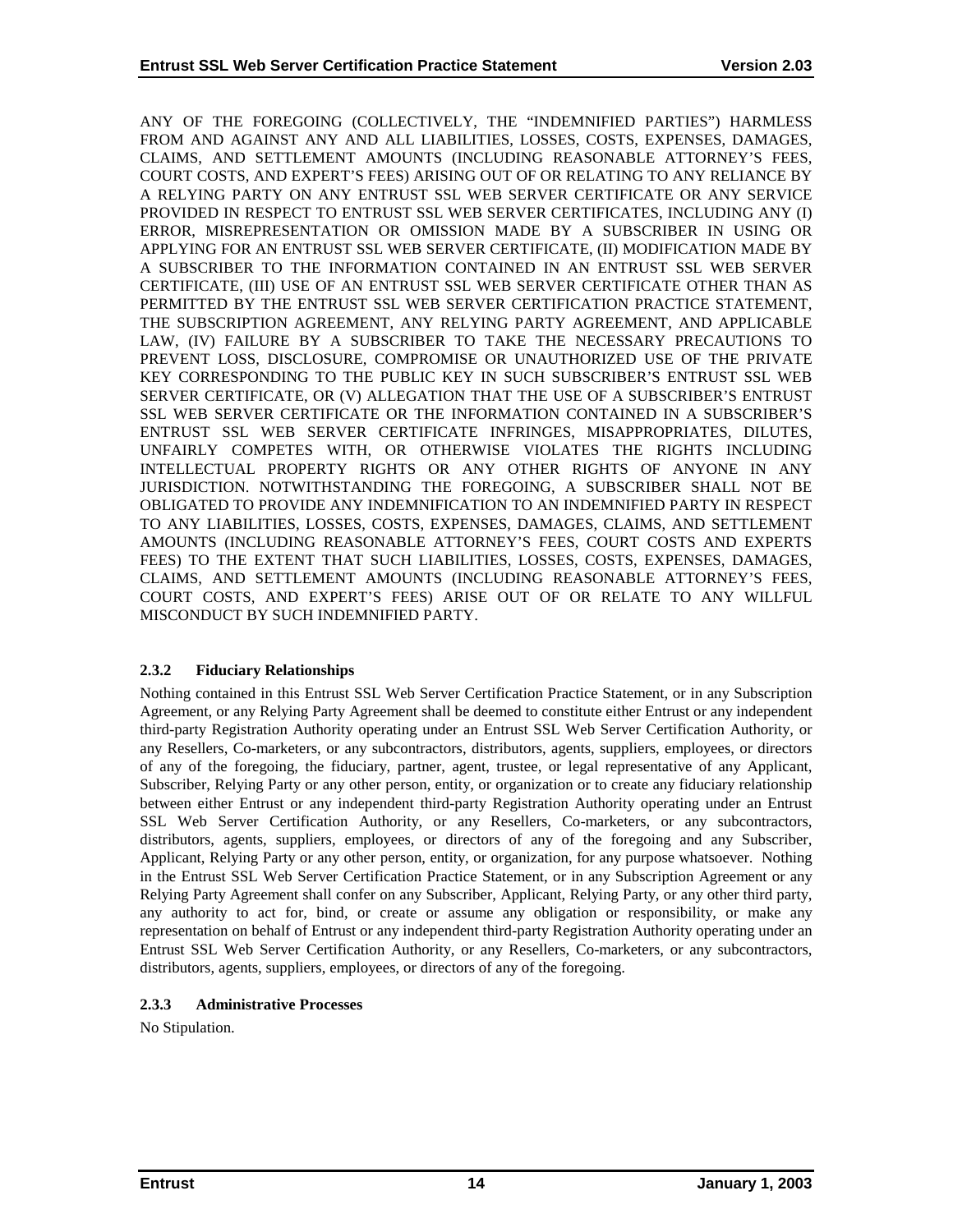## <span id="page-19-0"></span>**2.4 Interpretation and Enforcement**

## **2.4.1 Governing Law**

The laws of the Province of Ontario, Canada, excluding its conflict of laws rules, shall govern the construction, validity, interpretation, enforceability and performance of the Entrust SSL Web Server Certification Practice Statement, all Subscription Agreements and all Relying Party Agreements. The application of the United Nations Convention on Contracts for the International Sale of Goods to the Entrust SSL Web Server Certification Practice Statement, any Subscription Agreements, and any Relying Party Agreements is expressly excluded. Any dispute arising out of or in respect to the Entrust SSL Web Server Certification Practice Statement, any Subscription Agreement, any Relying Party Agreement, or in respect to any Entrust SSL Web Server Certificates or any services provided in respect to any Entrust SSL Web Server Certificates that is not resolved by alternative dispute resolution, shall be brought in the provincial or federal courts sitting in Ottawa, Ontario, and each person, entity, or organization hereby agrees that such courts shall have personal and exclusive jurisdiction over such disputes. In the event that any matter is brought in a provincial or federal court, Applicants, Subscribers, and Relying Parties waive any right that such Applicants, Subscribers, and Relying Parties may have to a jury trial.

## **2.4.1.1 Force Majeure**

Neither Entrust nor any independent third-party Registration Authority operating under an Entrust SSL Web Server Certification Authority, nor any Resellers, Co-marketers, nor any subcontractors, distributors, agents, suppliers, employees, or directors of any of the foregoing shall be in default hereunder or liable for any losses, costs, expenses, liabilities, damages, claims, or settlement amounts arising out of or related to delays in performance or from failure to perform or comply with the terms of the Entrust SSL Web Server Certification Practice Statement, any Subscription Agreement, or any Relying Party Agreement due to any causes beyond its reasonable control, which causes include acts of God or the public enemy, riots and insurrections, war, accidents, fire, strikes and other labor difficulties (whether or not Entrust is in a position to concede to such demands), embargoes, judicial action, failure or default of any superior certification authority, lack of or inability to obtain export permits or approvals, necessary labor, materials, energy, utilities, components or machinery, acts of civil or military authorities.

#### **2.4.1.2 Interpretation**

All references in this Entrust SSL Web Server Certification Practice Statement to "Sections" refer to the sections of this Entrust SSL Web Server Certification Practice Statement. As used in this Entrust SSL Web Server Certification Practice Statement, neutral pronouns and any variations thereof shall be deemed to include the feminine and masculine and all terms used in the singular shall be deemed to include the plural, and vice versa, as the context may require. The words "hereof", "herein", and "hereunder" and other words of similar import refer to this Entrust SSL Web Server Certification Practice Statement as a whole, as the same may from time to time be amended or supplemented, and not to any subdivision contained in this Entrust SSL Web Server Certification Practice Statement. The word "including" when used herein is not intended to be exclusive and means "including, without limitation."

# **2.4.2 Severability, Survival, Merger, Notice**

# **2.4.2.1 Severability**

Whenever possible, each provision of the Entrust SSL Web Server Certification Practice Statement, any Subscription Agreements, and any Relying Party Agreements shall be interpreted in such a manner as to be effective and valid under applicable law. If the application of any provision of the Entrust SSL Web Server Certification Practice Statement, any Subscription Agreements, or any Relying Party Agreements or any portion thereof to any particular facts or circumstances shall be held to be invalid or unenforceable by an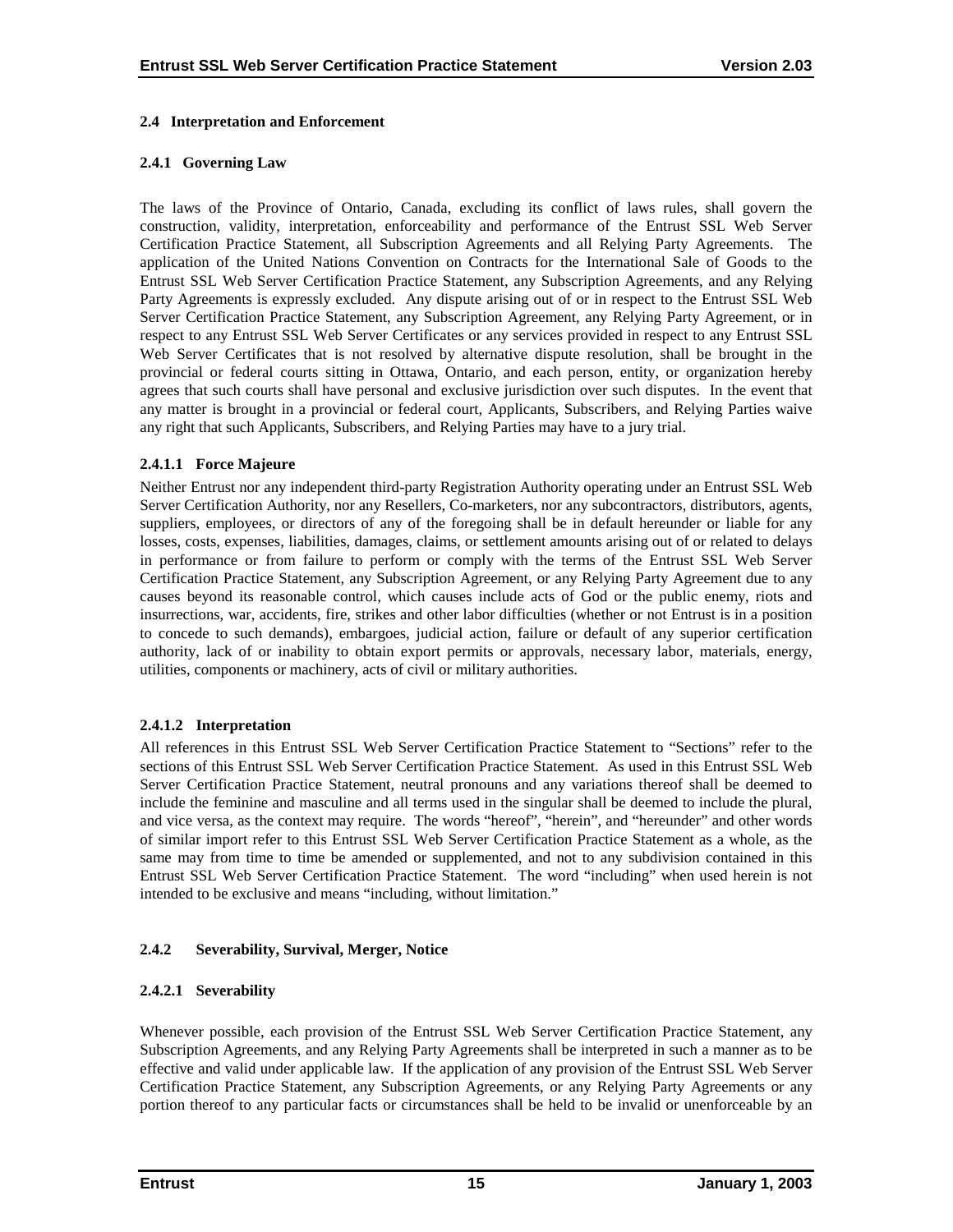arbitrator or court of competent jurisdiction, then (i) the validity and enforceability of such provision as applied to any other particular facts or circumstances and the validity of other provisions of the Entrust SSL Web Server Certification Practice Statement, any Subscription Agreements, or any Relying Party Agreements shall not in any way be affected or impaired thereby, and (ii) such provision shall be enforced to the maximum extent possible so as to effect its intent and it shall be reformed without further action to the extent necessary to make such provision valid and enforceable.

**FOR GREATER CERTAINTY, IT IS EXPRESSLY UNDERSTOOD AND AGREED THAT EVERY PROVISION OF THE ENTRUST SSL WEB SERVER CERTIFICATION PRACTICE STATEMENT, ANY SUBSCRIPTION AGREEMENTS, OR ANY RELYING PARTY AGREEMENTS THAT DEAL WITH (I) LIMITATION OF LIABILITY OR DAMAGES, (II) DISCLAIMERS OF REPRESENTATIONS, WARRANTIES, CONDITIONS, OR LIABILITIES, OR (III) INDEMNIFICATION, IS EXPRESSLY INTENDED TO BE SEVERABLE FROM ANY OTHER PROVISIONS OF THE ENTRUST SSL WEB SERVER CERTIFICATION PRACTICE STATEMENT, ANY SUBSCRIPTION AGREEMENTS, OR ANY RELYING PARTY AGREEMENTS AND SHALL BE SO INTERPRETED AND ENFORCED.** 

## **2.4.2.2 Survival**

The provisions of the section entitled "Definitions" and sections 2.1.3.1, 2.1.4.1, 2.2, 2.3, 2.4, 2.8, 2.9, 3.1.5, 3.1.6, 4.6 and 8.2 shall survive termination or expiration of the Entrust SSL Web Server Certification Practice Statement, any Subscription Agreements, and any Relying Party Agreements. All references to sections that survive termination of the Entrust SSL Web Server Certification Practice Statement, any Subscription Agreements, and any Relying Party Agreements, shall include all sub-sections of such sections. All payment obligations shall survive any termination or expiration of the Entrust SSL Web Server Certification Practice Statement, any Subscription Agreements, and any Relying Party Agreements.

#### **2.4.2.3 Merger**

The Entrust SSL Web Server Certification Practice Statement, the Subscription Agreements, and the Relying Party Agreements state all of the rights and obligations of Entrust, any independent third-party Registration Authorities operating under an Entrust SSL Web Server Certification Authority, any Resellers, Co-marketers, and any subcontractors, distributors, agents, suppliers, employees, or directors of any of the foregoing, and any Applicant, Subscriber, or Relying Party and any other persons, entities, or organizations in respect to the subject matter hereof and thereof and such rights and obligations shall not be augmented or derogated by any prior agreements, communications, or understandings of any nature whatsoever whether oral or written. The rights and obligations of Entrust, any independent third-party Registration Authorities operating under an Entrust SSL Web Server Certification Authority, any Resellers, Co-marketers, and any subcontractors, distributors, agents, suppliers, employees, and directors of any of the foregoing may not be modified or waived orally and may be modified only in a writing signed or authenticated by a duly authorized representative of Entrust.

# **2.4.2.4 Conflict of Provisions**

In the event of a conflict between the provisions of the Entrust SSL Web Server Certification Practice Statement and any express written agreement between Entrust or an independent third-party Registration Authority operating under an Entrust SSL Web Server Certification Authority and a Subscriber or Relying Party, with respect to Entrust SSL Web Server Certificates or any services provided in respect to Entrust SSL Web Server Certificates, such other express written agreement shall take precedence. In the event of any inconsistency between the provisions of this Entrust SSL Web Server Certification Practice Statement and the provisions of any Subscription Agreement or any Relying Party Agreement, the terms and conditions of this Entrust SSL Web Server Certification Practice Statement shall govern.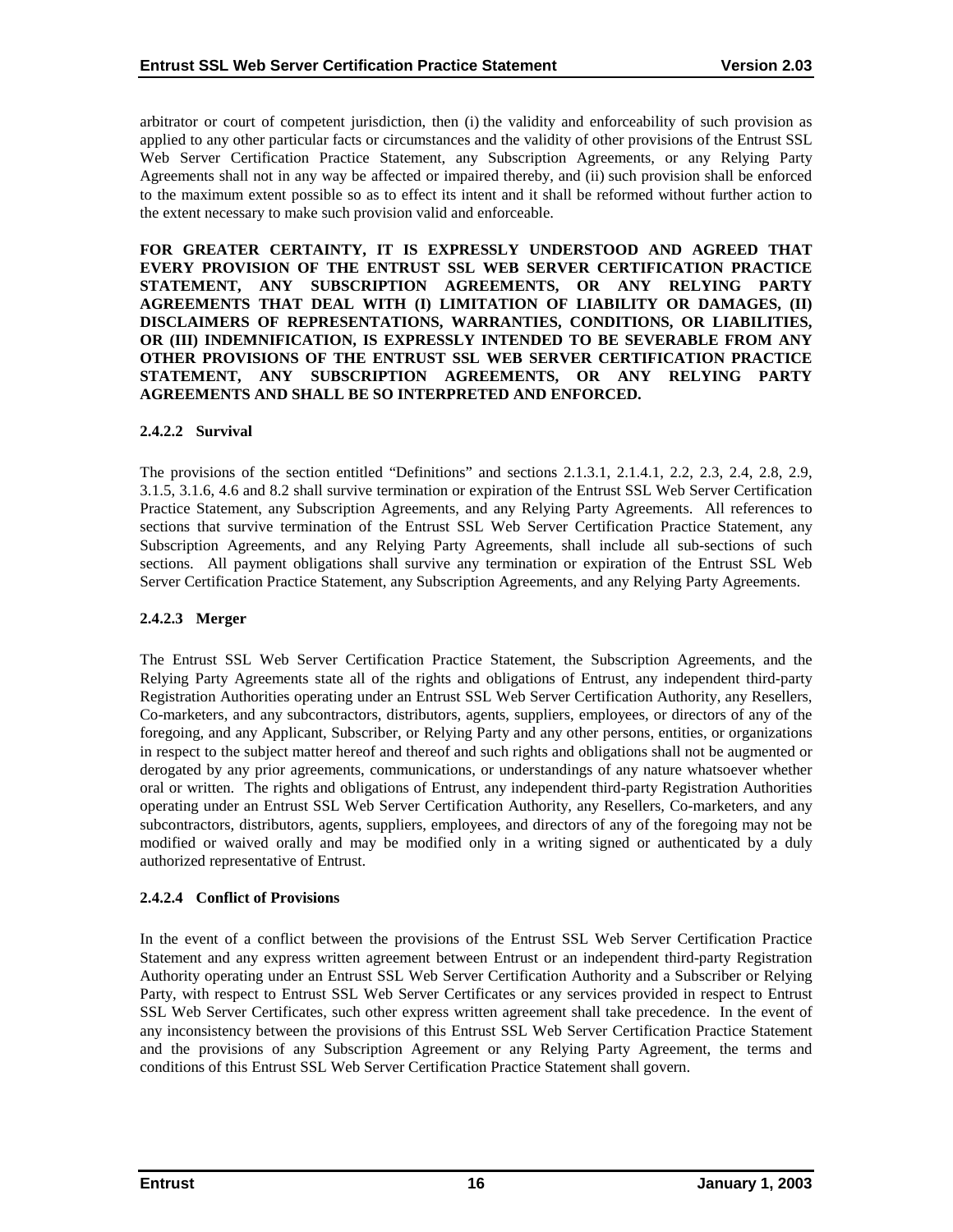# **2.4.2.5 Waiver**

The failure of Entrust to enforce, at any time, any of the provisions of this Entrust SSL Web Server Certification Practice Statement, a Subscription Agreement with Entrust, or a Relying Party Agreement with Entrust or the failure of Entrust to require, at any time, performance by any Applicant, Subscriber, Relying Party or any other person, entity, or organization of any of the provisions of this Entrust SSL Web Server Certification Practice Statement, a Subscription Agreement with Entrust, or a Relying Party Agreement with Entrust, shall in no way be construed to be a present or future waiver of such provisions, nor in any way affect the ability of Entrust to enforce each and every such provision thereafter. The express waiver by Entrust of any provision, condition, or requirement of this Entrust SSL Web Server Certification Practice Statement, a Subscription Agreement with Entrust, or a Relying Party Agreement with Entrust shall not constitute a waiver of any future obligation to comply with such provision, condition, or requirement. The failure of an independent third-party Registration Authority or Reseller operating under an Entrust SSL Web Server Certification Authority ("Registration Authority") to enforce, at any time, any of the provisions of a this Entrust SSL Web Server Certification Practice Statement, any Subscription Agreement with such Registration Authority, or any Relying Party Agreement with such Registration Authority or the failure to require by such Registration Authority, at any time, performance by any Applicant, Subscriber, Relying Party or any other person, entity, or organization of this Entrust SSL Web Server Certification Practice Statement, any Subscription Agreement with such Registration Authority, or any Relying Party Agreement with such Registration Authority shall in no way be construed to be a present or future waiver of such provisions, nor in any way affect the ability of such Registration Authority to enforce each and every such provision thereafter. The express waiver by a Registration Authority of any provision, condition, or requirement of a Subscription Agreement with such Registration Authority or a Relying Party Agreement with such Registration Authority shall not constitute a waiver of any future obligation to comply with such provision, condition, or requirement.

# **2.4.2.6 Notice**

Any notice to be given by a Subscriber, Applicant, or Relying Party to Entrust under this Entrust SSL Web Server Certification Practice Statement, a Subscription Agreement, or a Relying Party Agreement shall be given in writing to the address specified below by prepaid receipted mail, facsimile, or overnight courier, and shall be effective as follows (i) in the case of facsimile or courier, on the next Business Day, and (ii) in the case of receipted mail, five (5) Business Days following the date of deposit in the mail. Any notice to be given by Entrust under the Entrust SSL Web Server Certification Practice Statement, any Subscription Agreement, or any Relying Party Agreement shall be given by email or by facsimile or courier to the last address, email address or facsimile number for the Subscriber on file with Entrust. In the event of notice by email, the notice shall become effective on the next Business Day. In the event of notice by prepaid receipted mail, facsimile, or overnight courier, notice shall become effective as specified in (i) or (ii), depending on the means of notice utilized.

Notice address for Entrust: Entrust Limited

1000 Innovation Drive Ottawa, Ontario Canada K2K 3E7

 Attention: Director Operations, Entrust Certificate Services Fax: 1-877-839-3538

# **2.4.2.7 Assignment**

Entrust SSL Web Server Certificates and the rights granted under the Entrust SSL Web Server Certification Practice Statement, any Subscription Agreement, or any Relying Party Agreement are personal to the Applicant, Subscriber, or Relying Party that entered into the Subscription Agreement or Relying Party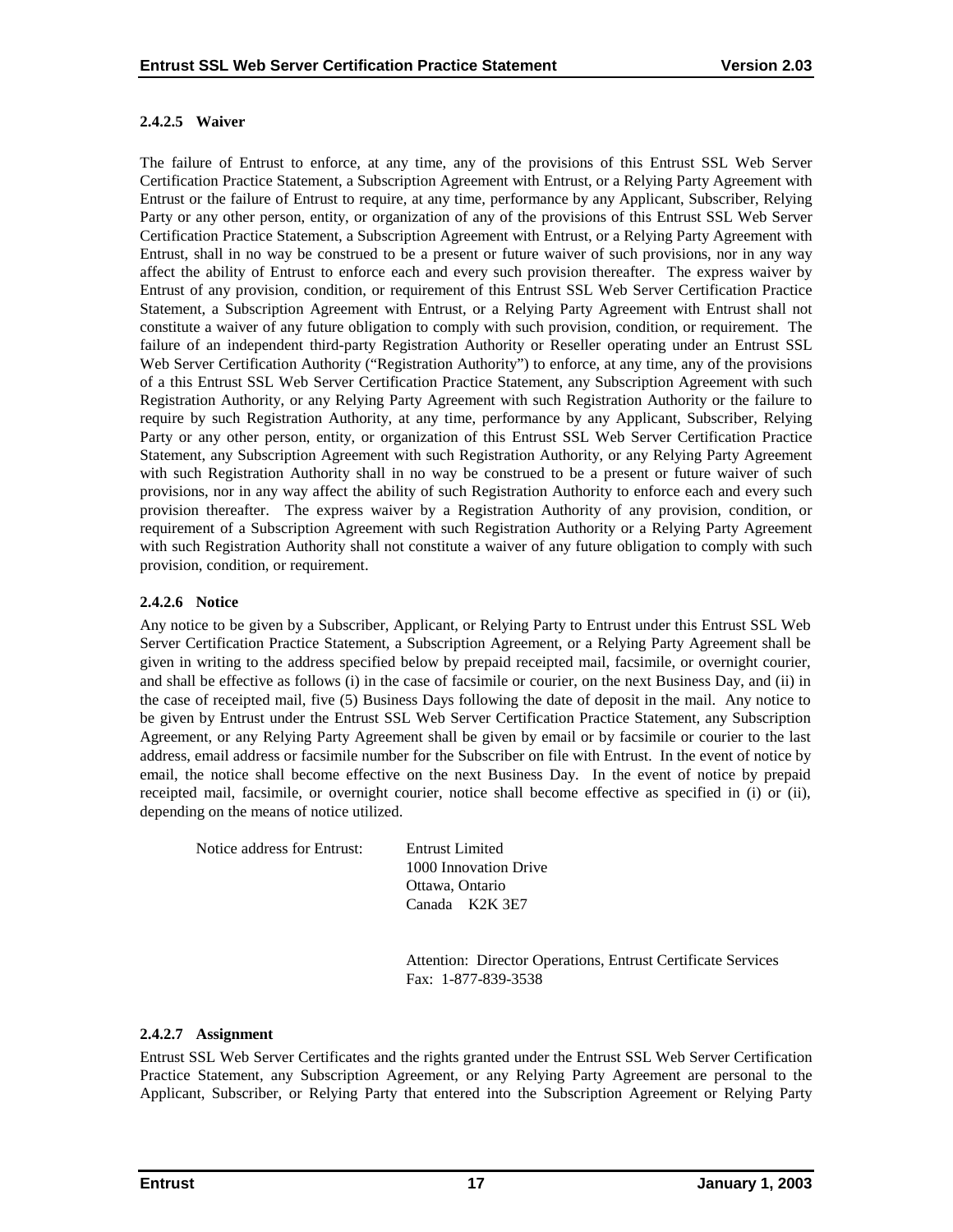<span id="page-22-0"></span>Agreement and cannot be assigned, sold, transferred, or otherwise disposed of, whether voluntarily, involuntarily, by operation of law, or otherwise, without the prior written consent of Entrust or the Registration Authority under an Entrust SSL Web Server Certification Authority with which such Applicant, Subscriber, or Relying Party has contracted. Any attempted assignment or transfer without such consent shall be void and shall automatically terminate such Applicant's, Subscriber's or Relying Party's rights under the Entrust SSL Web Server Certification Practice Statement, any Subscription Agreement, or any Relying Party Agreement. Entrust may assign, sell, transfer, or otherwise dispose of the Entrust SSL Web Server Certification Practice Statement, any Subscription Agreements, or any Relying Party Agreements together with all of its rights and obligations under the Entrust SSL Web Server Certification Practice Statement, any Subscription Agreements, and any Relying Party Agreements (i) to an Affiliate, or (ii) as part of a sale, merger, or other transfer of all or substantially all the assets or stock of the business of Entrust to which the Entrust SSL Web Server Certification Practice Statement, the Subscription Agreements, and Relying Party Agreements relate. Subject to the foregoing limits, this Agreement shall be binding upon and shall inure to the benefit of permitted successors and assigns of Entrust, any third-party Registration Authorities operating under the Entrust Certification Authorities, Applicants, Subscribers, and Relying Parties, as the case may be.

## **2.4.3 Dispute Resolution Procedures**

Any disputes between a Subscriber or an Applicant and Entrust or any third-party Registration Authorities operating under the Entrust Certification Authorities, or a Relying Party and Entrust or any third-party Registration Authorities operating under the Entrust Certification Authorities, shall be submitted to mediation in accordance with the Commercial Mediation Rules of the American Arbitration Association which shall take place in English in Ottawa, Ontario. In the event that a resolution to such dispute cannot be achieved through mediation within thirty (30) days, the dispute shall be submitted to binding arbitration. The arbitrator shall have the right to decide all questions of arbitrability. The dispute shall be finally settled by arbitration in accordance with the rules of the American Arbitration Association, as modified by this provision. Such arbitration shall take place in English in Ottawa, Ontario, before a sole arbitrator appointed by the American Arbitration Association (AAA) who shall be appointed by the AAA from its Technology Panel and shall be reasonably knowledgeable in electronic commerce disputes. The arbitrator shall apply the laws of the Province of Ontario, without regard to its conflict of laws provisions, and shall render a written decision within thirty (30) days from the date of close of the arbitration hearing, but no more than one (1) year from the date that the matter was submitted for arbitration. The decision of the arbitrator shall be binding and conclusive and may be entered in any court of competent jurisdiction. In each arbitration, the prevailing party shall be entitled to an award of all or a portion of its costs in such arbitration, including reasonable attorney's fees actually incurred. Nothing in the Entrust SSL Web Server Certification Practice Statement, or in any Subscription Agreement, or any Relying Party Agreement shall preclude Entrust or any third-party Registration Authorities operating under the Entrust Certification Authorities from applying to any court of competent jurisdiction for temporary or permanent injunctive relief, without breach of this Section 2.4.3 and without any abridgment of the powers of the arbitrator, with respect to any (i) alleged Compromise that affects the integrity of an Entrust SSL Web Server Certificate, or (ii) alleged breach of the terms and conditions of the Entrust SSL Web Server Certification Practice Statement, any Subscription Agreement, or any Relying Party Agreement. The institution of any arbitration or any action shall not relieve an Applicant, Subscriber or Relying Party of its obligations under the Entrust SSL Web Server Certification Practice Statement, any Subscription Agreement, or any Relying Party Agreement.

# **2.4.3.1 Limitation Period on Arbitrations and Actions**

Any and all arbitrations or legal actions in respect to a dispute that is related to an Entrust SSL Web Server Certificate or any services provided in respect to an Entrust SSL Web Server Certificate shall be commenced prior to the end of one (1) year after (i) the expiration or revocation of the Entrust SSL Web Server Certificate in dispute, or (ii) the date of provision of the disputed service or services in respect to the Entrust SSL Web Server Certificate in dispute, whichever is sooner. If any arbitration or action in respect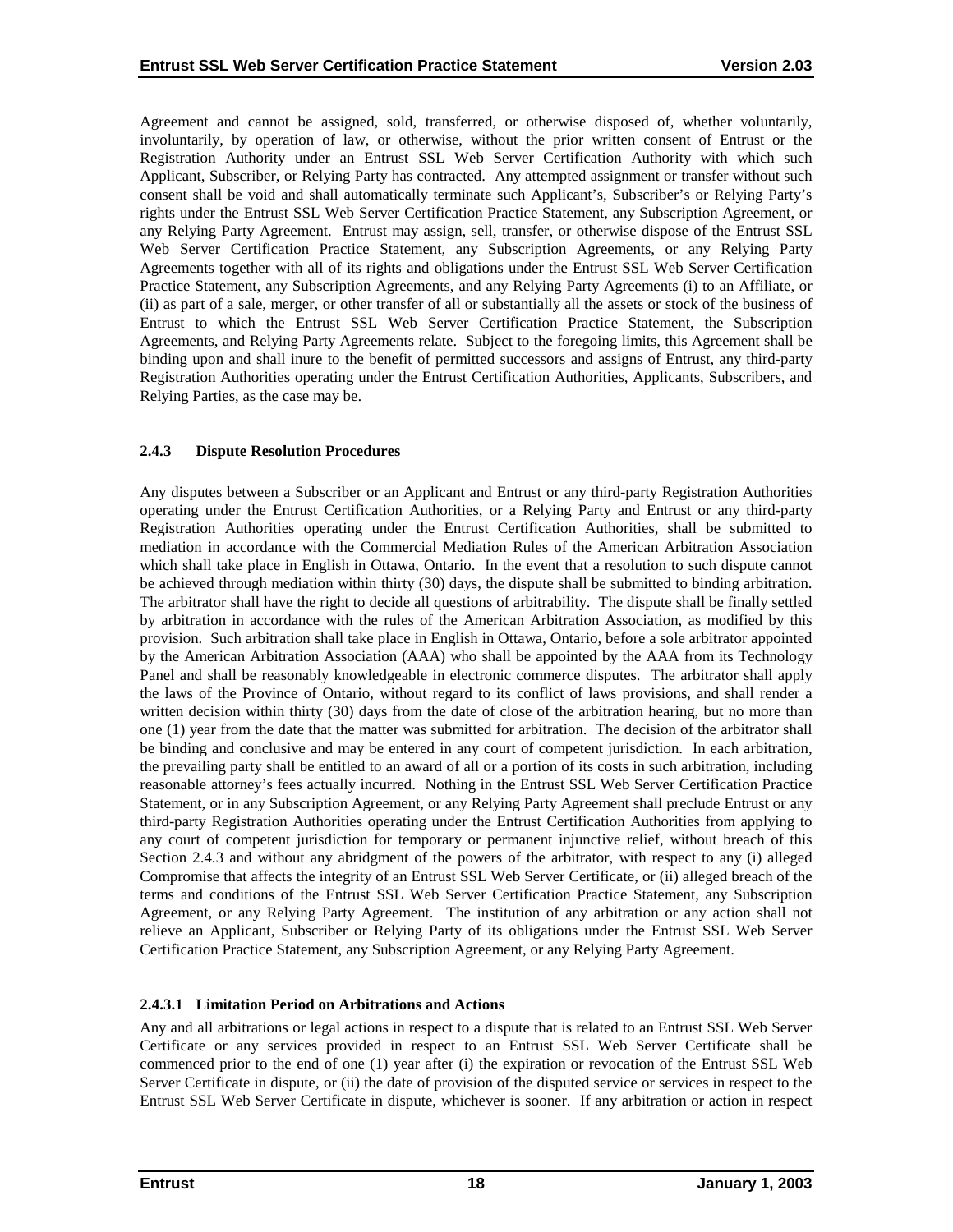<span id="page-23-0"></span>to a dispute that is related to an Entrust SSL Web Server Certificate or any service or services provided in respect to an Entrust SSL Web Server Certificate is not commenced prior to such time, any party seeking to institute such an arbitration or action shall be barred from commencing or proceeding with such arbitration or action.

# **2.5 Fees**

The fees for services provided by Entrust in respect to Entrust SSL Web Server Certificates are set forth in the Entrust Repository. These fees are subject to change, and any such changes shall become effective immediately after posting in the Entrust Repository. The fees for services provided by independent thirdparty Registration Authorities, Resellers and Co-marketers in respect to Entrust SSL Web Server Certificates are set forth on the web sites operated by such Registration Authorities, Resellers and Comarketers. These fees are subject to change, and any such changes shall become effective immediately after posting in such web sites.

# **2.5.1 Certificate Issuance or Renewal Fees**

See the Entrust Repository for the fees charged by Entrust. See the web sites operated by Registration Authorities operating under the Entrust Certification Authorities, Resellers, and Co-marketers for the fees charged by such Registration Authorities, Resellers, and Co-marketers.

## **2.5.2 Certificate Access Fees**

See the Entrust Repository for the fees charged by Entrust. See the web sites operated by Registration Authorities operating under the Entrust Certification Authorities, Resellers, and Co-marketers for the fees charged by such Registration Authorities, Resellers, and Co-marketers.

# **2.5.3 Revocation or Status Information Access Fees**

See the Entrust Repository for the fees charged by Entrust. See the web sites operated by Registration Authorities operating under the Entrust Certification Authorities, Resellers, and Co-marketers for the fees charged by such Registration Authorities, Resellers, and Co-marketers.

# **2.5.4 Fees for Other Services such as Policy Information**

See the Entrust Repository for the fees charged by Entrust. See the web sites operated by Registration Authorities operating under the Entrust Certification Authorities, Resellers, and Co-marketers for the fees charged by such Registration Authorities, Resellers, and Co-marketers.

# **2.5.5 Refund Policy**

Neither Entrust nor any Registration Authorities operating under the Entrust Certification Authorities nor any Resellers or Co-Marketers provide any refunds for Entrust SSL Web Server Certificates or services provided in respect to Entrust SSL Web Server Certificates.

# **2.6 Publication and Repositories**

Entrust maintains the Entrust Repository to store various information related to Entrust SSL Web Server Certificates and the operation of Entrust SSL Web Server Certification Authorities, Entrust Registration Authorities, and third-party Registration Authorities operating under the Entrust SSL Web Server Certification Authorities. The Entrust SSL Web Server Certification Practice Statement and various other related information is published in the Entrust Repository. The Entrust SSL Web Server Certification Practice Statement is also available from Entrust in hard copy upon request.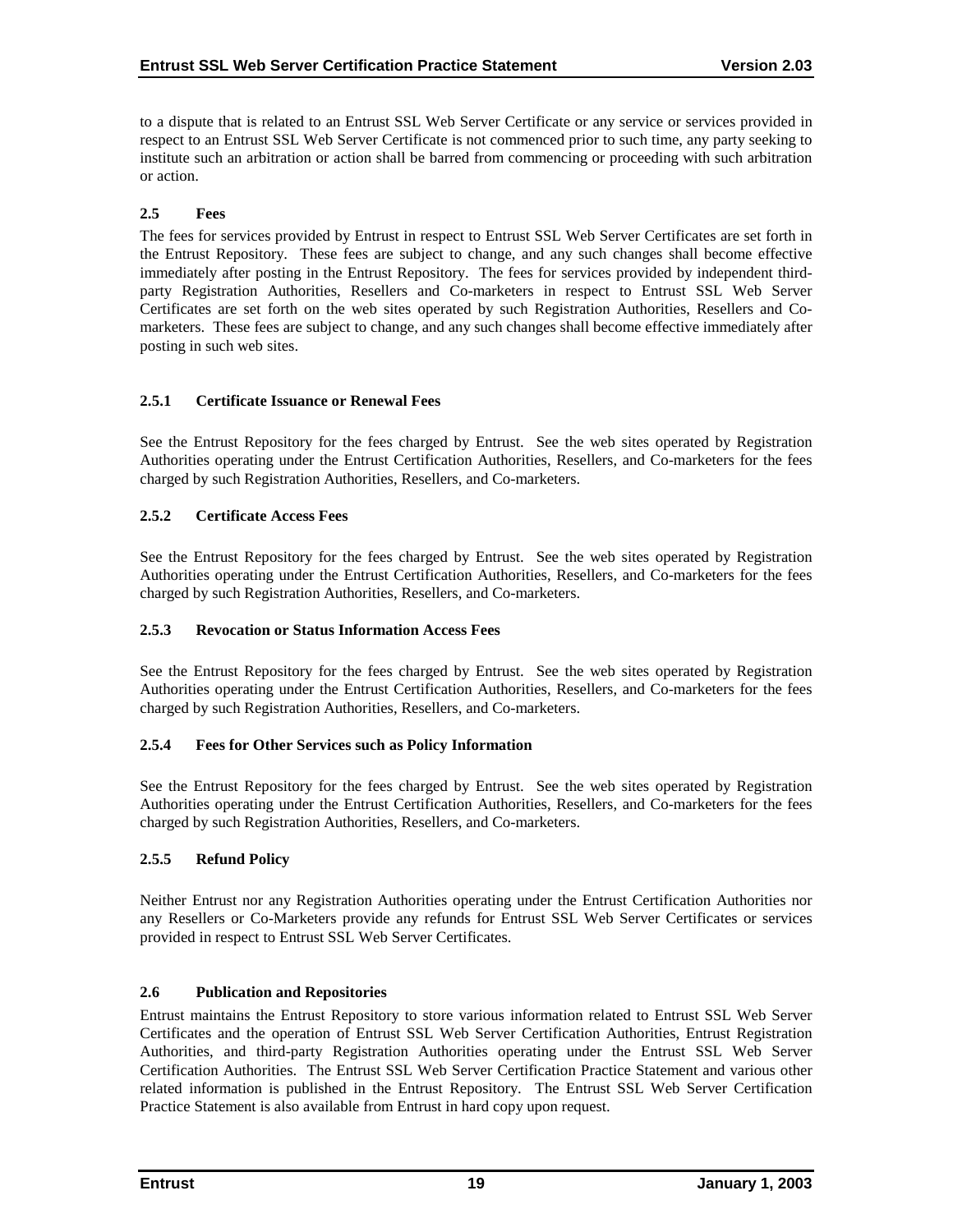# <span id="page-24-0"></span>**2.6.1 Publication of CA Information**

The following Entrust SSL Web Server Certificate information is published in the Entrust Repository:

- (i) the Entrust SSL Web Server Certification Practice Statement;
- (ii) information and agreements regarding the subscription for and reliance on Entrust SSL Web Server Certificates; and
- (iii) revocations of Entrust SSL Web Server Certificates performed by an Entrust SSL Web Server Certification Authority.

The data formats used for Entrust SSL Web Server Certificates and for Certificate Revocation Lists in the Entrust Repository are in accordance with the associated schema definitions as defined in the X.500 Series of Recommendations (1997 edition) as well as some enhancements defined by the X.500 Series of Recommendations.

# **2.6.2 Frequency of Publication**

The Entrust SSL Web Server Certification Practice Statement may be re-issued and published in accordance with the policy set forth in Section 8 of this Entrust SSL Web Server Certification Practice Statement.

# **2.6.3 Access Controls**

The Entrust SSL Web Server Certification Practice Statement is published in the Entrust Repository. The Entrust SSL Web Server Certification Practice Statement will be available to all Applicants, Subscribers and Relying Parties, but may only be modified by the Entrust Policy Authority.

# **2.6.4 Repositories**

The Entrust SSL Web Server Certification Authorities maintain the Entrust Repositories to allow access to Entrust SSL Web Server Certificate-related and CRL information. The information in the Entrust Repositories is accessible through a web interface and is periodically updated as set forth in this Entrust SSL Web Server Certification Practice Statement. The Entrust Repositories are the only approved source for CRL and other information about Entrust SSL Web Server Certificates.

# **2.7 Compliance Audit**

Entrust SSL Web Server Certification Authorities, Entrust-operated Registration Authorities, and independent third-party Registration Authorities operating under the Entrust SSL Web Server Certification Authorities shall be audited for compliance against the practices and procedures set forth in the Entrust SSL Web Server Certification Practice Statement.

# **2.7.1 Frequency of Entity Compliance Audit**

Entrust SSL Web Server Certification Authorities, Entrust-operated Registration Authorities, and independent third-party Registration Authorities operating under the Entrust SSL Web Server Certification Authorities shall be audited once per calendar year for compliance with the practices and procedures set forth in the Entrust SSL Web Server Certification Practice Statement. If the results of an audit report recommend remedial action, Entrust or the applicable independent third-party Registration Authority shall initiate corrective action within thirty (30) days of receipt of such audit report.

# **2.7.2 Identity/Qualifications of Auditor**

The compliance audit shall be performed by a certified public accounting firm with a demonstrated competency in the evaluation of Certification Authorities and Registration Authorities. Deloitte & Touche LLP has been selected as the auditor for the Entrust Certification Authorities and for the Entrust-operated Registration Authorities.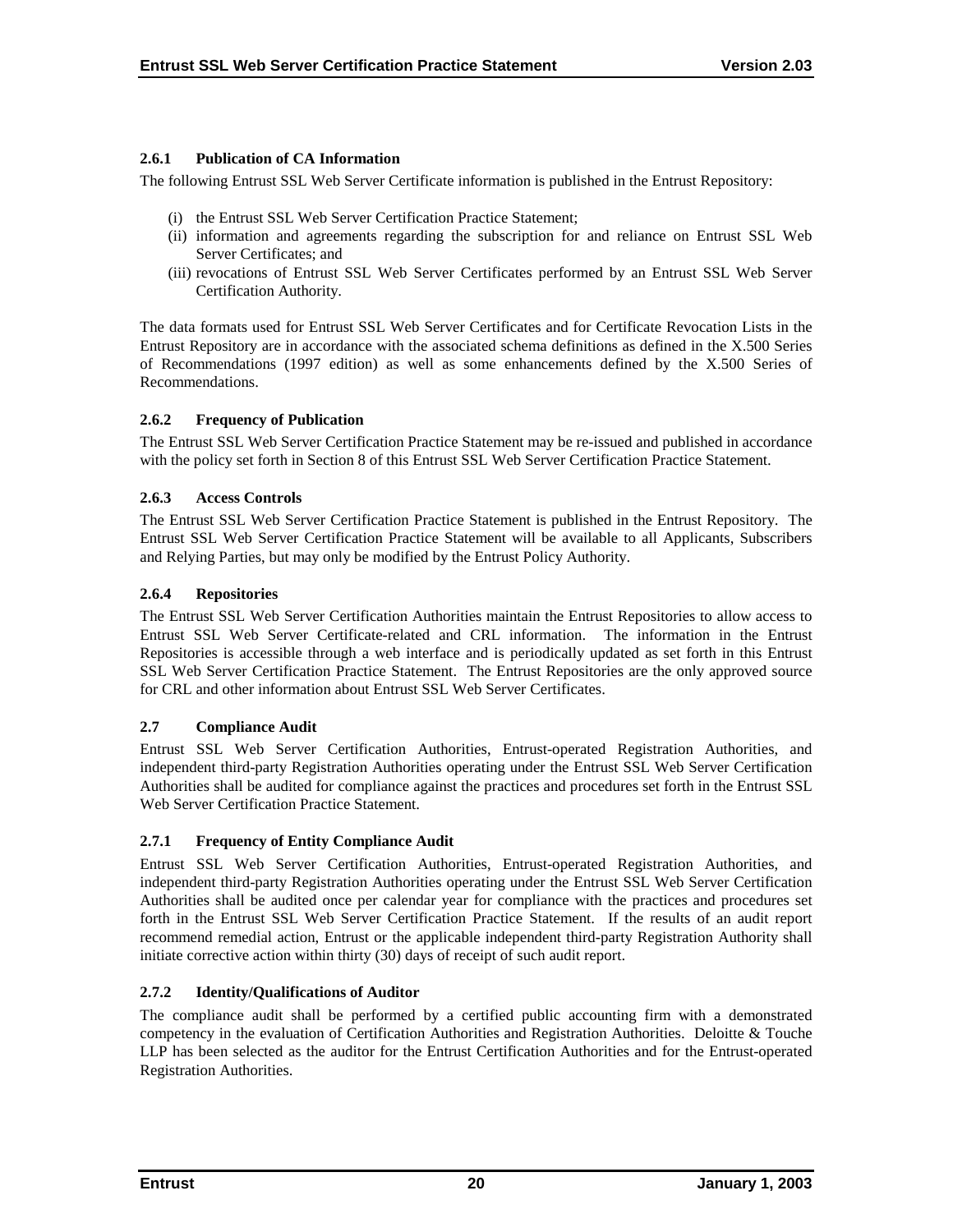# <span id="page-25-0"></span>**2.7.3 Auditor's Relationship to Audited Party**

The certified public accounting firm selected to perform the compliance audit for the Entrust SSL Web Server Certification Authorities, Entrust-operated Registration Authorities, or independent third-party operated Registration Authorities under the Entrust Certification Authorities shall be independent from the entity being audited.

# **2.7.4 Topics Covered by Audit**

The compliance audit shall test compliance of Entrust SSL Web Server Certification Authorities, Entrustoperated Registration Authorities, or independent third-party operated Registration Authorities under the Entrust Certification Authorities against the policies and procedures set forth in this Entrust SSL Web Server Certification Practice Statement.

# **2.7.5 Actions Taken as a Result of Deficiency**

Upon receipt of a compliance audit that identifies any deficiencies, the audited Entrust SSL Web Server Certification Authority, Entrust-operated Registration Authority, or independent third-party operated Registration Authority under an Entrust SSL Web Server Certification Authority shall use commercially reasonable efforts to correct any such deficiencies in an expeditious manner.

# **2.7.6 Communication of Results**

The results of all compliance audits shall be communicated, in the case of Entrust SSL Web Server Certification Authorities, to the Entrust Operational Authority, and, in the case of any Entrust-operated Registration Authorities under an Entrust SSL Web Server Certification Authorities, to the Entrust Operation Authority, and in the case of third-party Registration Authorities operating under an Entrust SSL Web Server Certification Authority, to the operational authority for such Registration Authority.

# **2.8 Confidentiality**

Neither Entrust nor any independent third-party Registration Authorities operating under the Entrust Certification Authorities, nor any Resellers or Co-Marketers shall disclose or sell Applicant or Subscriber names (or other information submitted by an Applicant or Subscriber when applying for an Entrust SSL Web Server Certificate), except in accordance with this Entrust SSL Web Server Certification Practice Statement, a Subscription Agreement, or a Relying Party Agreement. Entrust and all independent thirdparty Registration Authorities operating under the Entrust Certification Authorities, and all Resellers and Co-Marketers shall use a commercially reasonable degree of care to prevent such information from being used or disclosed for purposes other than those set forth in the Entrust SSL Web Server Certification Practice Statement, a Subscription Agreement, or a Relying Party Agreement. Notwithstanding the foregoing, Applicants and Subscribers acknowledge that some of the information supplied with an Entrust SSL Web Server Certificate Application is incorporated into Entrust SSL Web Server Certificates and that Entrust and all independent third-party Registration Authorities operating under the Entrust Certification Authorities, and all Resellers and Co-Marketers shall be entitled to make such information publicly available.

# **2.8.1 Types of Information to be Kept Confidential**

Information that is supplied by Applicants, Subscribers, or Relying Parties for the subscription for, use of, or reliance upon an Entrust SSL Web Server Certificate, and which is not included in the information described in Section 2.8.2 below, shall be considered to be confidential. Entrust and independent thirdparty Registration Authorities under the Entrust Certification Authorities shall be entitled to disclose such information to any subcontractors or agents that are assisting Entrust in the verification of information supplied in Entrust SSL Web Server Certificate Applications or that are assisting Entrust in the operation of the Entrust SSL Web Server Certification Authorities or Entrust-operated Registration Authorities. Information considered to be confidential shall not be disclosed unless compelled pursuant to legal, judicial, or administrative proceedings, or otherwise required by law. Entrust and independent third-party Registration Authorities under the Entrust Certification Authorities shall be entitled to disclose information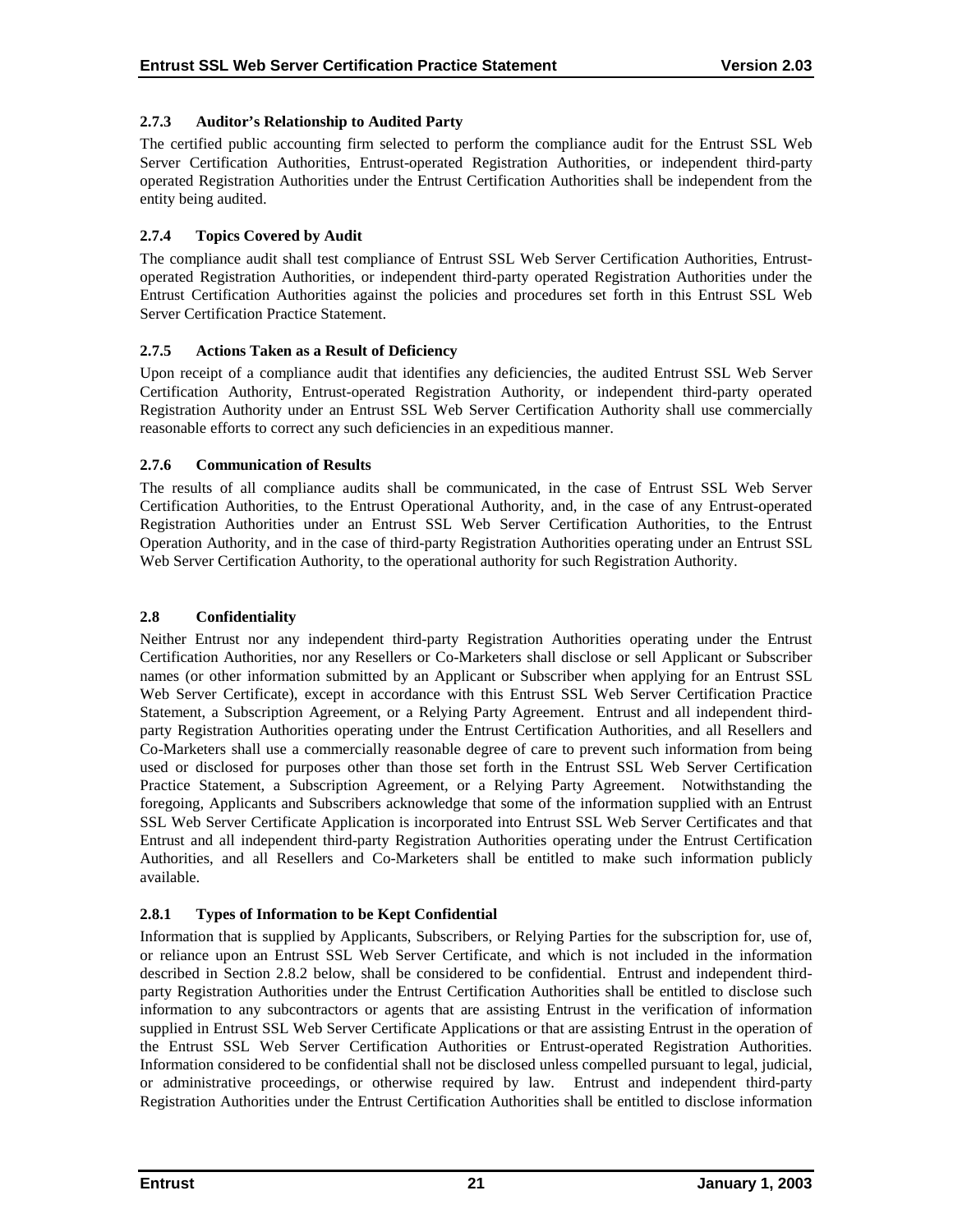<span id="page-26-0"></span>that is considered to be confidential to legal and financial advisors assisting in connection with any such legal, judicial, administrative, or other proceedings required by law, and to potential acquirors, legal counsel, accountants, banks and financing sources and their advisors in connection with mergers, acquisitions, or reorganizations.

# **2.8.2 Types of Information not Considered Confidential**

Information that is included in an Entrust SSL Web Server Certificate or a Certificate Revocation List shall not be considered confidential. Information contained in the Entrust SSL Web Server Certification Practice Statement shall not be considered confidential. Without limiting the foregoing, information that (i) was or becomes known through no fault of Entrust, an independent third-party Registration Authority under an Entrust SSL Web Server Certification Authority, a Reseller, or a Co-marketer, (ii) was rightfully known or becomes rightfully known to Entrust, an independent third-party Registration Authority under the Entrust SSL Web Server Certification Authority, a Reseller, or a Co-marketer without confidential or proprietary restriction from a source other than the Subscriber, (iii) is independently developed by Entrust, an independent third-party Registration Authority under an Entrust SSL Web Server Certification Authority, a Reseller, or a Co-marketer, or (iv) is approved by a Subscriber for disclosure, shall not be considered confidential.

## **2.8.3 Disclosure of Certificate Revocation/Suspension Information**

If an Entrust SSL Web Server Certificate is revoked by an Entrust SSL Web Server Certification Authority, a serial number will be included in the Certificate Revocation List entry for the revoked Entrust SSL Web Server Certificate.

# **2.8.4 Release to Law Enforcement Officials**

Entrust, independent third-party Registration Authorities under an Entrust SSL Web Server Certification Authority, Resellers, and Co-marketers shall have the right to release information that is considered to be confidential to law enforcement officials in compliance with applicable law.

# **2.8.5 Release as Part of Civil Discovery**

Entrust, independent third-party Registration Authorities under an Entrust SSL Web Server Certification Authority, Resellers, and Co-marketers may disclose information that is considered confidential during the course of any arbitration, litigation, or any other legal, judicial, or administrative proceeding relating to such information. Any such disclosures shall be permissible provided that Entrust, the independent thirdparty Registration Authority, Reseller, or Co-marketer uses commercially reasonable efforts to obtain a court-entered protective order restricting the use and disclosure of any such information to the extent reasonably required for the purposes of such arbitration, litigation, or any other legal, judicial, or administrative proceeding.

# **2.8.6 Disclosure Upon Owner's Request**

Entrust, independent third-party Registration Authorities under an Entrust SSL Web Server Certification Authority, Resellers, and Co-marketers may disclose information provided to Entrust, such Registration Authority, Reseller or Co-marketer, by an Applicant, a Subscriber, or a Relying Party upon request of such Applicant, Subscriber, or Relying Party.

# **2.8.7 Other Information Release Circumstances**

No stipulation.

# **2.9 Intellectual Property Rights**

Entrust retains all right, title, and interest (including all intellectual property rights), in, to and under all Entrust SSL Web Server Certificates, except for any information that is supplied by an Applicant or a Subscriber and that is included in an Entrust SSL Web Server Certificate, which information shall remain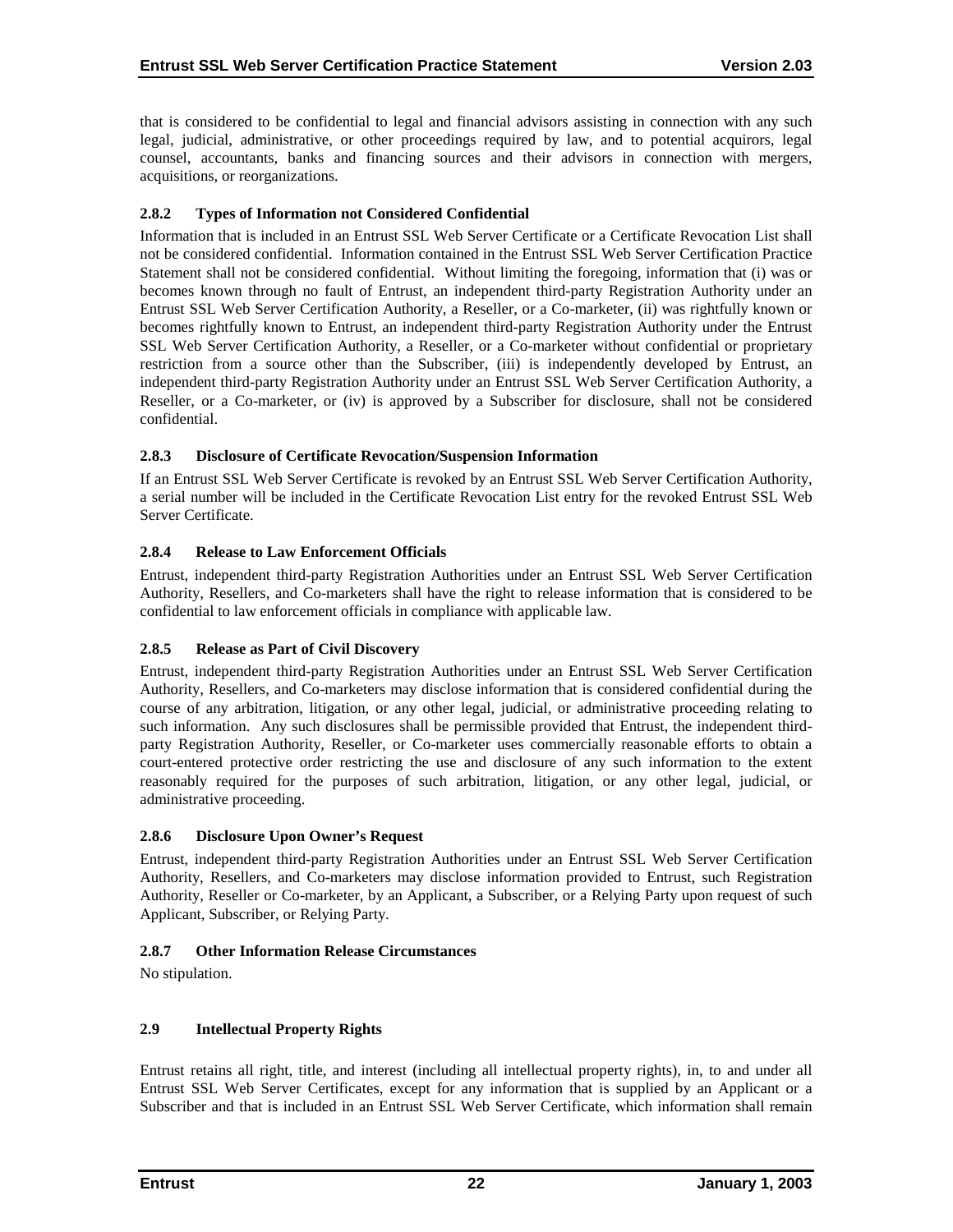the property of the Applicant or Subscriber. All Applicants and Subscribers grant to Entrust and any Registration Authorities operating under the Entrust Certification Authorities a non-exclusive, worldwide, paid-up, royalty-free license to use, copy, modify, publicly display, and distribute such information, by any and all means and through any and all media whether now known or hereafter devised for the purposes contemplated under the Entrust SSL Web Server Certification Practice Statement, the Subscriber's Subscription Agreement, and any Relying Party Agreements. Entrust and any Registration Authorities operating under the Entrust Certification Authorities shall be entitled to transfer, convey, or assign this license in conjunction with any transfer, conveyance, or assignment as contemplated in Section 2.4.2.7. Entrust grants to Subscribers and Relying Parties a non-exclusive, non-transferable license to use, copy, and distribute Entrust SSL Web Server Certificates, subject to such Entrust SSL Web Server Certificates being used as contemplated under the Entrust SSL Web Server Certification Practice Statement, the Subscriber's Subscription Agreement, and any Relying Party Agreements, and further provided that such Entrust SSL Web Server Certificates are reproduced fully and accurately and are not published in any publicly available database, repository, or directory without the express written permission of Entrust. Except as expressly set forth herein, no other right is or shall be deemed to be granted, whether by implication, estoppel, inference or otherwise. Subject to availability, Entrust may in its discretion make copies of one or more Cross Certificate(s) available to Subscribers for use solely with the Entrust SSL Web Server Certificate issued to such Subscribers . Entrust retains all right, title, and interest (including all intellectual property rights), in, to and under the Cross Certificate(s).

Entrust grants permission to reproduce the Entrust SSL Web Server Certification Practice Statement provided that (i) the copyright notice on the first page of this Entrust SSL Web Server Certification Practice Statement is retained on any copies of the Entrust SSL Web Server Certification Practice Statement, and (ii) the Entrust SSL Web Server Certification Practice Statement is reproduced fully and accurately. Entrust retains all right, title, and interest (including all intellectual property rights), in, to and under the Entrust SSL Web Server Certification Practice Statement.

In no event shall Entrust or any independent third-party Registration Authority operating under an Entrust SSL Web Server Certification Authority, or any Resellers or Co-marketers, or any subcontractors, distributors, agents, suppliers, employees, or directors of any of the foregoing be liable to any Applicants, Subscribers, or Relying Parties or any other third parties for any losses, costs, liabilities, expenses, damages, claims, or settlement amounts arising from or relating to claims of infringement, misappropriation, dilution, unfair competition, or any other violation of any patent, trademark, copyright, trade secret, or any other intellectual property or any other right of person, entity, or organization in any jurisdiction arising from or relating to any Entrust SSL Web Server Certificate or arising from or relating to any services provided in relation to any Entrust SSL Web Server Certificate.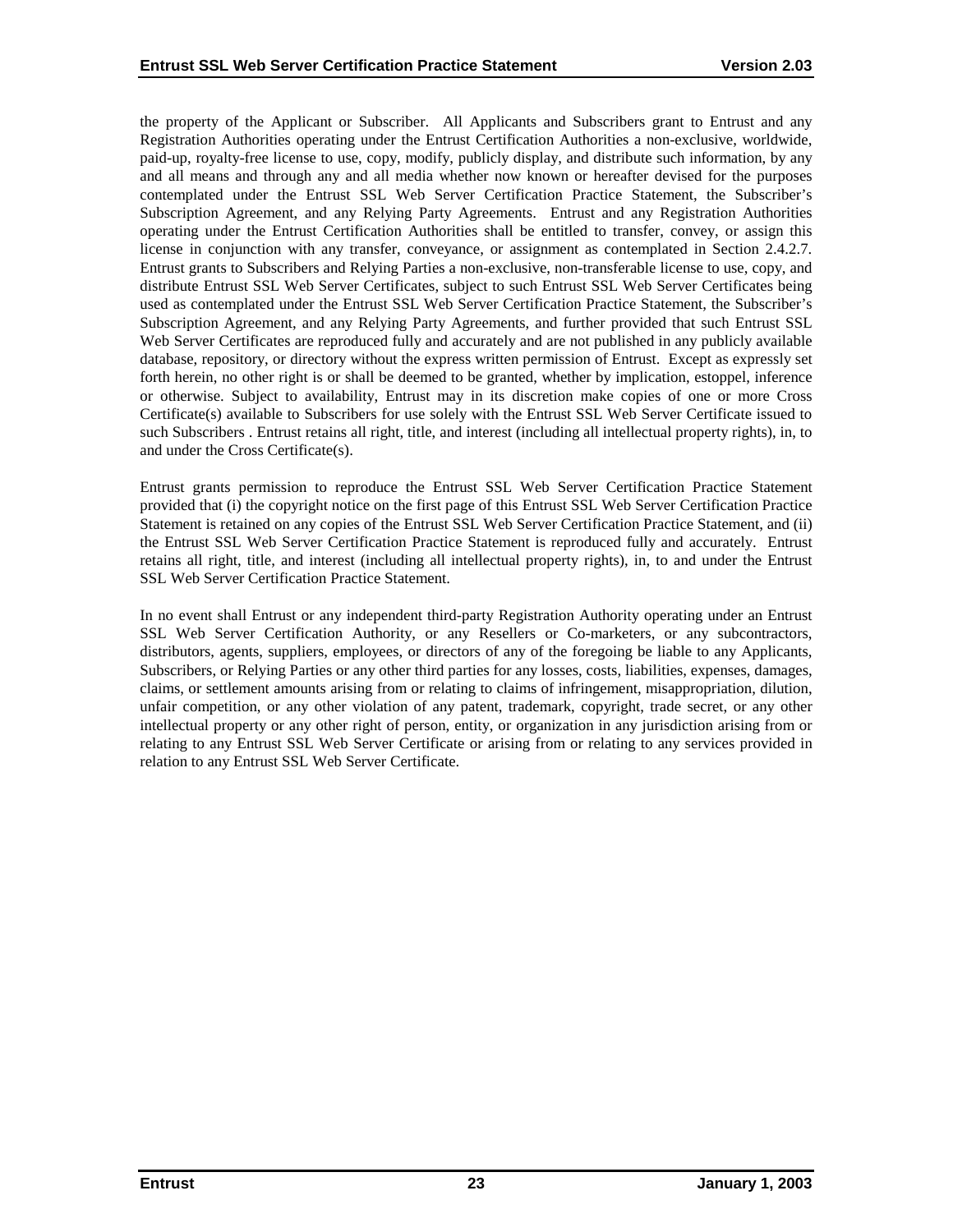#### <span id="page-28-0"></span>**3 Identification and Authentication**

#### **3.1 Initial Registration**

To obtain an Entrust SSL Web Server Certificate, an Applicant must: (i) generate a secure and cryptographically sound Key Pair, (ii) agree to all of the terms and conditions of the Entrust SSL Web Server Certification Practice Statement and the Subscription Agreement, (iii) complete and submit an Entrust SSL Web Server Certificate Application, providing all information requested by an Entrust-operated Registration Authority or by an independent third-party Registration Authority under an Entrust SSL Web Server Certification Authority (a "Registration Authority") without any errors, misrepresentation, or omissions. Upon an Applicant's completion of the Entrust SSL Web Server Certificate Application and acceptance of the terms and conditions of this Entrust SSL Web Server Certification Practice Statement and the Subscription Agreement, a Registration Authority or a third-party authorized by a Registration Authority shall perform limited verification of some of the information contained in the Entrust SSL Web Server Certificate Application. If the limited verification performed by a Registration Authority is successful, the Registration Authority may, in its sole discretion, request the issuance to the Applicant of an Entrust SSL Web Server Certificate from an Entrust SSL Web Server Certification Authority. If a Registration Authority refuses to request the issuance of an Entrust SSL Web Server Certificate, the Registration Authority shall (i) use commercially reasonable efforts to notify the Applicant by email of any reasons for refusal, and (ii) promptly refund any amounts that have been paid in connection with the Entrust SSL Web Server Certificate Application. In the event of successful verification of an Entrust SSL Web Server Certificate Application, the Registration Authority shall submit a request to an Entrust SSL Web Server Certification Authority for the issuance of an Entrust SSL Web Server Certificate and shall notify the Applicant by email once an Entrust SSL Web Server Certificate has been issued by the Entrust SSL Web Server Certification Authority. The Applicant will be provided with a URL that can be used to retrieve the Entrust SSL Web Server Certificate. Upon issuance of an Entrust SSL Web Server Certificate, neither Entrust nor any independent third-party Registration Authority operating under an Entrust SSL Web Server Certification Authority, nor any Resellers or Co-marketers, or any subcontractors, distributors, agents, suppliers, employees, or directors of any of the foregoing shall have any obligation to perform any ongoing monitoring, investigation, or verification of the information provided in an Entrust SSL Web Server Certificate Application.

#### **3.1.1 Types of Names**

The Subject names in an Entrust SSL Web Server Certificate comply with the X.500 Distinguished Name (DN) form. Entrust SSL Web Server Certification Authorities shall use a single naming convention as set forth below. Each Entrust SSL Web Server Certificate shall contain the following information:

- (i) the "Country Name" (C) which is the two-letter ISO 3166 code for the country in which the Applicant is located and plans to host the World Wide Web server on which the Applicant is intending to install the Entrust SSL Web Server Certificate;
- (ii) the "Organization Name" (O) which is the name of the organization in the case of a corporation, partnership, or other entity. In the case of a sole proprietorship, the organization name can be the name of the Applicant;
- (iii) the "Organizational Unit Name" (OU) which is an optional field. The OU field may be used to distinguish between different organizational groups within an organization (for example, to distinguish between human resources, marketing, and development); and
- (iv) the "Common Name" (CN) which is the fully qualified hostname or path used in the DNS of the World Wide Web server on which the Applicant is intending to install the Entrust SSL Web Server Certificate.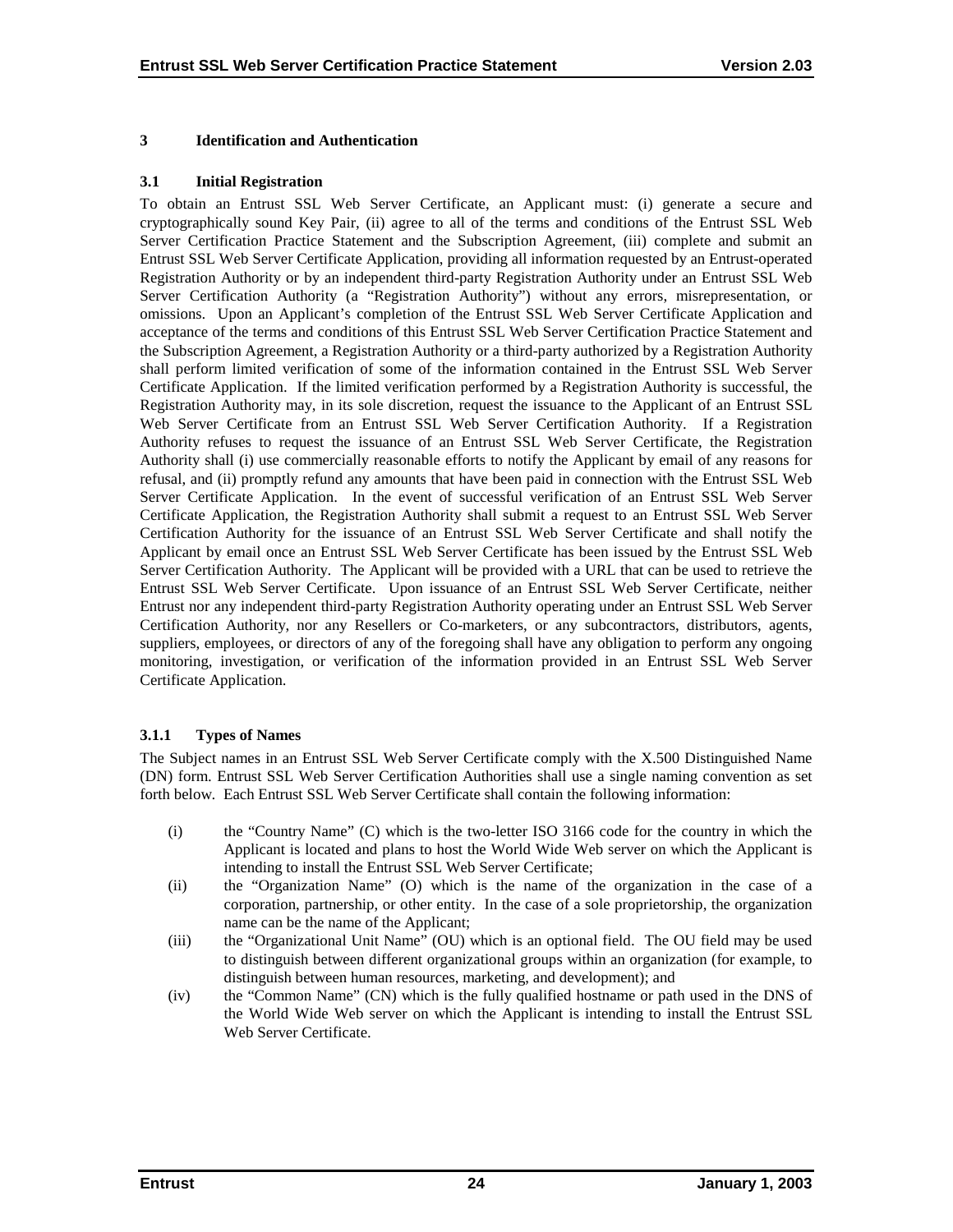# <span id="page-29-0"></span>**3.1.2 Need for Names to Be Meaningful**

The value of the Common Name to be used in an Entrust SSL Web Server Certificate shall be the Applicant's fully qualified hostname or path that is used in the DNS of the World Wide Web server on which the Applicant is intending to install the Entrust SSL Web Server Certificate.

# **3.1.3 Rules for Interpreting Various Name Forms**

Subject names for Entrust SSL Web Server Certificates shall be interpreted as set forth in Sections 3.1.1 and 3.1.2.

# **3.1.4 Uniqueness of Names**

Names shall be defined unambiguously for each Subject in an Entrust Repository. The Distinguished Name attribute should be unique to the World Wide Web server to which it is issued, and is used to prevent two Entrust SSL Web Server Certificates from being assigned the same Subject name. Each Entrust SSL Web Server Certificate shall be issued a unique serial number.

# **3.1.5 Name Claim Dispute Resolution Procedure**

The Subject names in Entrust SSL Web Server Certificates are issued on a "first come, first served" basis. By accepting a Subject name for incorporation into an Entrust SSL Web Server Certificate, a Registration Authority operating under an Entrust SSL Web Server Certification Authority does not determine whether the use of such information infringes upon, misappropriates, dilutes, unfairly competes with, or otherwise violates any intellectual property right or any other rights of any person, entity, or organization. The Entrust Certification Authorities and any Registration Authorities operating under the Entrust Certification Authorities neither act as an arbitrator nor provide any dispute resolution between Subscribers or between Subscribers and third-party complainants in respect to the use of any information in an Entrust SSL Web Server Certificate. The Entrust SSL Web Server Certification Practice Statement does not bestow any procedural or substantive rights on any Subscriber or third-party complainant in respect to any information in an Entrust SSL Web Server Certificate. Neither the Entrust Certification Authorities nor any Registration Authorities operating under the Entrust Certification Authorities shall in any way be precluded from seeking legal or equitable relief (including injunctive relief) in respect to any dispute between Subscribers or between Subscribers and third-party complainants or in respect to any dispute between Subscribers and an Entrust SSL Web Server Certification Authority or a Registration Authority operating under an Entrust SSL Web Server Certification Authority or between a third-party complainant and an Entrust SSL Web Server Certification Authority or a Registration Authority operating under an Entrust SSL Web Server Certification Authority arising out of any information in an Entrust SSL Web Server Certificate. Entrust SSL Web Server Certification Authorities and Registration Authorities operating under Entrust SSL Web Server Certification Authorities shall respectively have the right to revoke and the right to request revocation of Entrust SSL Web Server Certificates upon receipt of a properly authenticated order from an arbitrator or court of competent jurisdiction requiring the revocation of an Entrust SSL Web Server Certificate.

# **3.1.6 Recognition, Authentication and Role of Trademarks**

An Entrust SSL Web Server Certification Authority or a Registration Authority operating under an Entrust SSL Web Server Certification Authority may, in certain circumstances, take action in respect to an Entrust SSL Web Server Certificate containing information that possibly violates the trademark rights of a thirdparty complainant. In the event that a third-party complainant provides an Entrust SSL Web Server Certification Authority or a Registration Authority operating under an Entrust SSL Web Server Certification Authority with (i) a certified copy that is not more than three (3) months old of a trademark registration from the principal trademark office in any one of the United States, Canada, Japan, Australia or any of the member countries of the European Union, and further provided that such registration is still in full force and effect, and (ii) a copy of a prior written notice to the Subscriber of the Entrust SSL Web Server Certificate in dispute, stating that the complainant believes that information in the Subscriber's Entrust SSL Web Server Certificate violates the trademark rights of the complainant, and (iii) a representation by the complainant indicating the means of notice and basis for believing that such notice was received by the Subscriber of the Entrust SSL Web Server Certificate in dispute, an Entrust SSL Web Server Certification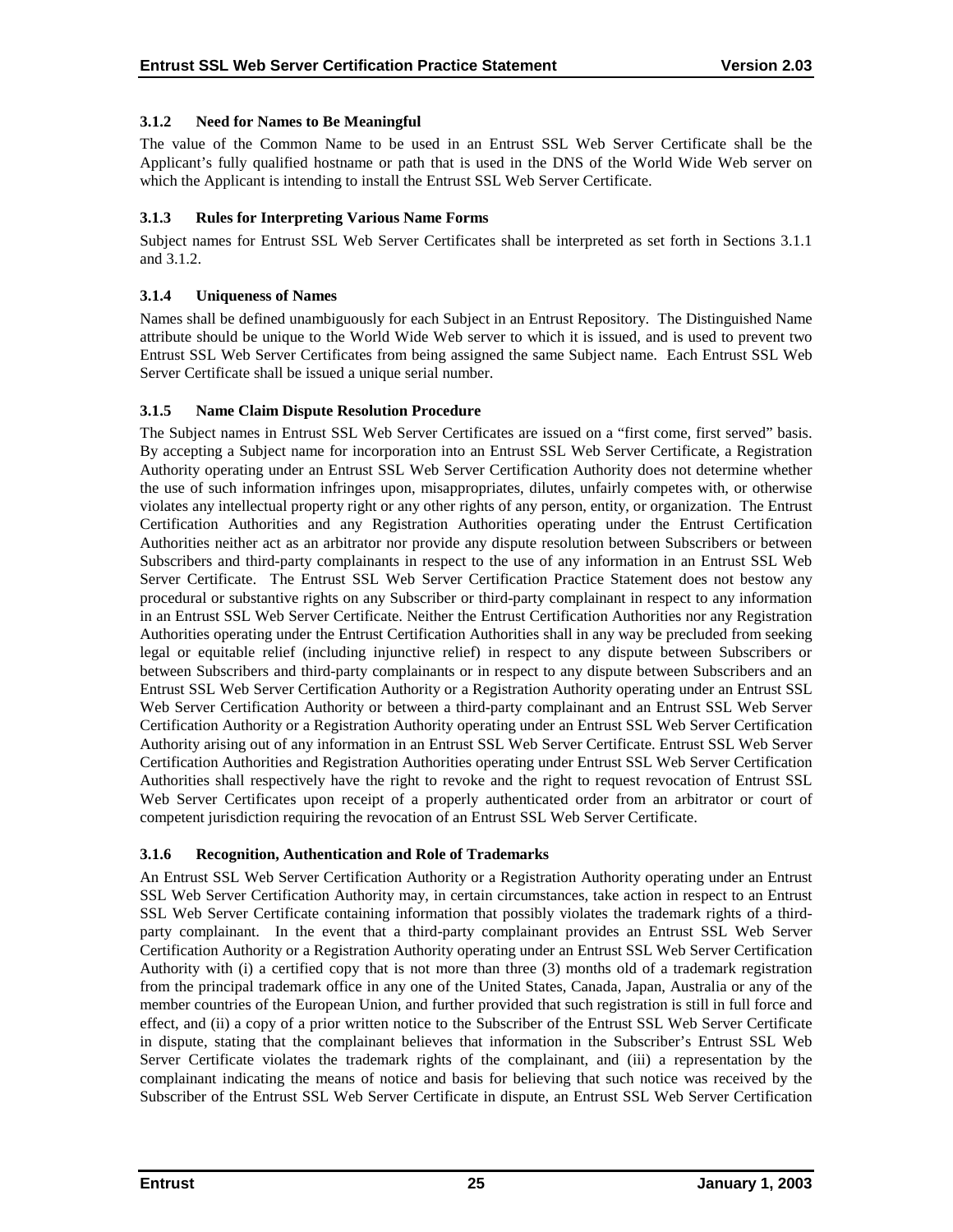Authority or a Registration Authority operating under an Entrust SSL Web Server Certification Authority may initiate the following actions. The Entrust SSL Web Server Certification Authority or the Registration Authority operating under an Entrust SSL Web Server Certification Authority may determine whether the issue date of the Subscriber's Entrust SSL Web Server Certificate predates the registration date on the trademark registration provided by the complainant. If the date of issuance of the Subscriber's Entrust SSL Web Server Certificate predates the trademark registration date, the Entrust SSL Web Server Certification Authority or the Registration Authority operating under the Entrust SSL Web Server Certification Authority will take no further action unless presented with an authenticated order from an arbitrator or court of competent jurisdiction. If the date of issuance of the Entrust SSL Web Server Certificate is after the registration date on the trademark registration provided by the complainant, the Entrust SSL Web Server Certification Authority or the Registration Authority operating under the Entrust SSL Web Server Certification Authority shall request that the Subscriber provide a proof of ownership for the Subscriber's own corresponding trademark registration from the principal trademark office in any one of the United States, Canada, Japan, Australia or any of the member countries of the European Union. If the Subscriber can provide a certified copy, as set forth above, that predates or was issued on the same date as the complainant's trademark registration, the Entrust SSL Web Server Certification Authority or the Registration Authority operating under the Entrust SSL Web Server Certification Authority will take no further action unless presented with an authenticated order from an arbitrator or court of competent jurisdiction. If the Subscriber does not respond within ten (10) Business Days, or if the date on the certified copy of the trademark registration provided by the Subscriber postdates the certified copy of the trademark registration provided by the complainant, the Entrust SSL Web Server Certification Authority and the Registration Authorities operating under that Entrust SSL Web Server Certification Authority respectively may revoke or may request revocation of the disputed Entrust SSL Web Server Certificate.

If a Subscriber files litigation against a complainant, or if a complainant files litigation against a Subscriber, and such litigation is related to any information in an issued Entrust SSL Web Server Certificate, and if the party instigating the litigation provides an Entrust SSL Web Server Certification Authority or a Registration Authority operating under an Entrust SSL Web Server Certification Authority with a copy of the filestamped complaint or statement of claim, the Entrust SSL Web Server Certification Authority will maintain the current status of the Entrust SSL Web Server Certificate or the Registration Authority operating under the Entrust SSL Web Server Certification Authority will request that the Entrust SSL Web Server Certification Authority maintain the current status of the Entrust SSL Web Server Certificate, subject to any requirements to change the status of such Entrust SSL Web Server Certificate otherwise provided or required under this Entrust SSL Web Server Certification Practice Statement, a Subscription Agreement, or any Relying Party Agreement. During any litigation, an Entrust SSL Web Server Certification Authority will not revoke and a Registration Authority operating under an Entrust SSL Web Server Certification Authority will not request revocation of an Entrust SSL Web Server Certificate that is in dispute unless ordered by an arbitrator or a court of competent jurisdiction or as otherwise provided or required under this Entrust SSL Web Server Certification Practice Statement, a Subscription Agreement, or any Relying Party Agreement. In the event of litigation as contemplated above, Entrust SSL Web Server Certification Authorities and Registration Authorities operating under the Entrust SSL Web Server Certification Authorities will comply with any directions by a court of competent jurisdiction in respect to an Entrust SSL Web Server Certificate in dispute without the necessity of being named as a party to the litigation. If named as a party in any litigation in respect to an Entrust SSL Web Server Certificate, Entrust and/or any third party operating a Registration Authority under an Entrust SSL Web Server Certification Authority shall be entitled to take any action that it deems appropriate in responding to or defending such litigation. Any Subscriber or Relying Party that becomes involved in any litigation in respect to an Entrust SSL Web Server Certificate shall remain subject to all of the terms and conditions of the Entrust SSL Web Server Certification Practice Statement, the Subscriber's Subscription Agreement, and the Relying Party's Relying Party Agreement.

Registration Authorities operating under an Entrust SSL Web Server Certification Authority shall notify the Entrust SSL Web Server Certification Authority of any disputes of which such Registration Authority is aware and which relate to any information contained in an Entrust SSL Web Server Certificate whose issuance was requested by such Registration Authority.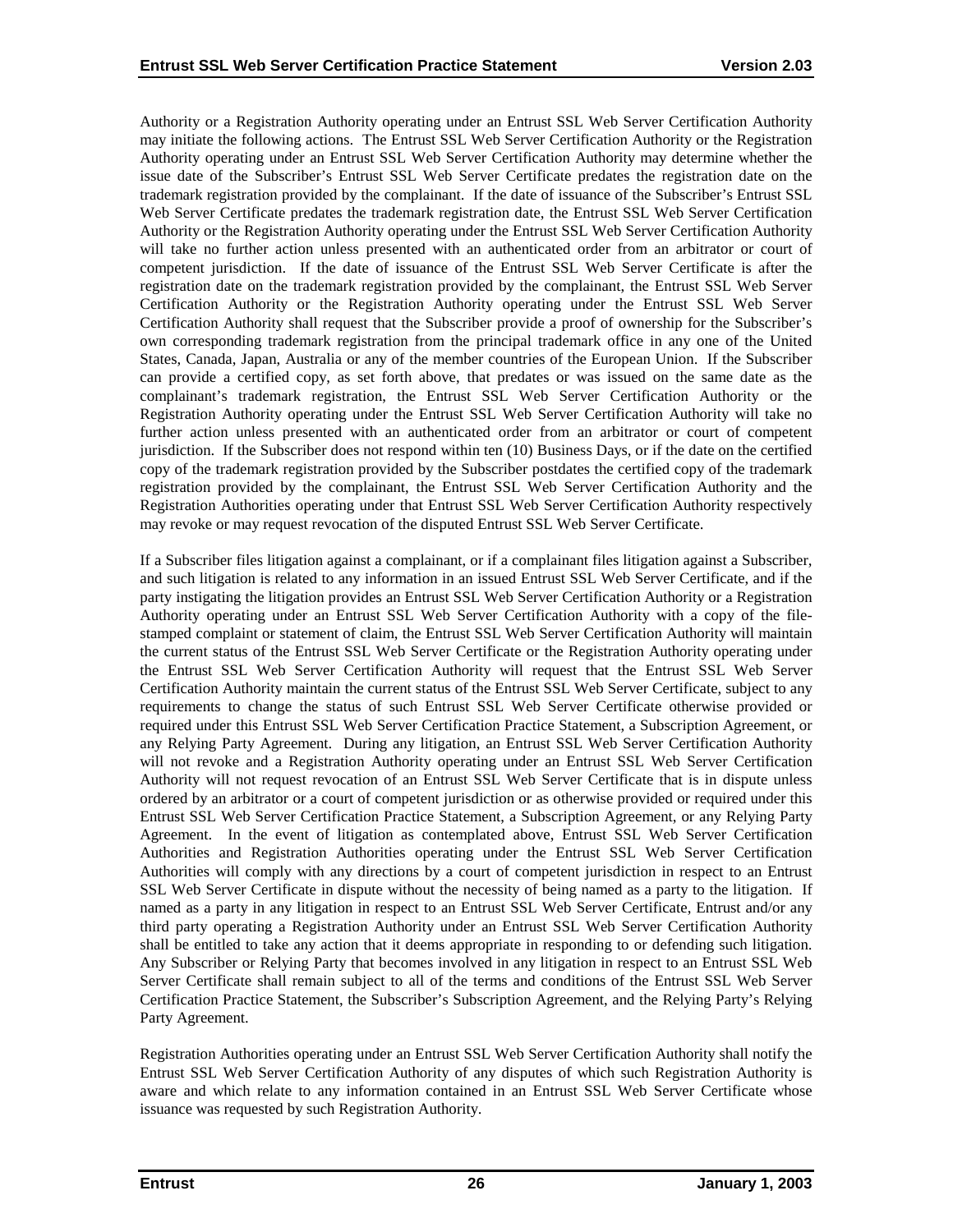# <span id="page-31-0"></span>**3.1.7 Method to Prove Possession of Private Key**

Registration Authorities perform proof of possession tests for CSRs created using reversible asymmetric algorithms (such as RSA) by validating the signature on the CSR submitted by the Applicant with the Entrust SSL Web Server Certificate Application.

# **3.1.8 Authentication of Organizational Identity**

Registration Authorities operating under the Entrust SSL Web Server Certification Authorities shall perform a limited verification of any organizational identities that are submitted by an Applicant or Subscriber. Registration Authorities operating under the Entrust SSL Web Server Certification Authorities shall determine whether the organizational identity, address, and domain name provided with an Entrust SSL Web Server Certificate Application are consistent with information contained in third-party databases and/or governmental sources. The information and sources used for the limited verification of Entrust SSL Web Server Certificate Applications may vary depending on the jurisdiction of the Applicant or Subscriber. In the case of organizational identities that are not registered with any governmental sources, Registration Authorities operating under the Entrust SSL Web Server Certification Authorities shall use commercially reasonable efforts to confirm the existence of the organization. Such commercially reasonable efforts may include inquiries with banks or other trustworthy persons or institutions. Registration Authorities operating under the Entrust SSL Web Server Certification Authorities shall comply with all verification practices mandated by the Entrust Policy Authority.

The Entrust Policy Authority may, in its discretion, update verification practices to improve the organization identity verification process. Any changes to verification practices shall be published pursuant to the standard procedures for updating the Entrust SSL Web Server Certification Practice Statement.

# **3.1.9 Authentication of Individual Identity**

Registration Authorities operating under the Entrust SSL Web Server Certification Authorities shall perform a limited verification of any individual identities that are submitted by an Applicant or Subscriber. In order to establish the accuracy of an individual identity, the individual shall be required to appear before a representative of a Registration Authority operating under an Entrust SSL Web Server Certification Authority or a notary public in the jurisdiction of the Applicant. The individual shall be required to produce three (3) pieces of picture identification. The type of identification that is appropriate for proper identification shall be dependent on the jurisdiction of the Applicant.

The Entrust Policy Authority may, in its discretion, update verification practices to improve the individual identity verification process. Any changes to verification practices shall be published pursuant to the standard procedures for updating the Entrust SSL Web Server Certification Practice Statement.

# **3.2 Routine Rekey**

Each Entrust SSL Web Server Certificate shall contain a Certificate expiration date. The reason for having an expiration date for a Certificate is to minimize the exposure of the Key Pair associated with the Certificate. For this reason, when processing a new Entrust SSL Web Server Certificate Application, Entrust requires that a new Key Pair be generated and that the new Public Key of this Key Pair be submitted with the Applicant's Entrust SSL Web Server Certificate Application. Entrust does not renew Entrust SSL Web Server Certificates, accordingly, if a Subscriber wishes to continue to use an Entrust SSL Web Server Certificate beyond the expiry date for the current Entrust SSL Web Server Certificate, the Subscriber must obtain a new Entrust SSL Web Server Certificate and replace the Entrust SSL Web Server Certificate that is about to expire. Subscribers submitting a new Entrust SSL Web Server Certificate Application will be required to complete the initial application process, as described in Section 3.1, including generation of a new Key Pair and submission of all information required for an initial application for an Entrust SSL Web Server Certificate. The Registration Authority that processed the Subscriber's Entrust SSL Web Server Certificate Application shall make a commercially reasonable effort to notify Subscribers of the pending expiration of their Entrust SSL Web Server Certificate by sending an email to the technical contact listed in the corresponding Entrust SSL Web Server Certificate Application. Upon expiration of an Entrust SSL Web Server Certificate, the Subscriber shall immediately cease using such Entrust SSL Web Server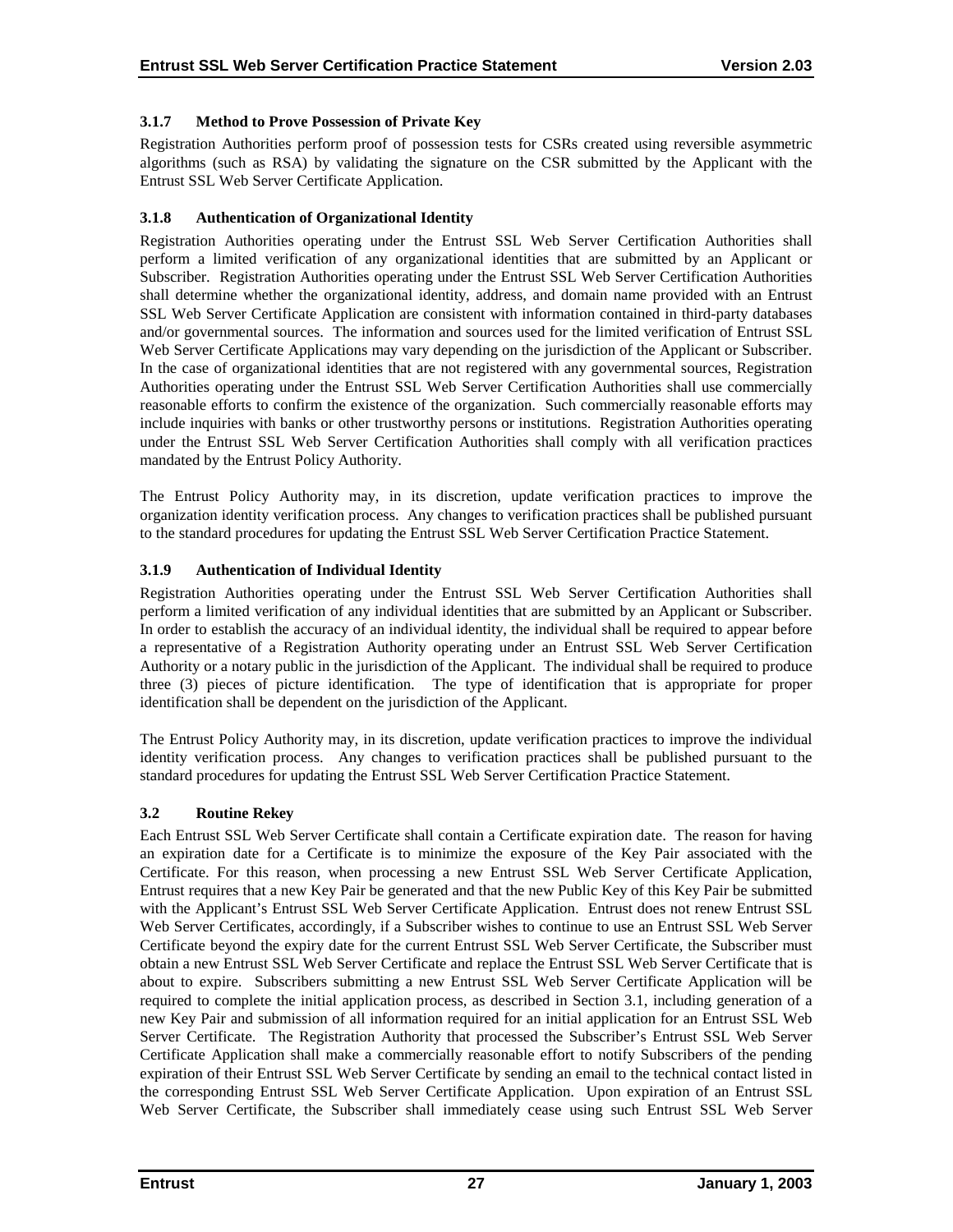<span id="page-32-0"></span>Certificate and shall remove such Entrust SSL Web Server Certificate from any devices and/or software in which it has been installed.

# **3.3 Rekey After Revocation**

Entrust SSL Web Server Certification Authorities and Registration Authorities operating under Entrust SSL Web Server Certification Authorities do not renew Entrust SSL Web Server Certificates that have been revoked. If a Subscriber wishes to use an Entrust SSL Web Server Certificate after revocation, the Subscriber must apply for a new Entrust SSL Web Server Certificate and replace the Entrust SSL Web Server Certificate that has been revoked. In order to obtain another Entrust SSL Web Server Certificate, the Subscriber will be required to complete the initial application process, as described in Section 3.1, including generation of a new Key Pair and submission of all information required for an initial application for an Entrust SSL Web Server Certificate. Upon revocation of an Entrust SSL Web Server Certificate, the Subscriber shall immediately cease using such Entrust SSL Web Server Certificate and shall remove such Entrust SSL Web Server Certificate from any devices and/or software in which it has been installed.

# **3.4 Revocation Request**

A Subscriber may request revocation of their Entrust SSL Web Server Certificate at any time provided that the Subscriber can validate to the Registration Authority that processed the Subscriber's Entrust SSL Web Server Certificate Application that the Subscriber is the person, organization, or entity to whom the Entrust SSL Web Server Certificate was issued. The Registration Authority shall authenticate a request from a Subscriber for revocation of their Entrust SSL Web Server Certificate by requiring the pass phrase submitted by the Subscriber with the Entrust SSL Web Server Certificate Application and/or some subset of the information provided by the Subscriber with the Entrust SSL Web Server Certificate Application. Upon receipt and confirmation of such information, the Registration Authority shall then request revocation of the Subscriber's Entrust SSL Web Server Certificate within forty-eight (48) hours of validating the revocation request, and an Entrust SSL Web Server Certification Authority shall subsequently post the serial number of the revoked Entrust SSL Web Server Certificate to a CRL in an Entrust Repository. Registration Authorities operating under the Entrust SSL Web Server Certification Authority shall use commercially reasonable efforts to notify a Subscriber about the revocation of the Subscriber's Entrust SSL Web Server Certificate by sending an email to the technical and security contacts identified in the Subscriber's Entrust SSL Web Server Certificate Application.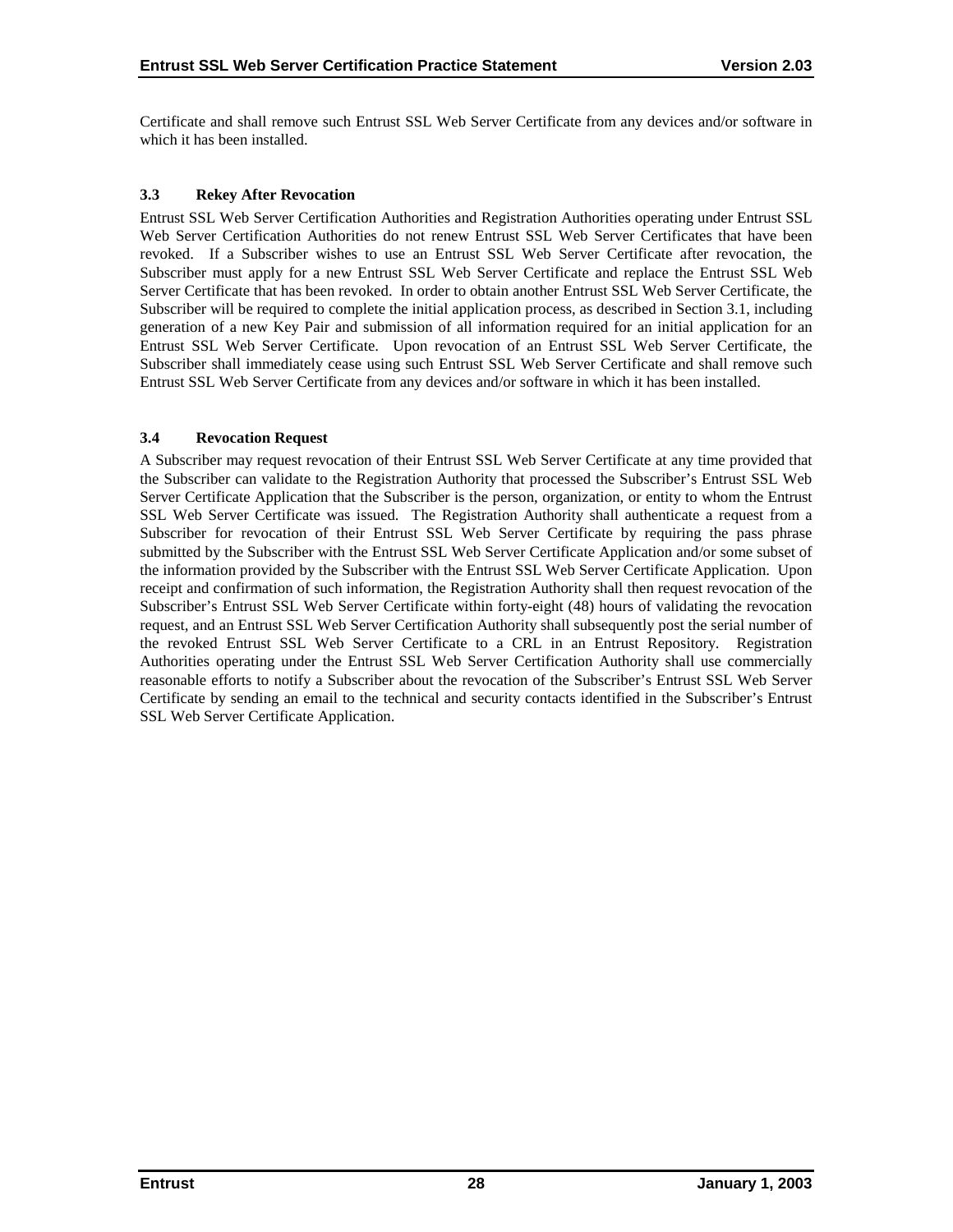#### <span id="page-33-0"></span>**4 Operational Requirements**

#### **4.1 Certificate Application**

To obtain an Entrust SSL Web Server Certificate, an Applicant must follow the procedures described in section 3.1 of the Entrust SSL Web Server Certification Practice Statement. An Entrust-operated Registration Authority or an independent third-party Registration Authority operating under an Entrust SSL Web Server Certification Authority shall follow the procedures described in Sections 3.1.8 and 3.1.9 to perform limited verification of the identity of the Applicant.

#### **4.2 Certificate Issuance**

After performing limited verification of the information provided by an Applicant with an Entrust SSL Web Server Certificate Application, a Registration Authority operating under an Entrust SSL Web Server Certification Authority may request that an Entrust SSL Web Server Certification Authority issue an Entrust SSL Web Server Certificate. Upon receipt of a request from a Registration Authority operating under an Entrust SSL Web Server Certification Authority, that Entrust SSL Web Server Certification Authority may generate and digitally sign an Entrust SSL Web Server Certificate in accordance with the Certificate profile described in Section 7 of this Entrust SSL Web Server Certification Practice Statement.

#### **4.3 Certificate Acceptance**

Once an Entrust SSL Web Server Certificate has been generated and placed in an Entrust Repository, the Registration Authority that requested the issuance of the Entrust SSL Web Server Certificate shall use commercially reasonable efforts to notify the Applicant by email that the Applicant's Entrust SSL Web Server Certificate is available. The email will contain a URL for use by the Applicant to retrieve the Entrust SSL Web Server Certificate.

#### **4.4 Certificate Suspension and Revocation**

An Entrust SSL Web Server Certification Authority shall revoke an Entrust SSL Web Server Certificate after receiving a valid revocation request from a Registration Authority operating under such Entrust SSL Web Server Certification Authority. A Registration Authority operating under an Entrust SSL Web Server Certification Authority shall be entitled to request and may request that an Entrust SSL Web Server Certification Authority revoke an Entrust SSL Web Server Certificate after such Registration Authority receives a valid revocation request from the Subscriber for such Entrust SSL Web Server Certificate. A Registration Authority operating under an Entrust SSL Web Server Certification Authority shall be entitled to request and shall request that an Entrust SSL Web Server Certification Authority revoke an Entrust SSL Web Server Certificate if such Registration Authority becomes aware of the occurrence of any event that would require a Subscriber to cease to use such Entrust SSL Web Server Certificate. Entrust SSL Web Server Certification Authorities do not allow the suspension of Entrust SSL Web Server Certificates.

#### **4.4.1 Circumstances for Revocation**

An Entrust SSL Web Server Certification Authority shall be entitled to revoke and may revoke, and a Registration Authority operating under an Entrust SSL Web Server Certification Authority shall be entitled to request revocation of and shall request revocation of, a Subscriber's Entrust SSL Web Server Certificate if such Entrust SSL Web Server Certification Authority or Registration Authority has knowledge of or a reasonable basis for believing that of any of the following events have occurred:

- (i) Compromise of such Entrust SSL Web Server Certification Authority's Private Key or Compromise of a superior Certification Authority's Private Key;
- (ii) breach by the Subscriber of any of the terms of the Entrust SSL Web Server Certification Practice Statement or the Subscriber's Subscription Agreement;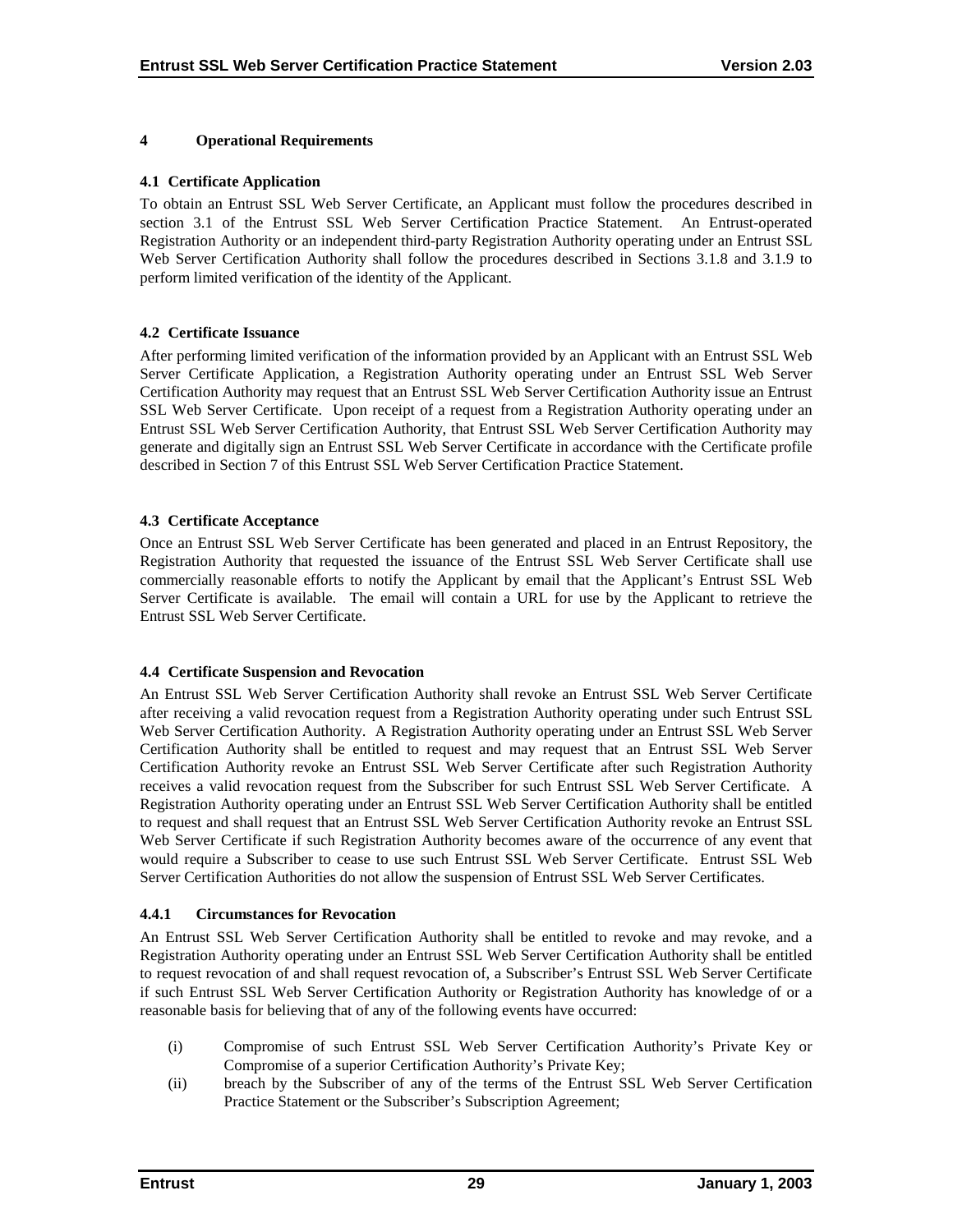- <span id="page-34-0"></span>(iii) any change in the information contained in an Entrust SSL Web Server Certificate issued to a Subscriber;
- (v) non-payment of any Entrust SSL Web Server Certificate fees or service fees;
- (vi) a determination that an Entrust SSL Web Server Certificate was not issued in accordance with the requirements of the Entrust SSL Web Server Certification Practice Statement or the Subscriber's Subscription Agreement; or
- (vi) any other reason that may be reasonably expected to affect the integrity, security, or trustworthiness of an Entrust SSL Web Server Certificate or an Entrust SSL Web Server Certification Authority.

A Subscriber shall request revocation of their Entrust SSL Web Server Certificate if the Subscriber has a suspicion or knowledge of a Compromise of the Subscriber's Private Key or a suspicion or knowledge of a change in the information contained in the Subscriber's Entrust SSL Web Server Certificate or a change in circumstances that causes the information contained in Subscriber's Entrust SSL Web Server Certificate to become inaccurate, incomplete, or misleading. Such revocation request shall be submitted by the Subscriber to the Registration Authority that processed the Subscriber's Entrust SSL Web Server Certificate Application. If a Subscriber's Entrust SSL Web Server Certificate is revoked for any reason, the Registration Authority that processed the Subscriber's Entrust SSL Web Server Certificate Application shall make a commercially reasonable effort to notify such Subscriber by sending an email to the technical and security contacts listed in the Entrust SSL Web Server Certificate Application. Revocation of an Entrust SSL Web Server Certificate shall not affect any of the Subscriber's contractual obligations under this Entrust SSL Web Server Certification Practice Statement, the Subscriber's Subscription Agreement, or any Relying Party Agreements.

# **4.4.2 Who Can Request Revocation**

A Subscriber may request revocation of their Entrust SSL Web Server Certificate at any time for any reason. If a Subscriber requests revocation of their Entrust SSL Web Server Certificate, the Subscriber must be able to validate themselves as set forth in Section 3.4 to the Registration Authority that processed the Subscriber's Entrust SSL Web Server Certificate Application. The Entrust SSL Web Server Certification Authorities shall not be required to revoke and the Registration Authorities operating under the Entrust SSL Web Server Certification Authorities shall not be required to request revocation of an Entrust SSL Web Server Certificate until a Subscriber can properly validate themselves as set forth in Section 3.4 and 4.4.3. An Entrust SSL Web Server Certification Authority shall be entitled to revoke and shall revoke, and a Registration Authority operating under an Entrust SSL Web Server Certification Authority shall be entitled to request revocation of and shall request revocation of, a Subscriber's Entrust SSL Web Server Certificate at any time for any of the reasons set forth in Section 4.4.1.

# **4.4.3 Procedure for Revocation Request**

A Registration Authority operating under an Entrust SSL Web Server Certification Authority shall authenticate a request by a Subscriber for revocation of their Entrust SSL Web Server Certificate by requiring (i) some subset of the information provided by the Subscriber with the Subscriber's Entrust SSL Web Server Certificate Application, or (ii) the pass phrase submitted by the Subscriber with the Subscriber's Entrust SSL Web Server Certificate Application or verification by a contact at the Subscriber. Upon receipt and confirmation of such information, the Registration Authority shall send a revocation request to the Entrust SSL Web Server Certification Authority that issued such Entrust SSL Web Server Certificate. The Entrust SSL Web Server Certification Authority receiving such revocation request shall within forty-eight (48) hours of receiving such revocation request post the serial number of the revoked Entrust SSL Web Server Certificate to a CRL in an Entrust Repository. If a Subscriber's Entrust SSL Web Server Certificate is revoked for any reason, the Registration Authority that requested revocation of the Subscriber's Entrust SSL Web Server Certificate shall make a commercially reasonable effort to notify the Subscriber by sending an email to the technical and security contacts specified in the Subscriber's Entrust SSL Web Certificate Application.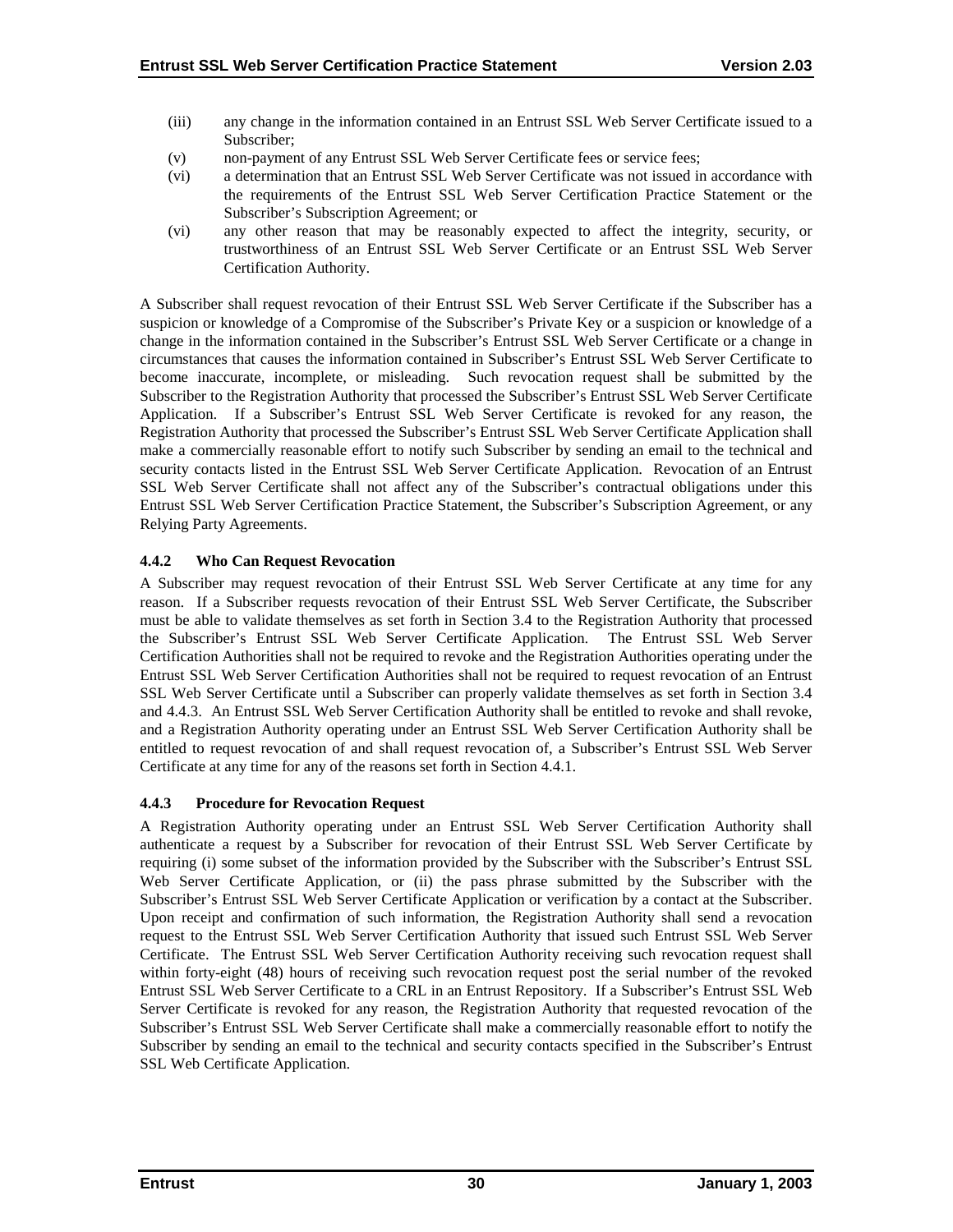# <span id="page-35-0"></span>**4.4.4 Revocation Request Grace Period**

In the case of Private Key Compromise, or suspected Private Key Compromise, a Subscriber shall request revocation of the corresponding Entrust SSL Web Server Certificate immediately upon detection of the Compromise or suspected Compromise. Revocation requests for other required reasons shall be made as soon as reasonably practicable.

## **4.4.5 Circumstances for Suspension**

Entrust SSL Web Server Certification Authorities do not suspend Entrust SSL Web Server Certificates.

## **4.4.6 Who Can Request Suspension**

Entrust SSL Web Server Certification Authorities do not suspend Entrust SSL Web Server Certificates.

## **4.4.7 Procedure for Suspension Request**

Entrust SSL Web Server Certification Authorities do not suspend Entrust SSL Web Server Certificates.

## **4.4.8 Limits on Suspension Period**

Entrust SSL Web Server Certification Authorities do not suspend Entrust SSL Web Server Certificates.

## **4.4.9 CRL Issuance Frequency**

Entrust SSL Web Server Certification Authorities shall use commercially reasonable efforts to issue CRLs at least once every twenty-four (24) hours. CRLs will generally be issued at approximately 12.00 a.m. In certain circumstances, CRLs may also be issued between these intervals, such as in the event of the detection of a serious Compromise.

## **4.4.10 CRL Checking Requirements**

A Relying Party shall check whether the Entrust SSL Web Server Certificate that the Relying Party wishes to rely on has been revoked. A Relying Party shall check the Certificate Revocation Lists maintained in the appropriate Repository to determine whether the Entrust SSL Web Server Certificate that the Relying Party wishes to rely on has been revoked. In no event shall Entrust or any independent third-party Registration Authorities operating under an Entrust SSL Web Server Certification Authority, or any Resellers or Comarketers, or any subcontractors, distributors, agents, suppliers, employees, or directors of any of the foregoing be liable for any damages whatsoever due to (i) the failure of a Relying Party to check for revocation or expiration of an Entrust SSL Web Server Certificate, or (ii) any reliance by a Relying Party on an Entrust SSL Web Server Certificate that has been revoked or that has expired.

# **4.4.11 On-line Revocation/Status Checking Availability**

The CRLs in an Entrust Repository may be searched by serial number.

# **4.4.12 On-line Revocation Checking Requirements**

See Section 4.4.10.

# **4.4.13 Other Forms of Revocation Advertisements Available**

No other mechanisms are provided.

# **4.4.14 Checking Requirements For Other Forms of Revocation Advertisements**

No stipulation.

#### **4.4.15 Special Requirements Re Key Compromise**

If a Subscriber suspects or knows that the Private Key corresponding to the Public Key contained in the Subscriber's Entrust SSL Web Server Certificate has been Compromised, the Subscriber shall immediately notify the Registration Authority that processed the Subscriber's Entrust SSL Web Server Certificate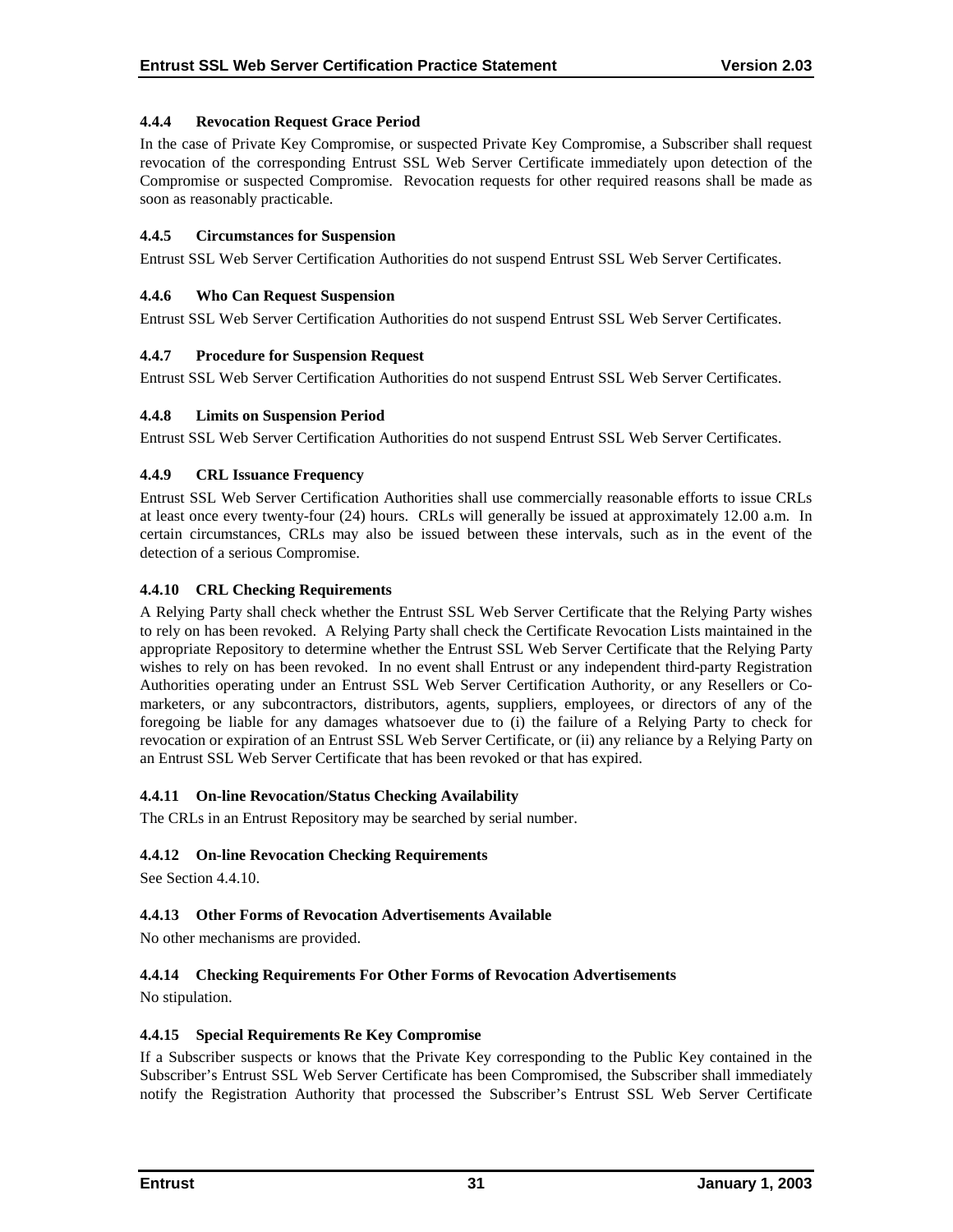<span id="page-36-0"></span>Application, using the procedures set forth in Section 4.4.3, of such suspected or actual Compromise. The Subscriber shall immediately stop using such Entrust SSL Web Server Certificate and shall remove such Entrust SSL Web Server Certificate from any devices and/or software in which such Entrust SSL Web Server Certificate has been installed. The Subscriber shall be responsible for investigating the circumstances of such Compromise or suspected Compromise and for notifying any Relying Parties that may have been affected by such Compromise or suspected Compromise.

## **4.5 Security Audit Procedures**

Significant security events in the Entrust SSL Web Server Certification Authorities are automatically timestamped and recorded as audit logs in audit trail files. The audit trail files are processed (reviewed for policy violations or other significant events) on a regular basis. Authentication codes are used in conjunction with the audit trail files to protect against modification of audit logs. Audit trail files are archived periodically. All files including the latest audit trail file are moved to backup media and stored in a secure archive facility.

## **4.6 Records Archival**

The audit trail files and databases for Entrust SSL Web Server Certification Authorities are both archived. The archive of an Entrust SSL Web Server Certification Authorities' database is retained for at least three (3) years. Archives of audit trail files are retained for at least one (1) year. The databases for Entrust SSL Web Server Certification Authorities are encrypted and protected by Entrust software master keys. The archive media is protected through storage in a restricted-access facility to which only Entrust-authorized personnel have access. Archive files are backed up as they are created. Originals are stored on-site and housed with an Entrust SSL Web Server Certification Authority system. Backup files are stored at a secure and separate geographic location.

#### **4.7 Key Changeover**

Subscribers are issued Entrust SSL Web Server Certificates that expire after a defined period of time to minimize the exposure of the associated Key Pair. For this reason, a new Key Pair must be created and that new Public Key must be submitted with each Entrust SSL Web Server Certificate Application to replace an expiring Entrust SSL Web Server Certificate. The process for renewing an Entrust SSL Web Server Certificate is described in Section 3.2.

#### **4.8 Compromise and Disaster Recovery**

Entrust SSL Web Server Certification Authorities have a disaster recovery plan to provide for timely recovery of services in the event of a system outage.

Entrust requires rigorous security controls to maintain the integrity of Entrust SSL Web Server Certification Authorities. The Compromise of the Private Key used by an Entrust SSL Web Server Certification Authority is viewed by Entrust as being very unlikely, however, Entrust has policies and procedures that will be employed in the event of such a Compromise. At a minimum, all Subscribers shall be informed as soon as practicable of such a Compromise and information shall be posted in the Entrust Repository.

# **4.9 CA Termination**

In the event that an Entrust SSL Web Server Certification Authority ceases operation, all Entrust SSL Web Server Certificates issued by such Entrust SSL Web Server Certification Authority shall be revoked.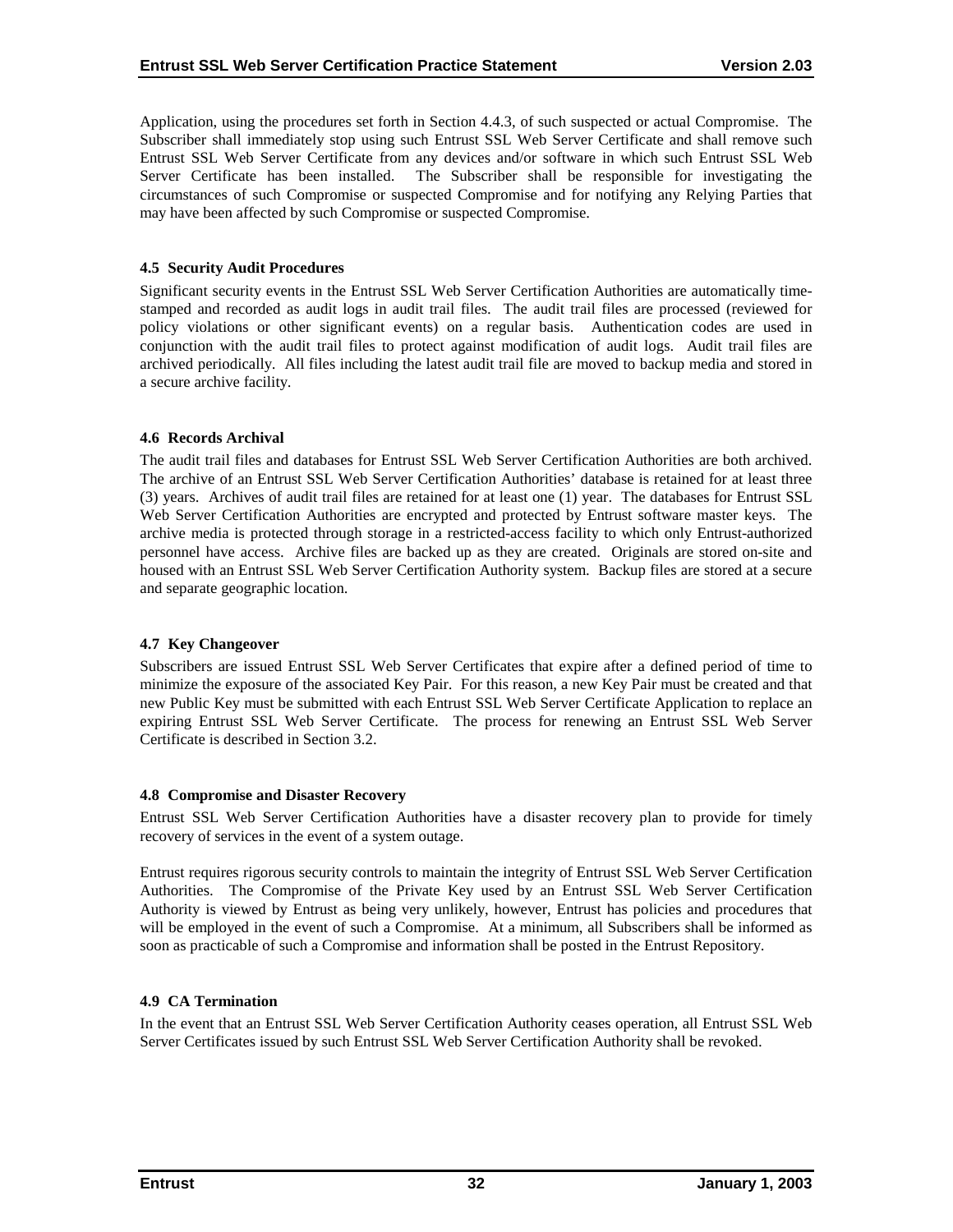# <span id="page-37-0"></span>**5 Physical, Procedural, and Personnel Security Controls**

## **5.1 Physical Controls**

Entrust/Authority software is used as the software component of the Entrust SSL Web Server Certification Authorities. The hardware and software for an Entrust SSL Web Server Certification Authority is located in a secure facility with physical security and access control procedures that meet or exceed industry standards. The room containing the Entrust/Authority software is designated a two (2) person zone, and controls are used to prevent a person from being in the room alone. Alarm systems are used to notify security personnel of any violation of the rules for access to an Entrust SSL Web Server Certification Authority.

## **5.2 Procedural Controls**

An Entrust SSL Web Server Certification Authority has a number of trusted roles for sensitive operations of the Entrust SSL Web Server Certification Authority software. To gain access to the Entrust/Authority software used in an Entrust SSL Web Server Certification Authority, operational personnel must undergo background investigations. Entrust SSL Web Server Certification Authority operations related to adding administrative personnel or changing Certification Authority policy settings require more than one (1) person to perform the operation.

## **5.3 Personnel Controls**

Operational personnel for an Entrust SSL Web Server Certification Authority will not be assigned other responsibilities that conflict with their operational responsibilities for the Entrust SSL Web Server Certification Authority. The privileges assigned to operational personnel for an Entrust SSL Web Server Certification Authority will be limited to the minimum required to carry out their assigned duties.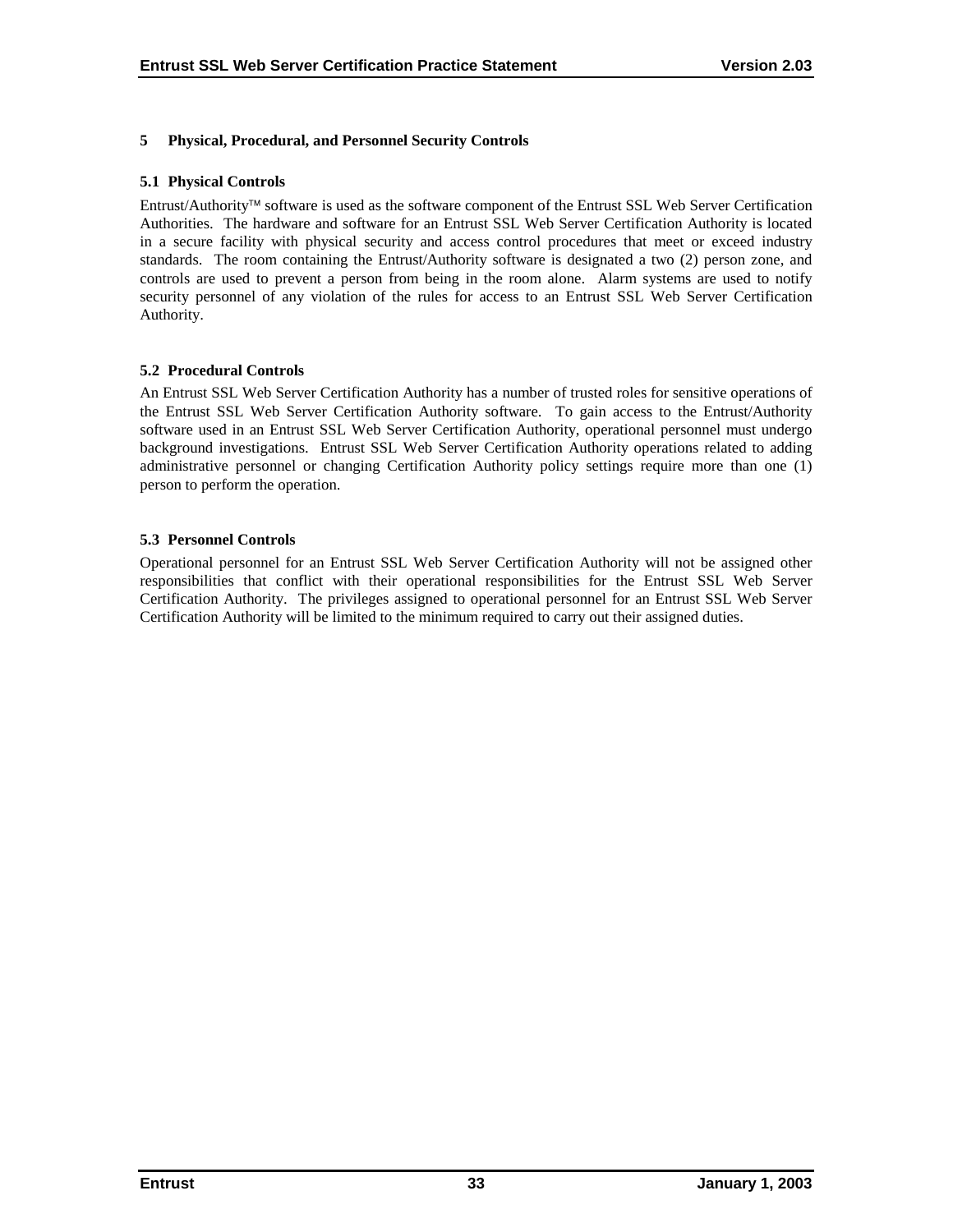# <span id="page-38-0"></span>**6 Technical Security Controls**

## **6.1 Key Pair Generation and Installation**

# **6.1.1 Key Pair Generation**

The signing Key Pair for an Entrust SSL Web Server Certification Authority is created during the initial start up of the Entrust/Master Control application and is protected by the master key for such Entrust SSL Web Server Certification Authority. Hardware key generation is used which is compliant to at least FIPS 140-1 level 3.

# **6.1.2 Private Key Delivery to Entity**

Not applicable.

# **6.1.3 Public Key Delivery to Certificate Issuer**

The Public Key to be included in an Entrust SSL Web Server Certificate is delivered to Entrust SSL Web Server Certification Authorities in a Certificate Signing Request (CSR) as part of the Entrust SSL Web Server Certificate Application process.

## **6.1.4 CA Public Key Delivery to Users**

The Public-Key Certificate for Entrust SSL Web Server Certification Authorities is cross certified by the GTE Corporation (GTE) Certification Authority. The self-signed Public-Key Certificate for the GTE Certification Authority is pre-installed in common World Wide Web browser and web server software by the applicable software manufacturers.

## **6.1.5 Key Sizes**

The SSL server key sizes are determined by the Subscriber's World Wide Web server software.

# **6.1.6 Public-Key Parameters Generation**

The Subscriber's World Wide Web server software controls which Public-Key parameters are used.

# **6.1.7 Parameter Quality Checking**

The quality of the Public-Key parameters is governed by the Subscriber's World Wide Web server software that generates the parameters. Neither Entrust nor any independent third-party Registration Authority operating under an Entrust SSL Web Server Certification Authority, nor any Resellers or Co-marketers, or any subcontractors, distributors, agents, suppliers, employees, or directors of any of the foregoing make any representations or provide any representations, warranties or conditions whatsoever about the quality of the Public Key contained in an Entrust SSL Web Server Certificate.

#### **6.1.8 Hardware/Software Key Generation**

The method for generating the Subscriber's Key Pair associated with an Entrust SSL Web Server Certificate is solely under the control of the Subscriber, and neither Entrust nor any independent third-party Registration Authority operating under an Entrust SSL Web Server Certification Authority, nor any Resellers or Co-marketers, or any subcontractors, distributors, agents, suppliers, employees, or directors of any of the foregoing shall have any responsibility or liability whatsoever for the generation of the Subscriber's Key Pair.

#### **6.1.9 Key Usage Purposes**

Entrust SSL Web Server Certificates issued by an Entrust SSL Web Server Certification Authority contain the keyUsage and the extendkeyUsage Certificate extensions restricting the purpose for which an Entrust SSL Web Server Certificate can be used. Subscribers and Relying Parties shall only use Entrust SSL Web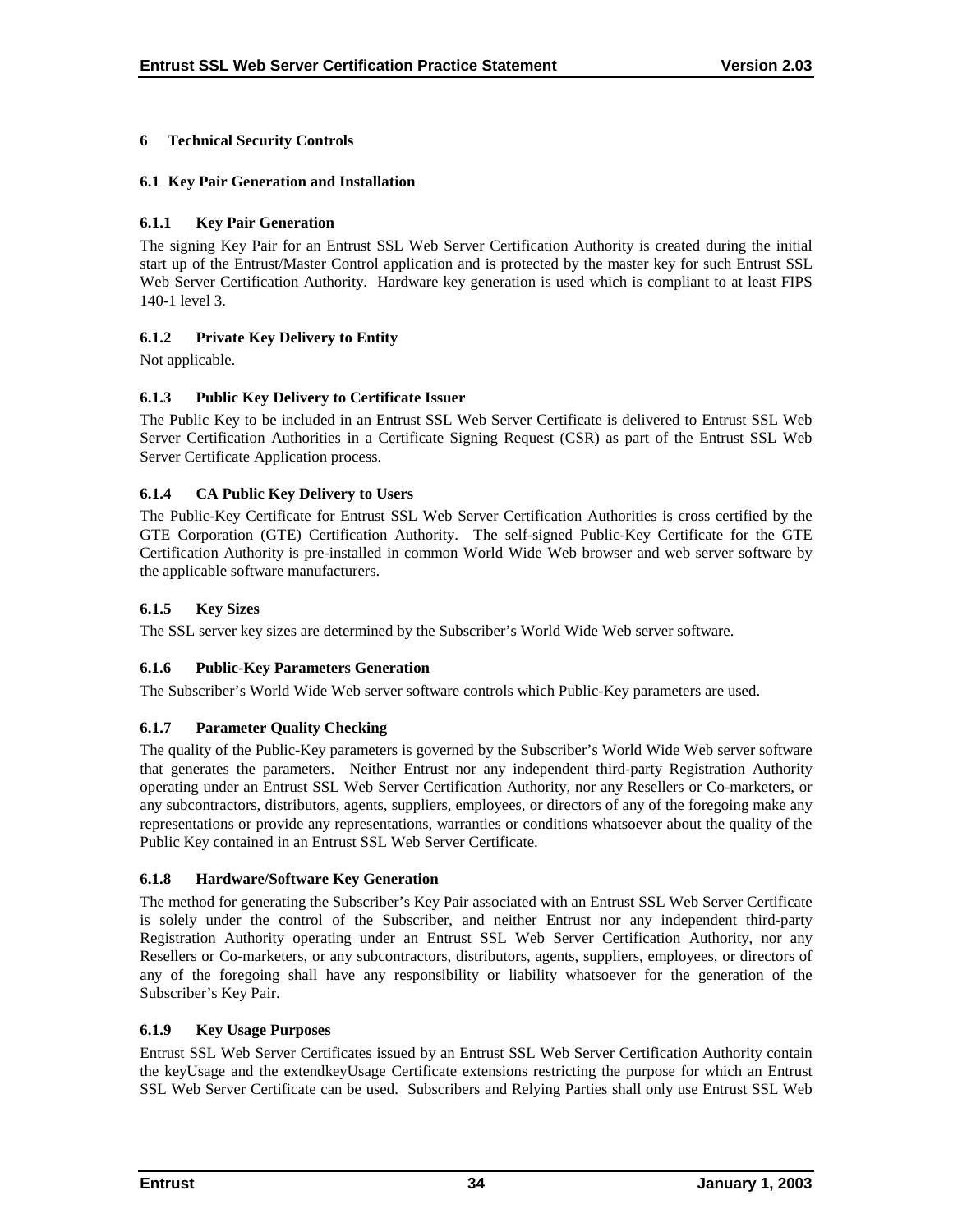<span id="page-39-0"></span>Server Certificates in compliance with this Entrust SSL Web Server Certification Practice Statement and applicable laws.

## **6.2 Private Key Protection**

The Entrust SSL Web Server Certification Authorities use Entrust/Authority software in conjunction with hardware certified to FIPS 140-1 level 3 to protect the Entrust SSL Web Server Certification Authorities' Private Keys. Subscribers are responsible for protecting the Private Key associated with the Public Key in the Subscriber's Entrust SSL Web Server Certificate. Entrust does not escrow the Entrust SSL Web Server Certification Authorities' Private Keys.

#### **6.3 Other Aspects of Key Pair Management**

No stipulation.

#### **6.4 Activation Data**

No stipulation.

#### **6.5 Computer Security Controls**

The workstations on which the Entrust SSL Web Server Certification Authorities operate are physically secured as described in Section 5.1 of this Entrust SSL Web Server Certification Practice Statement. The operating systems on the workstations on which the Entrust SSL Web Server Certification Authorities operate enforce identification and authentication of users. Access to Entrust/Authority software databases and audit trails is restricted as described in this Entrust SSL Web Server Certification Practice Statement. All operational personnel that are authorized to have access to the Entrust SSL Web Server Certification Authorities are required to use hardware tokens in conjunction with a PIN to gain access to the physical room that contains the Entrust/Authority software being used for such Entrust SSL Web Server Certification Authorities.

#### **6.6 Life Cycle Technical Controls**

The efficacy and appropriateness of the security settings described in this Entrust SSL Web Server Certification Practice Statement are reviewed on a yearly basis. A risk and threat assessment will be performed to determine if key lengths need to be increased or operational procedures modified from time to time to maintain system security.

#### **6.7 Network Security Controls**

Remote access to Entrust/Authority software via the Entrust/Admin software interface is secured using the security features of the Secure Exchange Protocol and Entrust/Session software.

#### **6.8 Cryptographic Module Engineering Controls**

The Entrust/Authority software cryptographic module is designed to conform to FIPS 140-1 level 1 requirements. Optional hardware tokens may be used to generate Key Pairs that may conform with higher levels of FIPS validation, but which must at least conform to level 1.

#### **7 Certificate and CRL Profiles**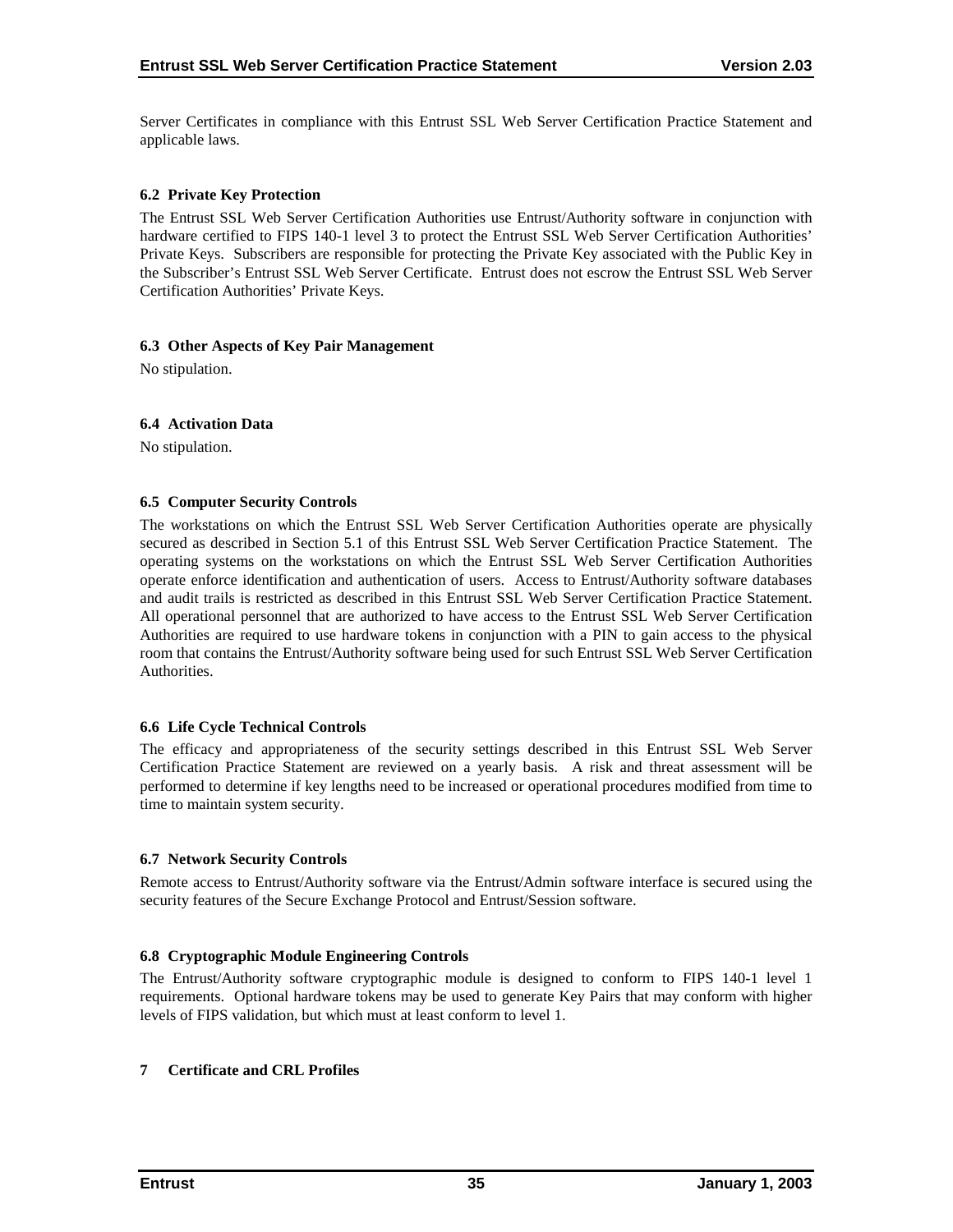## <span id="page-40-0"></span>**7.1 Certificate Profile**

The profile for the Entrust SSL Web Server Certificates issued by an Entrust SSL Web Server Certification Authority conform to the specifications for the Secure Sockets Layer protocol.

## **7.2 CRL Profile**

The following fields of the X.509 version 2 CRL format are used by the Entrust SSL Web Server Certification Authorities:

- version: set to v2
- signature: identifier of the algorithm used to sign the CRL
- issuer: the full Distinguished Name of the Certification Authority issuing the CRL
- this update: time of CRL issuance
- next update: time of next expected CRL update
- revoked certificates: list of revoked Certificate information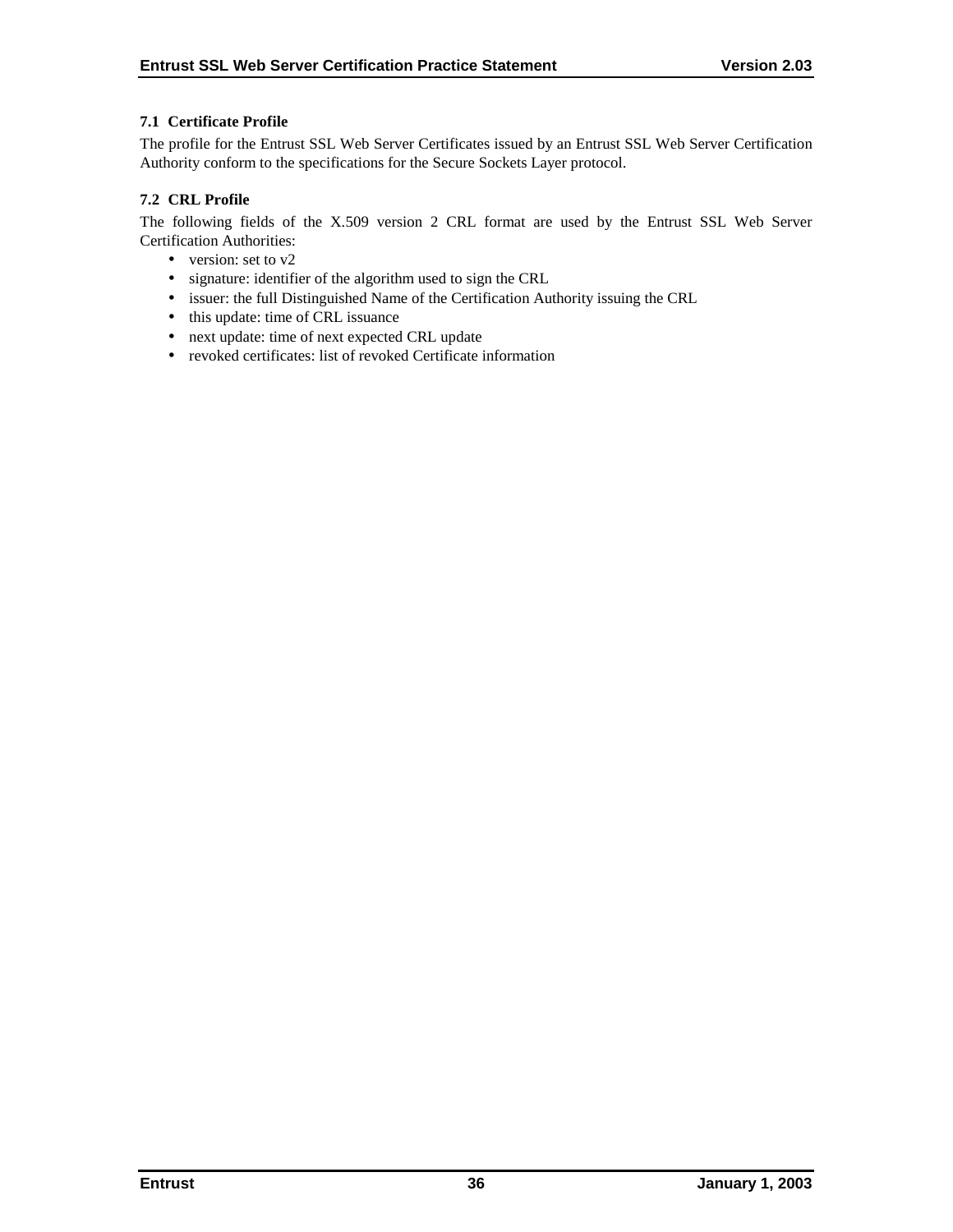## <span id="page-41-0"></span>**8 Specification Administration**

#### **8.1 Contact Information**

Director Operations, Entrust Certificate Services Entrust Limited 1000 Innovation Drive Ottawa, Ontario Canada K2K 3E7

Tel: (613) 270-3157 Email: [entrust.OA@entrust.net](mailto:???@entrust.net)

## **8.2 Specification Change Procedures**

Entrust may, in its discretion, modify the Entrust SSL Web Server Certification Practice Statement and the terms and conditions contained herein from time to time. Modifications to the Entrust SSL Web Server Certification Practice Statement that, in the judgment of Entrust, will have little or no impact on Applicants, Subscribers, and Relying Parties, may be made with no change to the Entrust SSL Web Server Certification Practice Statement version number and no notification to Applicants, Subscribers, and Relying Parties. Such changes shall become effective immediately upon publication in the Entrust Repository.

Modifications to the Entrust SSL Web Server Certification Practice Statement that, in the judgment of Entrust may have a significant impact on Applicants, Subscribers, and Relying Parties, shall be published in the Entrust Repository and shall become effective fifteen (15) days after publication in the Entrust Repository unless Entrust withdraws such modified Entrust SSL Web Server Certification Practice Statement prior to such effective date. In the event that Entrust makes a significant modification to Entrust SSL Web Server Certification Practice Statement, the version number of the Entrust SSL Web Server Certification Practice Statement shall be updated accordingly. Unless a Subscriber ceases to use, removes, and requests revocation of such Subscriber's Entrust SSL Web Server Certificate(s) prior to the date on which an updated version of the Entrust SSL Web Server Certification Practice Statement becomes effective, such Subscriber shall be deemed to have consented to the terms and conditions of such updated version of the Entrust SSL Web Server Certification Practice Statement and shall be bound by the terms and conditions of such updated version of the Entrust SSL Web Server Certification Practice Statement.

#### **8.3 Publication and Notification Policies**

Prior to major changes to this Entrust SSL Web Server Certification Practice Statement, notification of the upcoming changes will be posted in the Entrust Repository.

# **8.4 CPS Approval Procedures**

This Entrust SSL Web Server Certification Practice Statement and any subsequent changes shall be approved by the Entrust Policy Authority.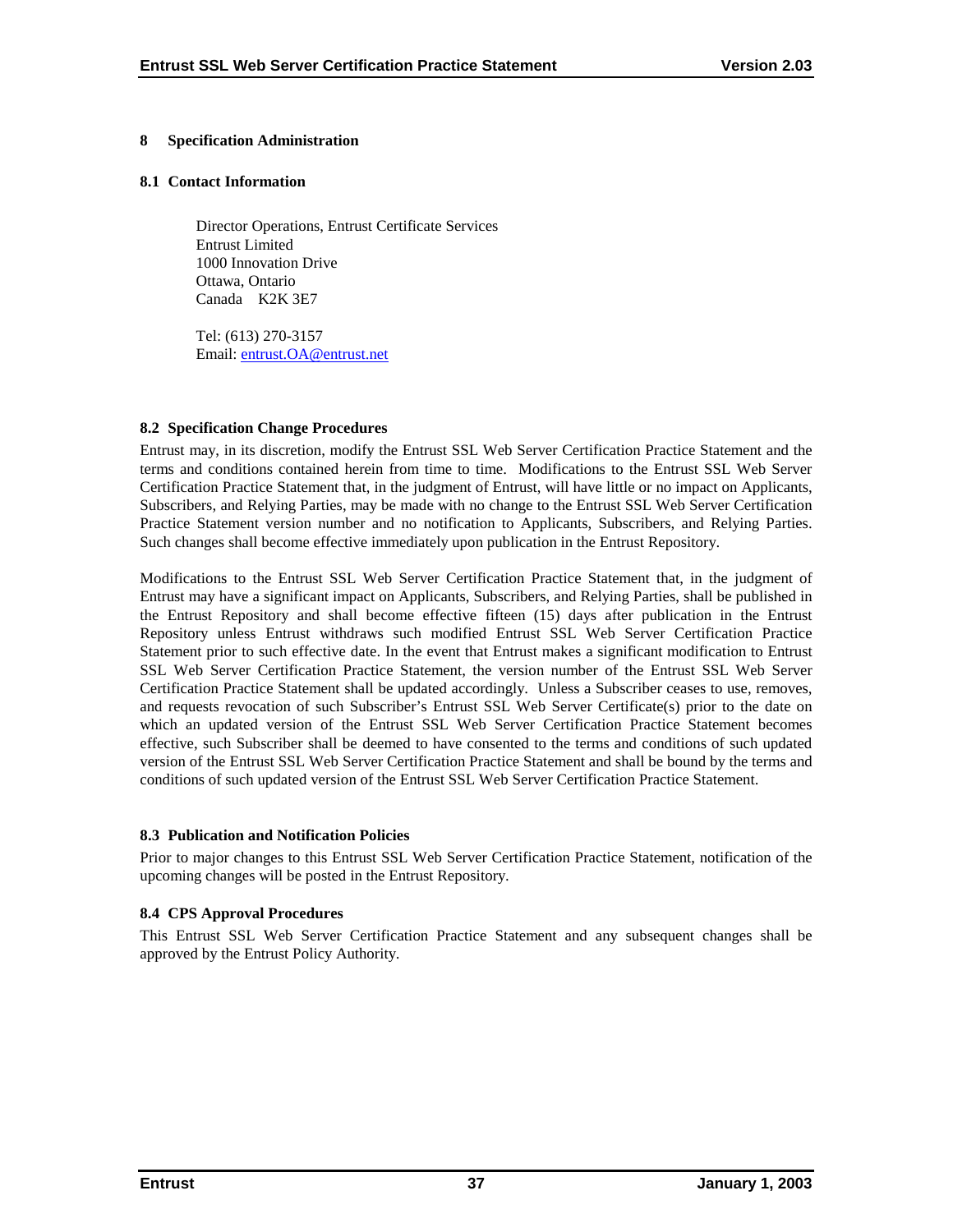## <span id="page-42-0"></span>**9 Acronyms**

| CA.         | <b>Certification Authority</b>                                                   |
|-------------|----------------------------------------------------------------------------------|
| <b>CPS</b>  | <b>Certification Practice Statement</b>                                          |
| <b>CRL</b>  | <b>Certificate Revocation List</b>                                               |
| <b>CSR</b>  | <b>Certificate Signing Request</b>                                               |
| DN          | Distinguished Name                                                               |
| <b>DNS</b>  | Domain Name Server                                                               |
| <b>DSA</b>  | Digital Signature Algorithm                                                      |
| <b>HTTP</b> | <b>Hypertext Transfer Protocol</b>                                               |
| <b>IETF</b> | <b>Internet Engineering Task Force</b>                                           |
| ITU-T       | International Telecommunication Union - Telecommunication Standardization Sector |
| <b>MAC</b>  | Message Authentication Code                                                      |
| OA.         | <b>Operational Authority</b>                                                     |
| <b>OID</b>  | Object Identifier                                                                |
| PA.         | Policy Authority                                                                 |
| <b>PIN</b>  | <b>Personal Identification Number</b>                                            |
| PKI         | Public-Key Infrastructure                                                        |
| RA          | <b>Registration Authority</b>                                                    |
| <b>RDN</b>  | <b>Relative Distinguished Name</b>                                               |
| <b>RFC</b>  | <b>Request for Comment</b>                                                       |
| <b>SEP</b>  | Secure Exchange Protocol                                                         |
| <b>SSL</b>  | Secure Sockets Layer                                                             |
| URL         | <b>Universal Resource Locator</b>                                                |
|             |                                                                                  |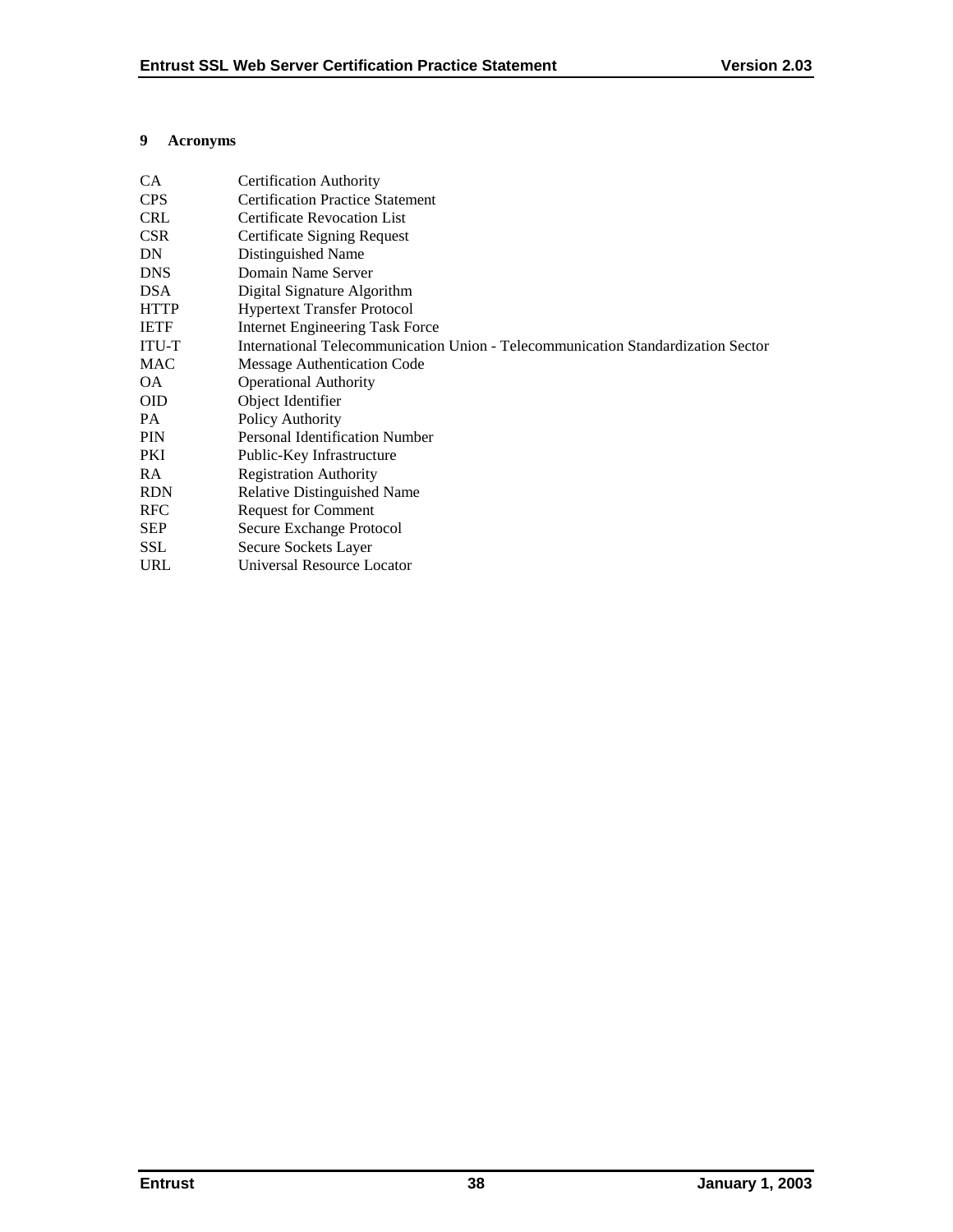#### <span id="page-43-0"></span>**10 Definitions**

**Affiliate:** means Entrust, and any corporation or other entity that Entrust directly or indirectly controls. In this context, a party "controls" a corporation or another entity if it directly or indirectly owns or controls fifty percent (50%) or more of the voting rights for the board of directors or other mechanism of control.

**Applicant:** means a person, entity, or organization applying for an Entrust SSL Web Server Certificate, but which has not yet been issued an Entrust SSL Web Server Certificate, or a person, entity, or organization that currently has an Entrust SSL Web Server Certificate or Entrust SSL Web Server Certificates and that is applying for renewal of such Entrust SSL Web Server Certificate or Entrust SSL Web Server Certificates or for an additional Entrust SSL Web Server Certificate or Entrust SSL Web Server Certificates.

**Business Day:** means any day, other than a Saturday, Sunday, statutory or civic holiday in the City of Ottawa, Ontario.

**Certificate:** means a digital document that at a minimum: (a) identifies the Certification Authority issuing it, (b) names or otherwise identifies a Subject, (c) contains a Public Key of a Key Pair, (d) identifies its operational period, and (e) contains a serial number and is digitally signed by a Certification Authority.

**Certificate Revocation List:** means a time-stamped list of the serial numbers of revoked Certificates that has been digitally signed by a Certification Authority.

**Certification Authority:** means an entity or organization that (i) creates and digitally signs Certificates that contain among other things a Subject's Public Key and other information that is intended to identify the Subject, (ii) makes Certificates available to facilitate communication with the Subject identified in the Certificate, and (iii) creates and digitally signs Certificate Revocation Lists containing information about Certificates that have been revoked and which should no longer be used or relied upon.

**Certification Practice Statement:** means a statement of the practices that a Certification Authority uses in issuing, managing, revoking, renewing, and providing access to Certificates, and the terms and conditions under which the Certification Authority makes such services available.

**Co-marketers:** means any person, entity, or organization that has been granted by Entrust or a Registration Authority operating under an Entrust SSL Web Server Certification Authority the right to promote Entrust SSL Web Server Certificates.

**Compromise:** means a suspected or actual loss, disclosure, or loss of control over sensitive information or data.

**CPS:** see Certification Practice Statement.

**CRL:** see Certificate Revocation List.

**Cross Certificate(s)**: shall mean a Certificate(s) that (i) includes the public key of a public-private key pair generated by or for the Entrust Certification Authority; (ii) includes the digital signature of a Certification Authority operated by GTE Corporation. ("GTE") or its successors; (iii) allows verification of a Subscriber's public key SSL Certificate through the use of a GTE public key Certificate; and (iv) has an expiry date on or before February 23, 2006.

**Entrust:** means Entrust Limited.

**Entrust.net**: means Entrust Limited.

**Entrust Operational Authority:** means those personnel who work for or on behalf of Entrust and who are responsible for the operation of the Entrust SSL Web Server Certification Authorities.

**Entrust Policy Authority:** means those personnel who work for or on behalf of Entrust and who are responsible for determining the policies and procedures that govern the operation of the Entrust SSL Web Server Certification Authorities.

**Entrust Repository:** means a collection of databases and web sites that contain information about Entrust SSL Web Server Certificates and services provided by Entrust in respect to Entrust SSL Web Server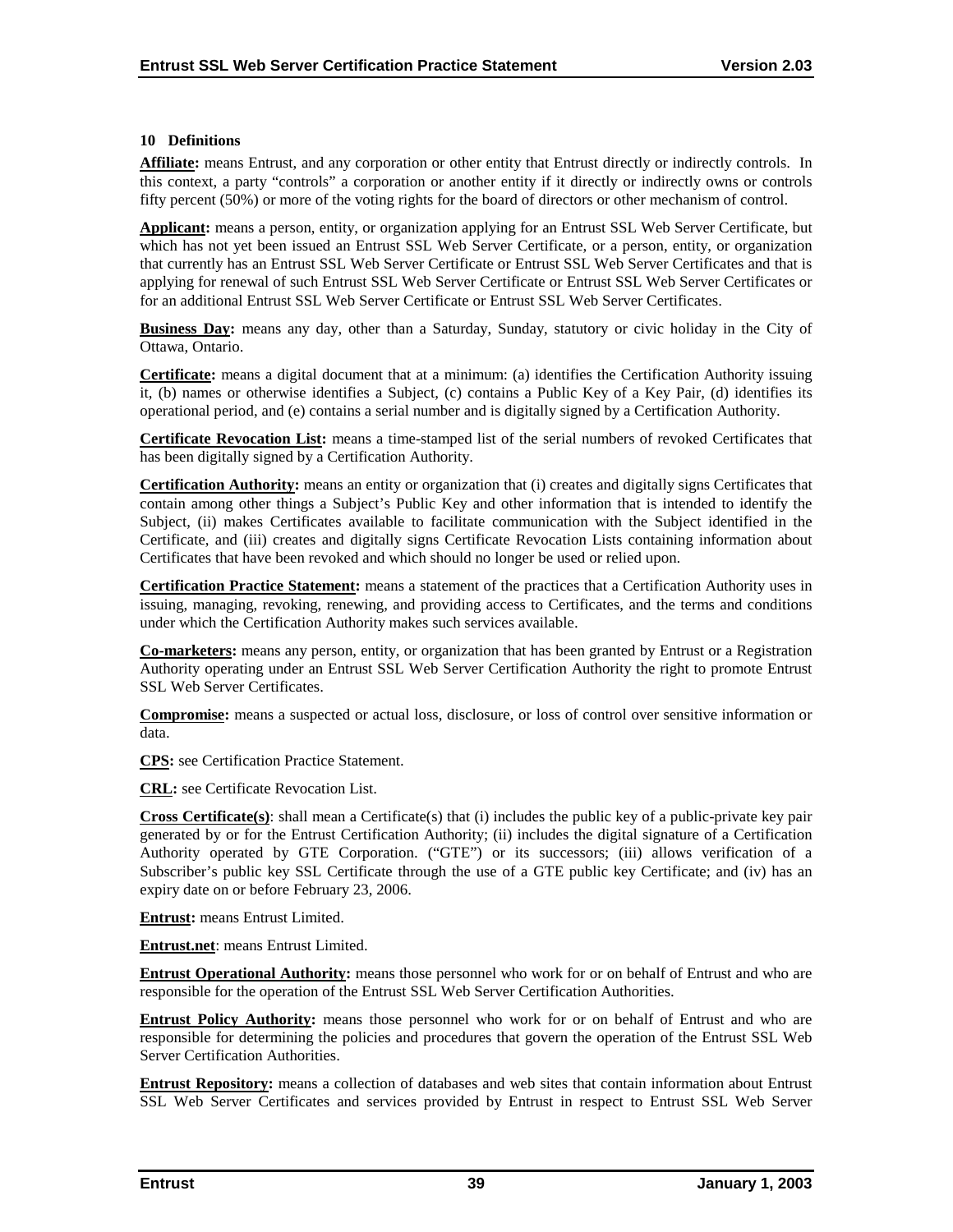Certificates, including among other things, the types of Entrust SSL Web Server Certificates issued by the Entrust SSL Web Server Certification Authorities, the services provided by Entrust in respect to Entrust SSL Web Server Certificates, the fees charged by Entrust for Entrust SSL Web Server Certificates and for the services provided by Entrust in respect to Entrust SSL Web Server Certificates, Certificate Revocation Lists, the Entrust SSL Web Server Certification Practice Statement, and other information and agreements that are intended to govern the use of Entrust SSL Web Server Certificates.

**Entrust SSL Web Server Certification Authority:** means a Certification Authority operated by or on behalf of Entrust for the purpose of issuing, managing, revoking, renewing, and providing access to Entrust SSL Web Server Certificates.

**Entrust SSL Web Server Certification Practice Statement:** means this document.

**Entrust SSL Web Server CPS:** See Entrust SSL Web Server Certification Practice Statement.

**Entrust SSL Web Server Certificate:** means an SSL Certificate issued by an Entrust SSL Web Server Certification Authority for use on World Wide Web servers.

**Entrust SSL Web Server Certificate Application:** means the form and application information requested by a Registration Authority operating under an Entrust SSL Web Server Certification Authority and submitted by an Applicant when applying for the issuance of an Entrust SSL Web Server Certificate.

**FIPS:** means the Federal Information Processing Standards. These are U.S. Federal standards that prescribe specific performance requirements, practices, formats, communication protocols, and other requirements for hardware, software, data, and telecommunications operation.

**IETF:** means the Internet Engineering Task Force. The Internet Engineering Task Force is an international community of network designers, operators, vendors, and researchers concerned with the evolution of the Internet architecture and the efficient operation of the Internet.

**Key Pair:** means two mathematically related cryptographic keys, having the properties that (i) one key can be used to encrypt a message that can only be decrypted using the other key, and (ii) even knowing one key, it is believed to be computationally infeasible to discover the other key.

**Object Identifier:** means a specially-formatted sequence of numbers that is registered in accordance with internationally-recognized procedures for object identifier registration.

**OID:** see Object Identifier.

**Operational Period:** means, with respect to a Certificate, the period of its validity. The Operational Period would typically begin on the date the Certificate is issued (or such later date as specified in the Certificate), and ends on the date and time it expires as noted in the Certificate or earlier if the Certificate is Revoked.

**PKIX:** means an IETF Working Group developing technical specifications for PKI components based on X.509 Version 3 Certificates.

**Private Key:** means the key of a Key Pair used to decrypt an encrypted message. This key must be kept secret.

**Public Key:** means the key of a Key Pair used to encrypt a message. The Public Key can be made freely available to anyone who may want to send encrypted messages to the holder of the Private Key of the Key Pair. The Public Key is usually made publicly available in a Certificate issued by a Certification Authority and is often obtained by accessing a repository or database. A Public Key is used to encrypt a message that can only be decrypted by the holder of the corresponding Private Key.

**RA:** see Registration Authority.

**Registration Authority:** means an entity that performs two functions: (1) the receipt of information from a Subject to be named in a Certificate, and (2) the performance of limited verification of information provided by the Subject against information available in certain third-party databases. In the event that the information provided by a Subject corresponds to the information in such third-party databases a Registration Authority may send a request to a Certification Authority requesting that the Certification